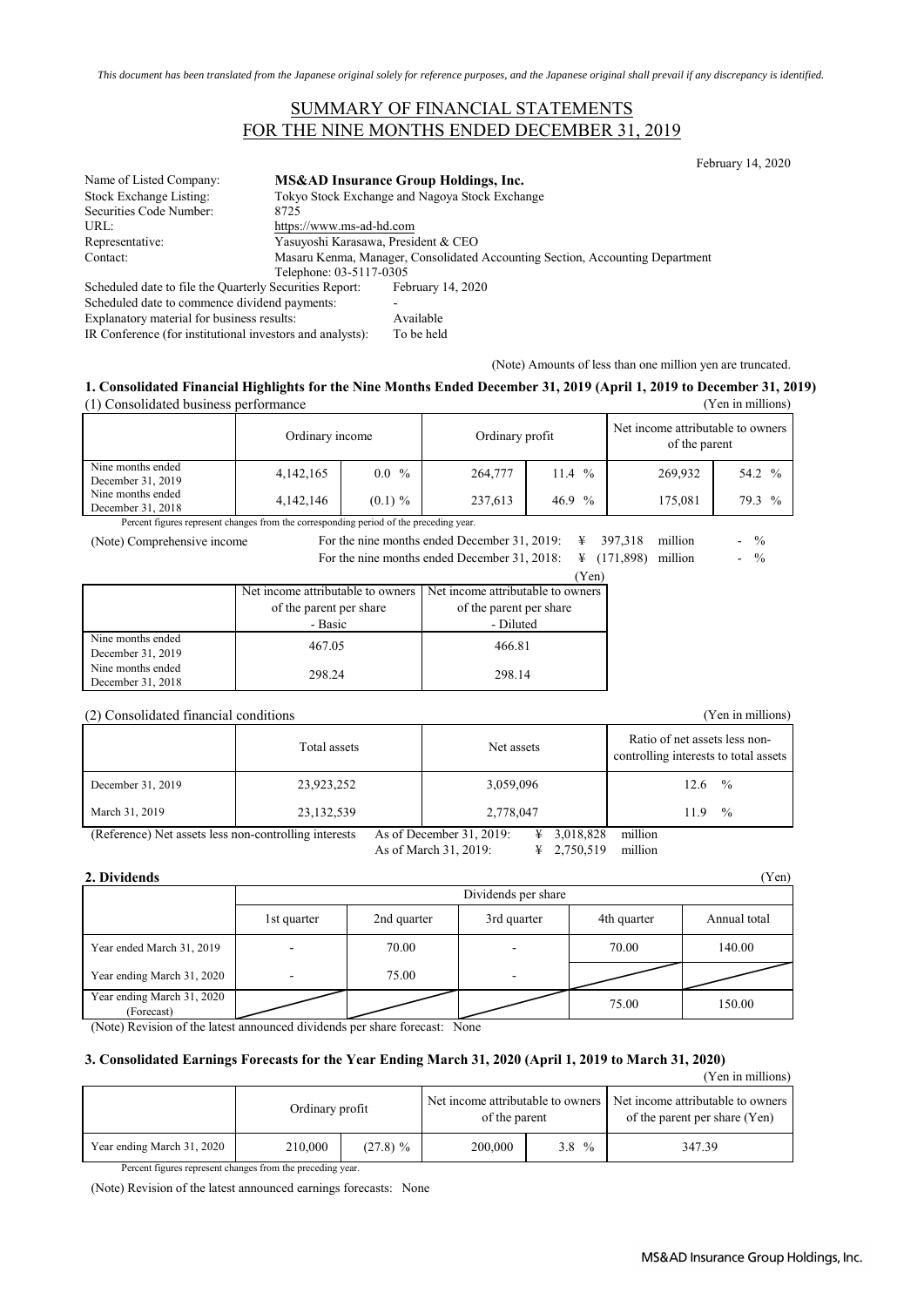#### **\* Notes**

- (1) Changes in significant subsidiaries for the period (changes in specified subsidiaries resulting in changes in scope of consolidation): None
- (2) Adoption of special accounting methods allowed to be applied to quarterly consolidated financial statements: Yes
	- (Note) For details, please refer to "Adoption of Special Accounting Methods Allowed to be Applied to Quarterly Consolidated Financial Statements" on page 5 of the Appendix.
- (3) Changes in accounting policies and accounting estimates and restatements
	- 1. Changes in accounting policies due to revisions of accounting standards: Yes
	- 2. Changes in accounting policies other than above: None
	- 3. Changes in accounting estimates: None
	- 4. Restatements: None
	- (Note) For details, please refer to "Changes in Accounting Policies" on page 5 of the Appendix.

#### (4) Number of shares of issued stock (common stock)

| 1. Number of shares of issued stock (including treasury stock) |                    |  |  |  |  |  |
|----------------------------------------------------------------|--------------------|--|--|--|--|--|
| As of December 31, 2019:                                       | 593,291,754 shares |  |  |  |  |  |
| As of March 31, 2019:                                          | 593,291,754 shares |  |  |  |  |  |
| 2. Number of shares of treasury stock                          |                    |  |  |  |  |  |
| As of December 31, 2019:                                       | 21,378,223 shares  |  |  |  |  |  |
| As of March 31, 2019:                                          | 9,580,005 shares   |  |  |  |  |  |
| 3. Average number of shares of outstanding stock               |                    |  |  |  |  |  |
| For the nine months ended December 31, 2019:                   | 577,940,971 shares |  |  |  |  |  |
| For the nine months ended December 31, 2018:                   | 587,034,928 shares |  |  |  |  |  |

#### **\* This report is outside the scope of the external auditor's quarterly review.**

#### **\* Notes to the earnings forecasts**

Any earnings forecasts in this report have been made based on the information available to the Company as of the disclosure date of the report and certain assumptions, and therefore do not guarantee future performance. Actual results may differ substantially from these forecasts depending on various factors. The forecasts of consolidated ordinary income for the current fiscal year is not disclosed due to difficulties in calculating reasonable forecast figures stemming from a high susceptibility to natural disasters and market conditions.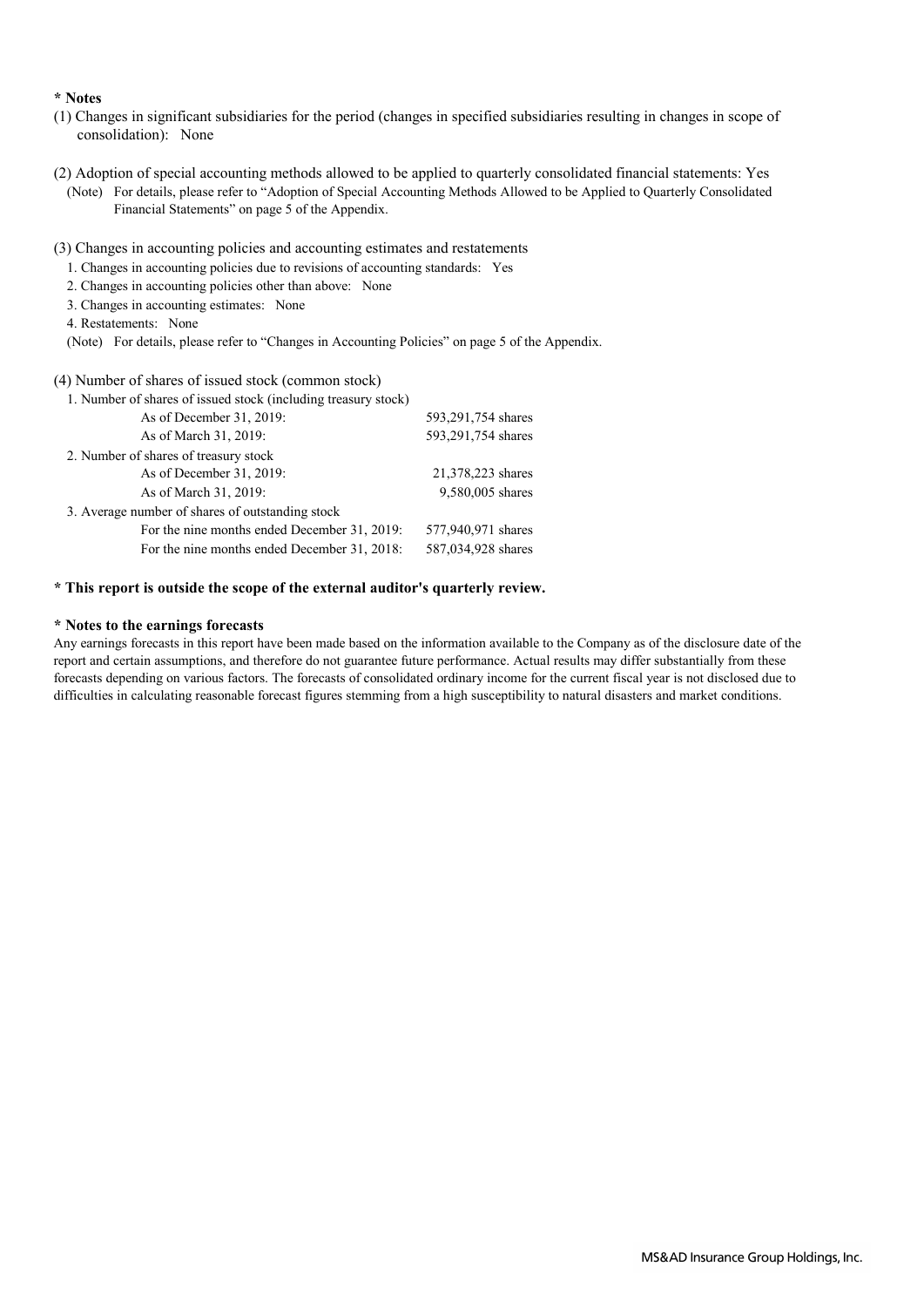# **Contents**

## Page

| <b>Consolidated Financial Statements and Main Notes</b>                                 |                          |
|-----------------------------------------------------------------------------------------|--------------------------|
|                                                                                         | 2                        |
| 2. Consolidated Statements of Income and Comprehensive Income ···················       | 3                        |
|                                                                                         | 5                        |
|                                                                                         | 5                        |
| (Notes to Significant Changes in Shareholders' Equity) ·····························    | 5                        |
| (Adoption of Special Accounting Methods Allowed to be Applied to Quarterly Consolidated |                          |
|                                                                                         | 5                        |
|                                                                                         | $\overline{\mathcal{L}}$ |
| <b>Explanatory Material for Business Results</b>                                        |                          |
|                                                                                         | 6                        |
| 2. Non-Consolidated Business Results of Mitsui Sumitomo Insurance Co., Ltd.             | 10                       |

| 2. Non-Consolidated Business Results of Mitsul Sumitomo Insurance Co., Ltd. •••••••••••••••                   l0 |     |
|------------------------------------------------------------------------------------------------------------------|-----|
| 3. Non-Consolidated Business Results of Aioi Nissay Dowa Insurance Co., Ltd. ••••••••••••••                      | 14  |
| 4. Supplementary Information                                                                                     |     |
|                                                                                                                  | -18 |
| (2) Summary of Business Results of Main Consolidated Subsidiaries ••••••••••••••••••••••••••••••••••             | 21  |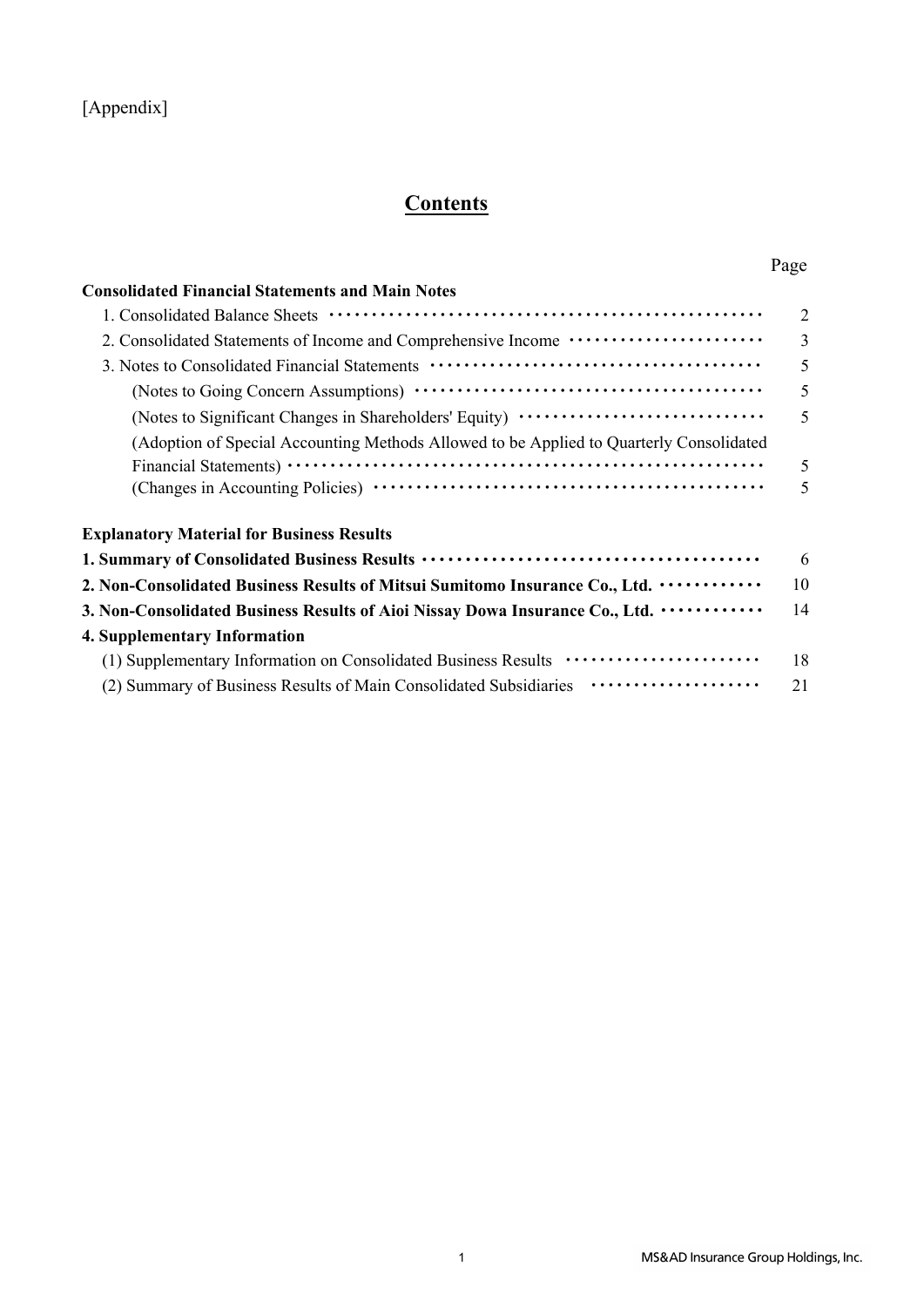## **Consolidated Financial Statements and Main Notes**

## **1. Consolidated Balance Sheets**

|                                                             |                | (Yen in millions) |
|-------------------------------------------------------------|----------------|-------------------|
|                                                             | March 31, 2019 | December 31, 2019 |
| Assets                                                      |                |                   |
| Cash, deposits and savings                                  | 1,474,306      | 1,463,865         |
| Receivables under resale agreements                         | 472,377        | 411,252           |
| Monetary claims bought                                      | 97,241         | 167,798           |
| Money trusts                                                | 1,544,406      | 1,715,893         |
| Investments in securities                                   | 16,061,871     | 16,648,425        |
| Loans                                                       | 903,006        | 909,148           |
| Tangible fixed assets                                       | 463,356        | 478,567           |
| Intangible fixed assets                                     | 545,450        | 423,122           |
| Other assets                                                | 1,454,825      | 1,564,678         |
| Assets for retirement benefits                              | 30,075         | 29,091            |
| Deferred tax assets                                         | 59,317         | 86,044            |
| Customers' liabilities under acceptances and guarantees     | 35,500         | 34,500            |
| Bad debt reserve                                            | (9,195)        | (9, 135)          |
| Total assets                                                | 23,132,539     | 23,923,252        |
| Liabilities                                                 |                |                   |
| Policy liabilities:                                         | 17,637,713     | 18, 134, 118      |
| Outstanding claims                                          | 2,222,637      | 2,164,265         |
| Underwriting reserves                                       | 15,415,076     | 15,969,852        |
| Bonds issued                                                | 659,093        | 809,093           |
| Other liabilities                                           | 1,490,882      | 1,563,074         |
| Liabilities for pension and retirement benefits             | 176,550        | 171,810           |
| Reserve for retirement benefits for officers                | 414            | 331               |
| Accrued bonuses for employees                               | 27,788         | 8,780             |
| Reserve for reorganization by function                      | 6,498          | 1,796             |
| Reserves under the special laws:                            | 173,248        | 93,585            |
| Reserve for price fluctuation                               | 173,248        | 93,585            |
| Deferred tax liabilities                                    | 146,802        | 47,065            |
| Acceptances and guarantees                                  | 35,500         | 34,500            |
| Total liabilities                                           | 20,354,492     | 20,864,155        |
| Net assets                                                  |                |                   |
| Shareholders' equity:                                       |                |                   |
| Common stock                                                | 100,000        | 100,000           |
| Capital surplus                                             | 553,168        | 553,163           |
| Retained earnings                                           | 962,385        | 1,146,370         |
| Treasury stock                                              | (32, 539)      | (73, 983)         |
| Total shareholders' equity                                  | 1,583,013      | 1,725,551         |
| Accumulated other comprehensive income:                     |                |                   |
| Net unrealized gains/(losses) on investments in securities  | 1,273,881      | 1,446,344         |
| Net deferred gains/(losses) on hedges                       | 25,168         | 27,073            |
| Foreign currency translation adjustments                    | (135,992)      | (183, 838)        |
| Accumulated actuarial gains/(losses) on retirement benefits | 4,448          | 3,697             |
| Total accumulated other comprehensive income                | 1,167,505      | 1,293,277         |
| Stock acquisition rights                                    | 785            | 1,206             |
| Non-controlling interests                                   | 26,743         | 39,061            |
| Total net assets                                            | 2,778,047      | 3,059,096         |
| Total liabilities and net assets                            | 23,132,539     | 23,923,252        |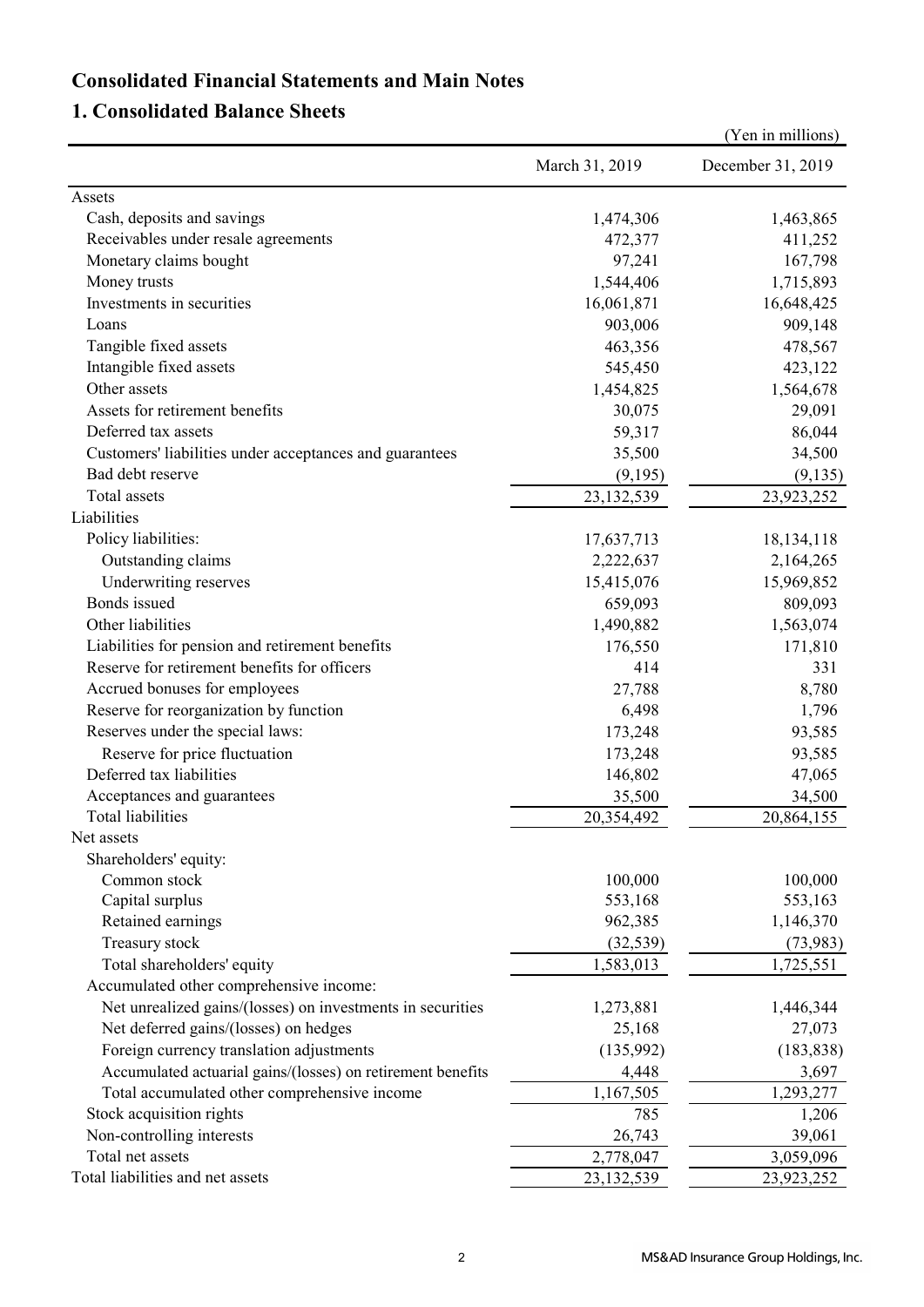## **2. Consolidated Statements of Income and Comprehensive Income (Consolidated Statements of Income)**

|                                                                      |                   | (Yen in millions) |
|----------------------------------------------------------------------|-------------------|-------------------|
|                                                                      | Nine months ended | Nine months ended |
|                                                                      | December 31, 2018 | December 31, 2019 |
| Ordinary income:                                                     | 4,142,146         | 4,142,165         |
| Underwriting income:                                                 | 3,756,602         | 3,605,066         |
| Net premiums written                                                 | 2,672,359         | 2,725,319         |
| Deposit premiums from policyholders                                  | 63,382            | 60,135            |
| Investment income on deposit premiums from policyholders             | 31,229            | 30,525            |
| Life insurance premiums                                              | 980,940           | 783,729           |
| Investment income:                                                   | 372,831           | 521,103           |
| Interest and dividends income                                        | 236,056           | 239,143           |
| Investment gains on money trusts                                     | 27,562            | 59,841            |
| Investment gains on trading securities                               | 28,398            | 59,324            |
| Gains on sales of securities                                         | 110,925           | 81,066            |
| Investment gains on separate accounts                                |                   | 108,588           |
| Transfer of investment income on deposit premiums from policyholders | (31,229)          | (30, 525)         |
| Other ordinary income                                                | 12,713            | 15,995            |
| Ordinary expenses:                                                   | 3,904,533         | 3,877,387         |
| Underwriting expenses:                                               | 3,225,565         | 3,244,287         |
| Net claims paid                                                      | 1,580,902         | 1,528,769         |
| Loss adjustment expenses                                             | 128,403           | 130,511           |
| Commissions and collection expenses                                  | 534,891           | 545,095           |
| Maturity refunds to policyholders                                    | 172,651           | 166,664           |
| Life insurance claims                                                | 299,486           | 296,515           |
| Provision for outstanding claims                                     | 126,621           | 42,200            |
| Provision for underwriting reserves                                  | 378,444           | 525,250           |
| Investment expenses:                                                 | 165,009           | 108,476           |
| Investment losses on money trusts                                    | 6,429             | 6,267             |
| Losses on sales of securities                                        | 12,516            | 5,696             |
| Impairment losses on securities                                      | 9,097             | 5,778             |
| Losses on derivative transactions                                    | 3,337             | 35,689            |
| Investment losses on separate accounts                               | 54,714            |                   |
| Operating expenses and general and administrative expenses           | 500,742           | 509,506           |
| Other ordinary expenses:                                             | 13,216            | 15,116            |
| Interest expense                                                     | 8,167             | 9,943             |
| Ordinary profit                                                      | 237,613           | 264,777           |
| Extraordinary income:                                                | 10,912            | 90,571            |
| Gains on sales of fixed assets                                       | 10,912            | 1,516             |
| Reversal of reserves under the special laws:                         |                   | 79,663            |
| Reversal of reserve for price fluctuation                            |                   | 79,663            |
| Gains on step acquisitions                                           |                   | 6,587             |
| Gains on change in equity                                            |                   | 2,804             |
| Extraordinary losses:                                                | 9,899             | 172,861           |
| Losses on sales of fixed assets                                      | 1,106             | 1,456             |
| Impairment losses on fixed assets                                    | 1,268             | 171,404           |
| Provision for reserves under the special laws:                       | 5,057             |                   |
| Provision for reserve for price fluctuation                          | 5,057             |                   |
| Losses on reduction of tangible fixed assets                         | 5                 |                   |
| Other extraordinary losses                                           | 2,462             |                   |
| Income before income taxes                                           | 238,625           | 182,488           |
| Income taxes                                                         | 62,093            | (89,263)          |
| Net income                                                           | 176,532           | 271,751           |
| Net income attributable to non-controlling interests                 | 1,450             | 1,819             |
| Net income attributable to owners of the parent                      | 175,081           | 269,932           |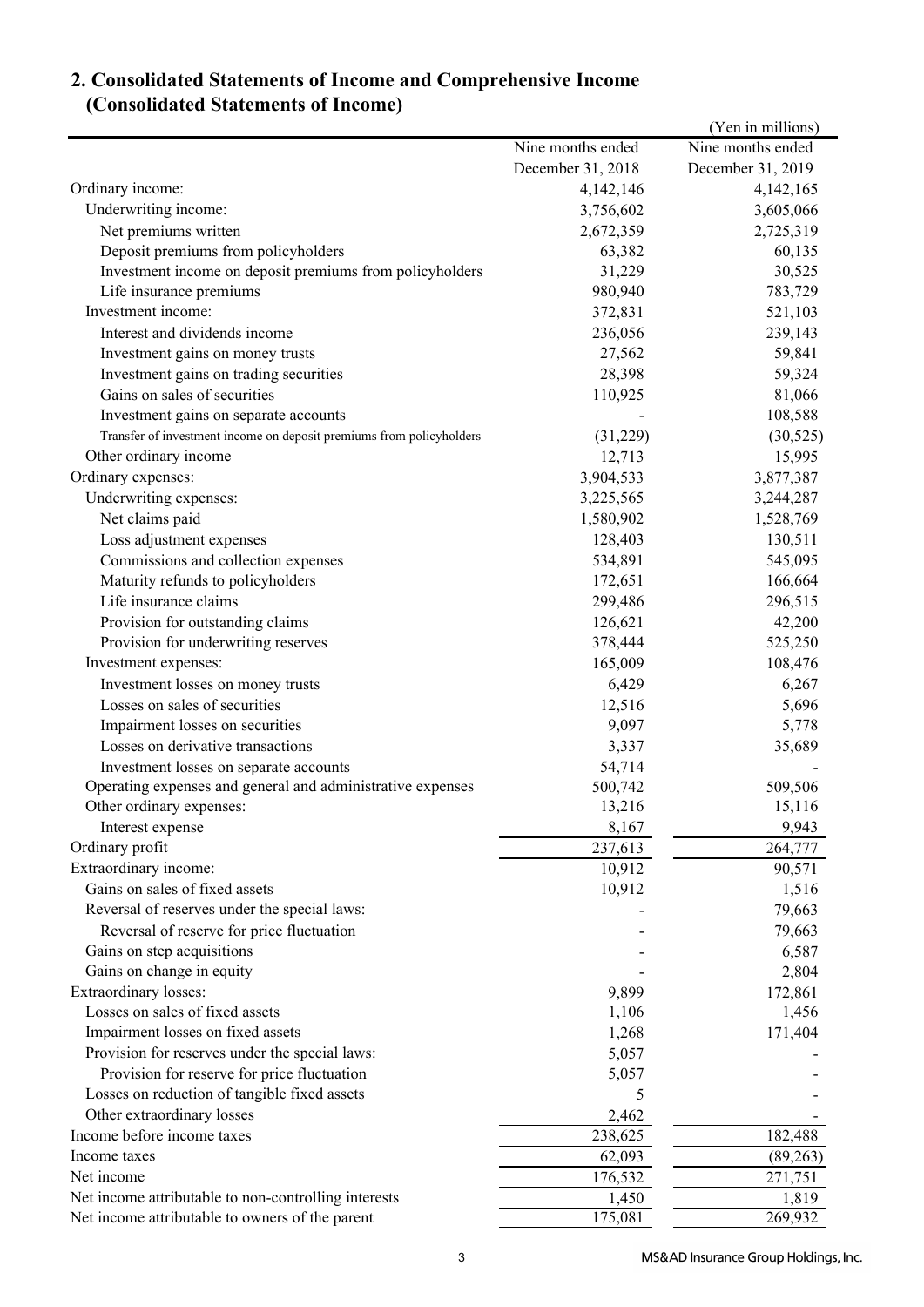|                                                                  |                   | (Yen in millions) |
|------------------------------------------------------------------|-------------------|-------------------|
|                                                                  | Nine months ended | Nine months ended |
|                                                                  | December 31, 2018 | December 31, 2019 |
| Net income                                                       | 176,532           | 271,751           |
| Other comprehensive income:                                      |                   |                   |
| Net unrealized gains/(losses) on investments in securities       | (307,080)         | 154,801           |
| Net deferred gains/(losses) on hedges                            | 856               | 2,012             |
| Foreign currency translation adjustments                         | (18, 577)         | (47,396)          |
| Accumulated actuarial gains/(losses) on retirement benefits      | 1,116             | (706)             |
| Share of other comprehensive income of equity method investments | (24, 745)         | 16,856            |
| Total other comprehensive income                                 | (348, 430)        | 125,567           |
| Total comprehensive income                                       | (171, 898)        | 397,318           |
| Allocation:                                                      |                   |                   |
| Comprehensive income attributable to owners of the parent        | (172, 785)        | 395,704           |
| Comprehensive income attributable to non-controlling interests   | 887               | 1,614             |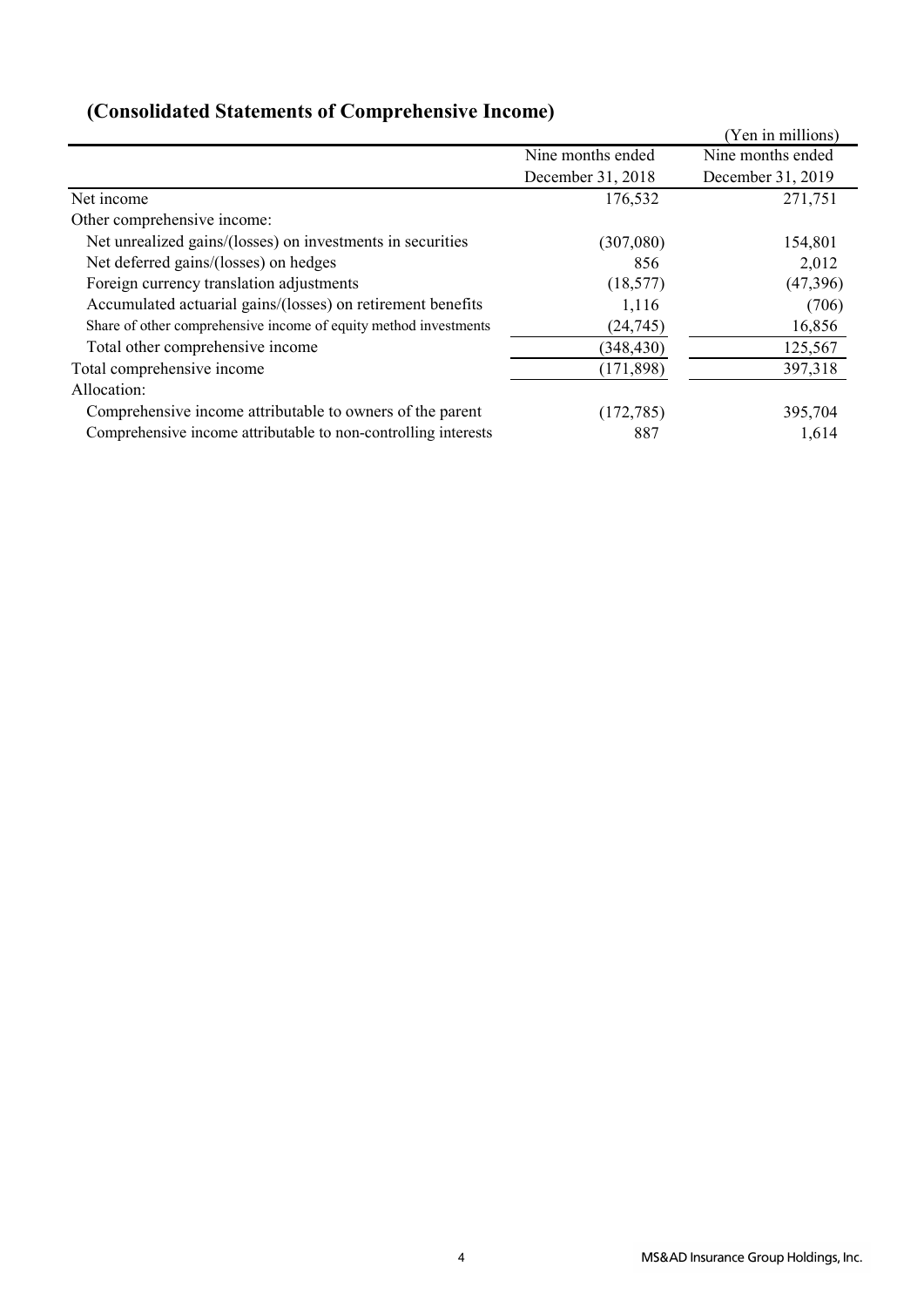## **3. Notes to Consolidated Financial Statements**

### **(Notes to Going Concern Assumptions)**

Not applicable.

### **(Notes to Significant Changes in Shareholders' Equity)**

Not applicable.

#### **(Adoption of Special Accounting Methods Allowed to be Applied to Quarterly Consolidated Financial Statements)** (Calculation of income tax expenses)

The domestic consolidated companies calculate their income tax expenses primarily by multiplying income before income taxes by the effective income tax rate, after adding or deducting the permanent difference if this amount is significant.

#### **(Changes in Accounting Policies)**

From the nine-month period ended December 31, 2019, International Financial Reporting Standards (IFRS)16 "Leases" has been adopted by overseas consolidated subsidiaries that adopt IFRS. In line with this adoption, lessees generally recognize all leases as right-of-use assets and lease liabilities on commencement date of the leases.

In adopting the accounting standard, in accordance with the transitional treatment, retained earnings have been adjusted for the cumulative effects of the adoption at the beginning of the nine-month period ended December 31, 2019.

As a result, the effects of this adjustment on ordinary income and income before income taxes for the nine months ended December 31, 2019 are immaterial. The effects of the changes on the beginning balance of the nine-month period ended December 31, 2019 are increases in tangible fixed assets of ¥23,221 milion, intangible fixed assets of ¥7 milion and other liabilities of ¥24,172 milion and a decrease in retained earnings of ¥942 milion.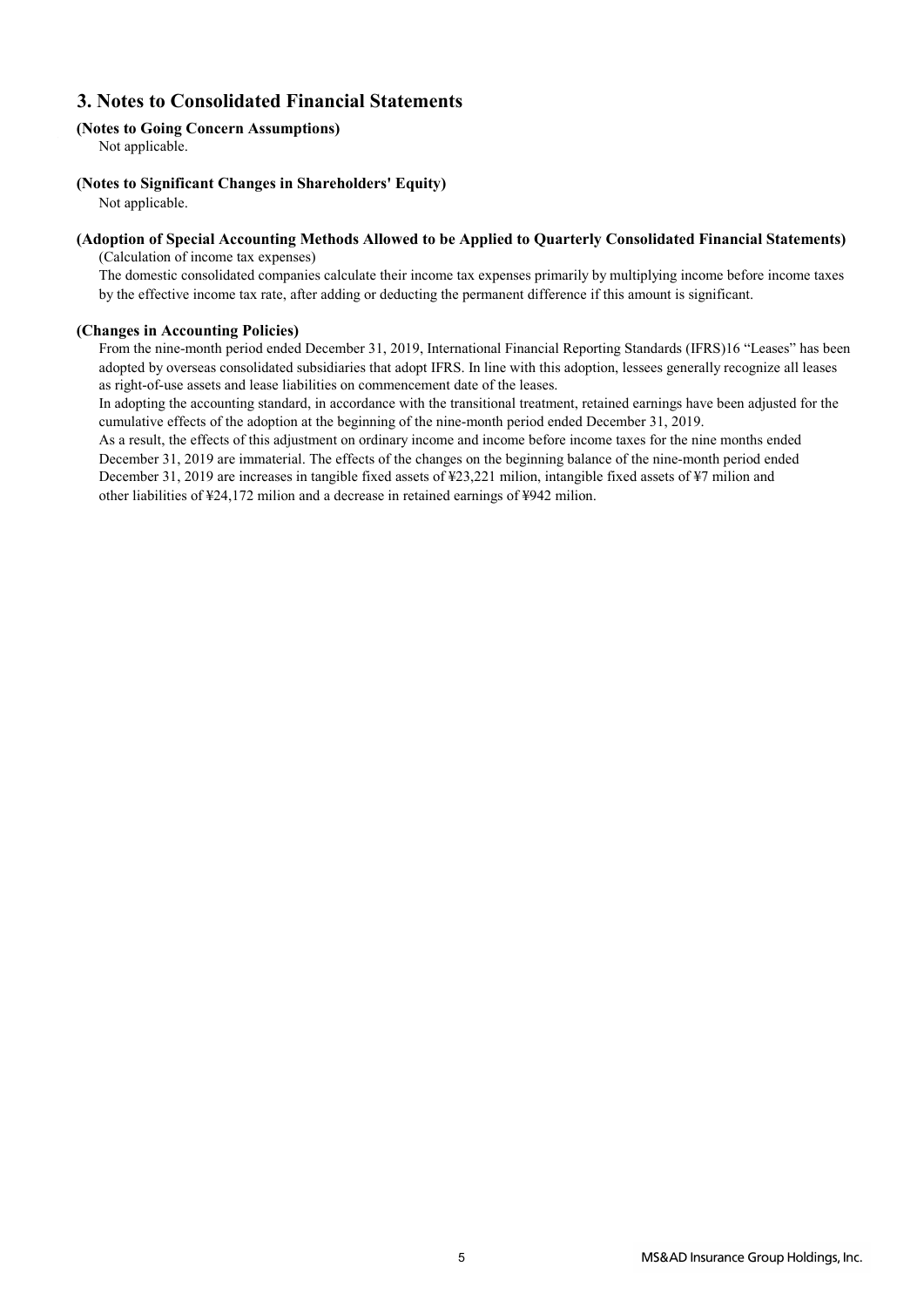## **Explanatory Material for Business Results**

### **1. Summary of Consolidated Business Results**

### **(1) Consolidated Business Results**

|                                                               |                |                                        |                                        |          | (Yen in 100 millions) |
|---------------------------------------------------------------|----------------|----------------------------------------|----------------------------------------|----------|-----------------------|
|                                                               | Items          | Nine months ended<br>December 31, 2018 | Nine months ended<br>December 31, 2019 | Change   | <b>Change ratio</b>   |
|                                                               |                |                                        |                                        |          | $\frac{0}{0}$         |
| Net premiums written (non-life insurance) <sup>(Note 1)</sup> | 1              | 26,751                                 | 27,253                                 | 501      | 1.9                   |
| Mitsui Sumitomo Insurance <sup>(Note 1)</sup>                 | $\overline{2}$ | 11,316                                 | 11,535                                 | 218      | 1.9                   |
| Aioi Nissay Dowa Insurance                                    | 3              | 9,239                                  | 9,626                                  | 387      | 4.2                   |
| Simple sum                                                    | 4              | 20,556                                 | 21,162                                 | 606      | 2.9                   |
| Mitsui Direct General Insurance                               | 5              | 267                                    | 263                                    | (3)      | (1.4)                 |
| Overseas insurance subsidiaries                               | 6              | 5,905                                  | 5,819                                  | (86)     | (1.5)                 |
| Insurance premiums (domestic life insurance)                  | 7              | 12,114                                 | 10,646                                 | (1, 467) | (12.1)                |
| Mitsui Sumitomo Aioi Life Insurance                           | 8              | 3,683                                  | 3,828                                  | 145      | 4.0                   |
| Mitsui Sumitomo Primary Life Insurance                        | 9              | 8,431                                  | 6,818                                  | (1,613)  | (19.1)                |
| Ordinary profit                                               | 10             | 2,376                                  | 2,647                                  | 271      | 11.4                  |
| Net income attributable to owners of the parent               | 11             | 1,750                                  | 2,699                                  | 948      | 54.2                  |
| Mitsui Sumitomo Insurance                                     | 12             | 1,350                                  | 1,616                                  | 265      | 19.7                  |
| Aioi Nissay Dowa Insurance                                    | 13             | 379                                    | 455                                    | 76       | 20.1                  |
| Simple sum                                                    | 14             | 1,729                                  | 2,071                                  | 342      | 19.8                  |
| Mitsui Direct General Insurance                               | 15             | 10                                     | $\mathbf{2}$                           | (8)      | (78.9)                |
| Mitsui Sumitomo Aioi Life Insurance                           | 16             | 65                                     | 69                                     | 4        | 6.6                   |
| Mitsui Sumitomo Primary Life Insurance                        | 17             | 187                                    | 188                                    | 1        | 0.6                   |
| Overseas insurance subsidiaries                               | 18             | 186                                    | 300                                    | 114      | 61.2                  |
| Others, consolidation adjustments, etc.                       | 19             | (427)                                  | 67                                     | 495      |                       |

(Notes) 1. The figures in the above table are presented as exclusive of Good Result Return premiums of Mitsui Sumitomo Insurance's proprietary automobile insurance product "ModoRich", which contains a special clause related to premium adjustment and refund at maturity.

2. Items 12 to 18 represent the net income or loss on a non-consolidated basis after taking into account the Company's ownership interests in its subsidiaries.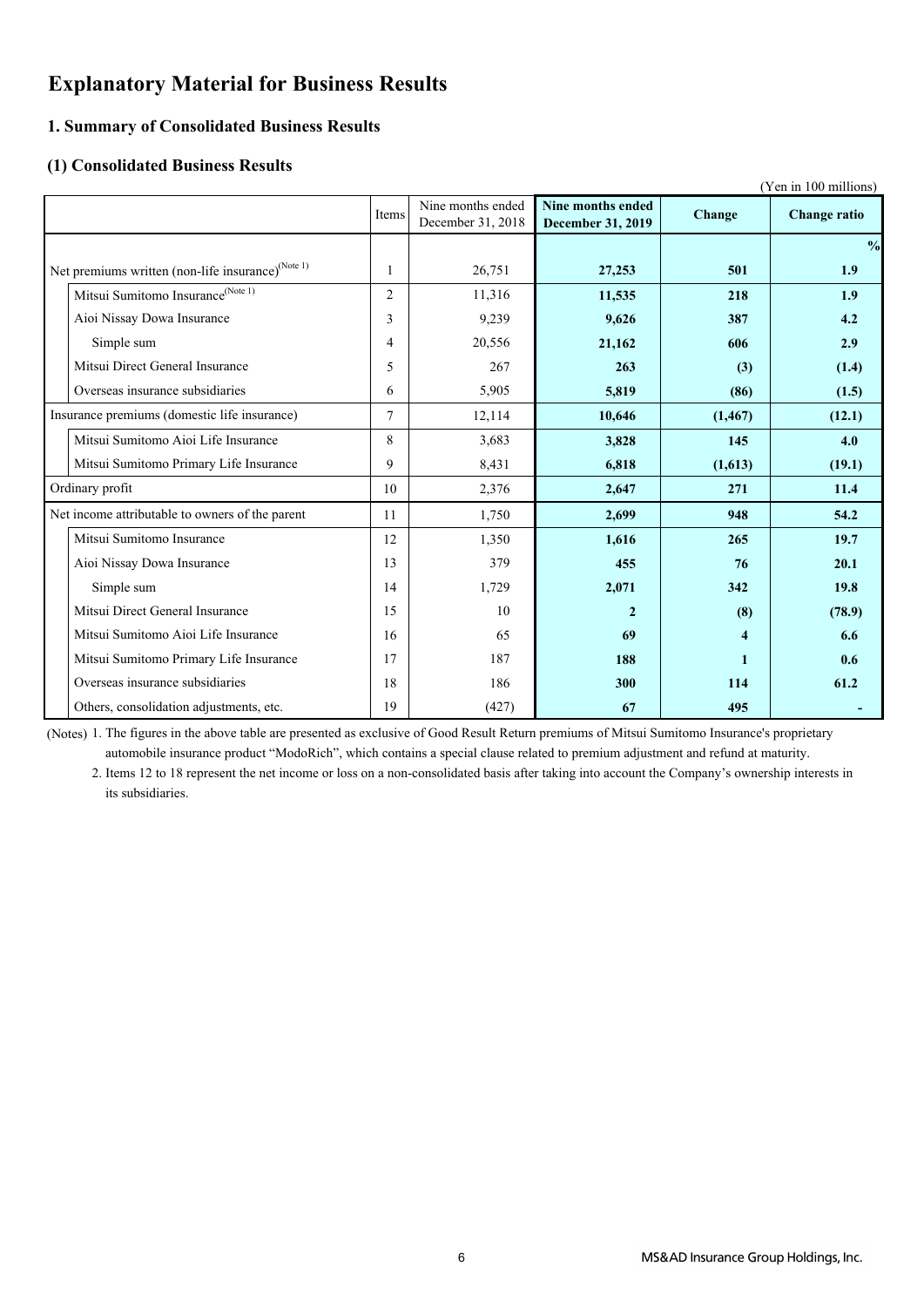#### **(2) Business Results of Domestic Non-Life Insurance Subsidiaries (Simple Sum of Two Main Consolidated Subsidiaries)**

The figures in the table below are presented as followings.

・Simple sum of Mitsui Sumitomo Insurance Co., Ltd. and Aioi Nissay Dowa Insurance Co., Ltd..

 ・Exclusive of Good Result Return premiums of Mitsui Sumitomo Insurance's proprietary automobile insurance product "ModoRich", which contains a special clause related to premium adjustment and refund at maturity.

| Nine months ended<br>Nine months ended<br>Change<br>Change ratio<br>Items<br>December 31, 2018<br>December 31, 2019<br>$\frac{0}{0}$<br>Net premiums written<br>20,556<br>21,162<br>$^{(+)}$<br>1<br>606<br>2.9<br>Net claims paid<br>$\overline{2}$<br>12,652<br>$\left( \cdot \right)$<br>12,297<br>(354)<br>(2.8)<br>Loss adjustment expenses<br>3<br>1,130<br>$\left( \cdot \right)$<br>1,157<br>26<br>2.4<br>Commissions and collection expenses<br>3,797<br>$\left( -\right)$<br>$\overline{4}$<br>189<br>5.0<br>3,986<br>Operating expenses and general and<br>$\left( \cdot \right)$<br>5<br>2,840<br>2,959<br>4.2<br>118<br>administrative expenses for underwriting<br>Underwriting profit before<br>6<br>625<br>463.4<br>135<br>760<br>movements in reserves<br>Movement in outstanding claims<br>$\overline{7}$<br>713<br>$\left( \cdot \right)$<br>(47)<br>(760)<br>(106.6)<br>Movement in ordinary underwriting reserves<br>$\left( \cdot \right)$<br>8<br>(110)<br>365<br>475<br>$\mathbf{Q}$<br>$^{(+)}$<br>Other<br>114<br>86<br>(28)<br>(24.6)<br>Underwriting profit/(loss) before<br>10<br>(353)<br>529<br>882<br>movement in catastrophe reserve<br>Movement in catastrophe reserve<br>$\left( \cdot \right)$<br>11<br>(902)<br>574<br>(328)<br>Underwriting profit<br>12<br>549<br>857<br>308<br>56.2<br>13<br>1,382<br>1,321<br>$(+)$<br>Interest and dividends income<br>(61)<br>(4.4)<br>Transfer of investment income on deposit<br>$(\cdot)$<br>14<br>360<br>350<br>(9)<br>(2.6)<br>premiums from policyholders<br>Net interest and dividends income<br>1,022<br>970<br>15<br>(51)<br>(5.1)<br>(item 13 - item 14)<br>Gains/(losses) on sales of securities<br>$(+)$<br>16<br>923<br>691<br>(231)<br>(25.1)<br>Impairment losses on securities<br>53<br>$(-)$<br>17<br>10.0<br>58<br>5<br>$(+)$<br>Other<br>18<br>(125)<br>10<br>(114)<br>19<br>1,767<br>1,489<br>(278)<br>Investment profit<br>(15.7)<br>Other ordinary profit/(loss)<br>$^{(+)}$<br>20<br>(37)<br>(48)<br>(11)<br>Ordinary profit<br>2,279<br>21<br>2,298<br>18<br>0.8<br>$^{(+)}$<br>Extraordinary income/(losses):<br>22<br>(56)<br>(1,151)<br>(1,095)<br>Gains/(losses) on reserve for price fluctuation<br>23<br>(43)<br>716<br>760<br>Losses on valuation of shares of subsidiaries<br>24<br>(1, 863)<br>(1, 863)<br>and associates<br>Income before income taxes<br>25<br>2,223<br>1,146<br>(1,076)<br>(48.4)<br>493<br>$\left( \cdot \right)$<br>Income taxes<br>26<br>(924)<br>(1, 418)<br>(287.4)<br>27<br>2,071<br>19.8<br>1,729<br>342<br>Net income |  |  |  | (Yen in 100 millions) |
|--------------------------------------------------------------------------------------------------------------------------------------------------------------------------------------------------------------------------------------------------------------------------------------------------------------------------------------------------------------------------------------------------------------------------------------------------------------------------------------------------------------------------------------------------------------------------------------------------------------------------------------------------------------------------------------------------------------------------------------------------------------------------------------------------------------------------------------------------------------------------------------------------------------------------------------------------------------------------------------------------------------------------------------------------------------------------------------------------------------------------------------------------------------------------------------------------------------------------------------------------------------------------------------------------------------------------------------------------------------------------------------------------------------------------------------------------------------------------------------------------------------------------------------------------------------------------------------------------------------------------------------------------------------------------------------------------------------------------------------------------------------------------------------------------------------------------------------------------------------------------------------------------------------------------------------------------------------------------------------------------------------------------------------------------------------------------------------------------------------------------------------------------------------------------------------------------------------------------------------------------------------------------------------------------------------------------------------------------------------------------------------------------------------------------------------------------------------------------------------------------------------------------------------------------------------|--|--|--|-----------------------|
|                                                                                                                                                                                                                                                                                                                                                                                                                                                                                                                                                                                                                                                                                                                                                                                                                                                                                                                                                                                                                                                                                                                                                                                                                                                                                                                                                                                                                                                                                                                                                                                                                                                                                                                                                                                                                                                                                                                                                                                                                                                                                                                                                                                                                                                                                                                                                                                                                                                                                                                                                              |  |  |  |                       |
|                                                                                                                                                                                                                                                                                                                                                                                                                                                                                                                                                                                                                                                                                                                                                                                                                                                                                                                                                                                                                                                                                                                                                                                                                                                                                                                                                                                                                                                                                                                                                                                                                                                                                                                                                                                                                                                                                                                                                                                                                                                                                                                                                                                                                                                                                                                                                                                                                                                                                                                                                              |  |  |  |                       |
|                                                                                                                                                                                                                                                                                                                                                                                                                                                                                                                                                                                                                                                                                                                                                                                                                                                                                                                                                                                                                                                                                                                                                                                                                                                                                                                                                                                                                                                                                                                                                                                                                                                                                                                                                                                                                                                                                                                                                                                                                                                                                                                                                                                                                                                                                                                                                                                                                                                                                                                                                              |  |  |  |                       |
|                                                                                                                                                                                                                                                                                                                                                                                                                                                                                                                                                                                                                                                                                                                                                                                                                                                                                                                                                                                                                                                                                                                                                                                                                                                                                                                                                                                                                                                                                                                                                                                                                                                                                                                                                                                                                                                                                                                                                                                                                                                                                                                                                                                                                                                                                                                                                                                                                                                                                                                                                              |  |  |  |                       |
|                                                                                                                                                                                                                                                                                                                                                                                                                                                                                                                                                                                                                                                                                                                                                                                                                                                                                                                                                                                                                                                                                                                                                                                                                                                                                                                                                                                                                                                                                                                                                                                                                                                                                                                                                                                                                                                                                                                                                                                                                                                                                                                                                                                                                                                                                                                                                                                                                                                                                                                                                              |  |  |  |                       |
|                                                                                                                                                                                                                                                                                                                                                                                                                                                                                                                                                                                                                                                                                                                                                                                                                                                                                                                                                                                                                                                                                                                                                                                                                                                                                                                                                                                                                                                                                                                                                                                                                                                                                                                                                                                                                                                                                                                                                                                                                                                                                                                                                                                                                                                                                                                                                                                                                                                                                                                                                              |  |  |  |                       |
|                                                                                                                                                                                                                                                                                                                                                                                                                                                                                                                                                                                                                                                                                                                                                                                                                                                                                                                                                                                                                                                                                                                                                                                                                                                                                                                                                                                                                                                                                                                                                                                                                                                                                                                                                                                                                                                                                                                                                                                                                                                                                                                                                                                                                                                                                                                                                                                                                                                                                                                                                              |  |  |  |                       |
|                                                                                                                                                                                                                                                                                                                                                                                                                                                                                                                                                                                                                                                                                                                                                                                                                                                                                                                                                                                                                                                                                                                                                                                                                                                                                                                                                                                                                                                                                                                                                                                                                                                                                                                                                                                                                                                                                                                                                                                                                                                                                                                                                                                                                                                                                                                                                                                                                                                                                                                                                              |  |  |  |                       |
|                                                                                                                                                                                                                                                                                                                                                                                                                                                                                                                                                                                                                                                                                                                                                                                                                                                                                                                                                                                                                                                                                                                                                                                                                                                                                                                                                                                                                                                                                                                                                                                                                                                                                                                                                                                                                                                                                                                                                                                                                                                                                                                                                                                                                                                                                                                                                                                                                                                                                                                                                              |  |  |  |                       |
|                                                                                                                                                                                                                                                                                                                                                                                                                                                                                                                                                                                                                                                                                                                                                                                                                                                                                                                                                                                                                                                                                                                                                                                                                                                                                                                                                                                                                                                                                                                                                                                                                                                                                                                                                                                                                                                                                                                                                                                                                                                                                                                                                                                                                                                                                                                                                                                                                                                                                                                                                              |  |  |  |                       |
|                                                                                                                                                                                                                                                                                                                                                                                                                                                                                                                                                                                                                                                                                                                                                                                                                                                                                                                                                                                                                                                                                                                                                                                                                                                                                                                                                                                                                                                                                                                                                                                                                                                                                                                                                                                                                                                                                                                                                                                                                                                                                                                                                                                                                                                                                                                                                                                                                                                                                                                                                              |  |  |  |                       |
|                                                                                                                                                                                                                                                                                                                                                                                                                                                                                                                                                                                                                                                                                                                                                                                                                                                                                                                                                                                                                                                                                                                                                                                                                                                                                                                                                                                                                                                                                                                                                                                                                                                                                                                                                                                                                                                                                                                                                                                                                                                                                                                                                                                                                                                                                                                                                                                                                                                                                                                                                              |  |  |  |                       |
|                                                                                                                                                                                                                                                                                                                                                                                                                                                                                                                                                                                                                                                                                                                                                                                                                                                                                                                                                                                                                                                                                                                                                                                                                                                                                                                                                                                                                                                                                                                                                                                                                                                                                                                                                                                                                                                                                                                                                                                                                                                                                                                                                                                                                                                                                                                                                                                                                                                                                                                                                              |  |  |  |                       |
|                                                                                                                                                                                                                                                                                                                                                                                                                                                                                                                                                                                                                                                                                                                                                                                                                                                                                                                                                                                                                                                                                                                                                                                                                                                                                                                                                                                                                                                                                                                                                                                                                                                                                                                                                                                                                                                                                                                                                                                                                                                                                                                                                                                                                                                                                                                                                                                                                                                                                                                                                              |  |  |  |                       |
|                                                                                                                                                                                                                                                                                                                                                                                                                                                                                                                                                                                                                                                                                                                                                                                                                                                                                                                                                                                                                                                                                                                                                                                                                                                                                                                                                                                                                                                                                                                                                                                                                                                                                                                                                                                                                                                                                                                                                                                                                                                                                                                                                                                                                                                                                                                                                                                                                                                                                                                                                              |  |  |  |                       |
|                                                                                                                                                                                                                                                                                                                                                                                                                                                                                                                                                                                                                                                                                                                                                                                                                                                                                                                                                                                                                                                                                                                                                                                                                                                                                                                                                                                                                                                                                                                                                                                                                                                                                                                                                                                                                                                                                                                                                                                                                                                                                                                                                                                                                                                                                                                                                                                                                                                                                                                                                              |  |  |  |                       |
|                                                                                                                                                                                                                                                                                                                                                                                                                                                                                                                                                                                                                                                                                                                                                                                                                                                                                                                                                                                                                                                                                                                                                                                                                                                                                                                                                                                                                                                                                                                                                                                                                                                                                                                                                                                                                                                                                                                                                                                                                                                                                                                                                                                                                                                                                                                                                                                                                                                                                                                                                              |  |  |  |                       |
|                                                                                                                                                                                                                                                                                                                                                                                                                                                                                                                                                                                                                                                                                                                                                                                                                                                                                                                                                                                                                                                                                                                                                                                                                                                                                                                                                                                                                                                                                                                                                                                                                                                                                                                                                                                                                                                                                                                                                                                                                                                                                                                                                                                                                                                                                                                                                                                                                                                                                                                                                              |  |  |  |                       |
|                                                                                                                                                                                                                                                                                                                                                                                                                                                                                                                                                                                                                                                                                                                                                                                                                                                                                                                                                                                                                                                                                                                                                                                                                                                                                                                                                                                                                                                                                                                                                                                                                                                                                                                                                                                                                                                                                                                                                                                                                                                                                                                                                                                                                                                                                                                                                                                                                                                                                                                                                              |  |  |  |                       |
|                                                                                                                                                                                                                                                                                                                                                                                                                                                                                                                                                                                                                                                                                                                                                                                                                                                                                                                                                                                                                                                                                                                                                                                                                                                                                                                                                                                                                                                                                                                                                                                                                                                                                                                                                                                                                                                                                                                                                                                                                                                                                                                                                                                                                                                                                                                                                                                                                                                                                                                                                              |  |  |  |                       |
|                                                                                                                                                                                                                                                                                                                                                                                                                                                                                                                                                                                                                                                                                                                                                                                                                                                                                                                                                                                                                                                                                                                                                                                                                                                                                                                                                                                                                                                                                                                                                                                                                                                                                                                                                                                                                                                                                                                                                                                                                                                                                                                                                                                                                                                                                                                                                                                                                                                                                                                                                              |  |  |  |                       |
|                                                                                                                                                                                                                                                                                                                                                                                                                                                                                                                                                                                                                                                                                                                                                                                                                                                                                                                                                                                                                                                                                                                                                                                                                                                                                                                                                                                                                                                                                                                                                                                                                                                                                                                                                                                                                                                                                                                                                                                                                                                                                                                                                                                                                                                                                                                                                                                                                                                                                                                                                              |  |  |  |                       |
|                                                                                                                                                                                                                                                                                                                                                                                                                                                                                                                                                                                                                                                                                                                                                                                                                                                                                                                                                                                                                                                                                                                                                                                                                                                                                                                                                                                                                                                                                                                                                                                                                                                                                                                                                                                                                                                                                                                                                                                                                                                                                                                                                                                                                                                                                                                                                                                                                                                                                                                                                              |  |  |  |                       |
|                                                                                                                                                                                                                                                                                                                                                                                                                                                                                                                                                                                                                                                                                                                                                                                                                                                                                                                                                                                                                                                                                                                                                                                                                                                                                                                                                                                                                                                                                                                                                                                                                                                                                                                                                                                                                                                                                                                                                                                                                                                                                                                                                                                                                                                                                                                                                                                                                                                                                                                                                              |  |  |  |                       |
|                                                                                                                                                                                                                                                                                                                                                                                                                                                                                                                                                                                                                                                                                                                                                                                                                                                                                                                                                                                                                                                                                                                                                                                                                                                                                                                                                                                                                                                                                                                                                                                                                                                                                                                                                                                                                                                                                                                                                                                                                                                                                                                                                                                                                                                                                                                                                                                                                                                                                                                                                              |  |  |  |                       |
|                                                                                                                                                                                                                                                                                                                                                                                                                                                                                                                                                                                                                                                                                                                                                                                                                                                                                                                                                                                                                                                                                                                                                                                                                                                                                                                                                                                                                                                                                                                                                                                                                                                                                                                                                                                                                                                                                                                                                                                                                                                                                                                                                                                                                                                                                                                                                                                                                                                                                                                                                              |  |  |  |                       |
|                                                                                                                                                                                                                                                                                                                                                                                                                                                                                                                                                                                                                                                                                                                                                                                                                                                                                                                                                                                                                                                                                                                                                                                                                                                                                                                                                                                                                                                                                                                                                                                                                                                                                                                                                                                                                                                                                                                                                                                                                                                                                                                                                                                                                                                                                                                                                                                                                                                                                                                                                              |  |  |  |                       |
|                                                                                                                                                                                                                                                                                                                                                                                                                                                                                                                                                                                                                                                                                                                                                                                                                                                                                                                                                                                                                                                                                                                                                                                                                                                                                                                                                                                                                                                                                                                                                                                                                                                                                                                                                                                                                                                                                                                                                                                                                                                                                                                                                                                                                                                                                                                                                                                                                                                                                                                                                              |  |  |  |                       |

|  | Net loss ratio                                                 | Note 1           | 28 | $\frac{0}{0}$<br>67.1 | 63.6 $%$              | $(3.5) \%$           |       |
|--|----------------------------------------------------------------|------------------|----|-----------------------|-----------------------|----------------------|-------|
|  | Ratios Net expense ratio                                       | Note 2           | 29 | $\frac{0}{0}$<br>32.3 | 32.8 $%$              | $\frac{0}{0}$<br>0.5 |       |
|  | Combined ratio                                                 | Note 3           | 30 | 99.4 %                | $96.4\frac{9}{6}$     | $(3.0)$ %            |       |
|  |                                                                |                  |    |                       |                       |                      |       |
|  | Incurred losses (including loss adjustment expenses) Note 4, 5 |                  | 31 | 12.399                | 11,478                | (920)                | (7.4) |
|  | EI loss ratio                                                  | Note 4, $6 \mid$ | 32 | $\frac{0}{0}$<br>68.4 | 62.3<br>$\frac{0}{0}$ | $(6.1)$ %            |       |

(Notes) 1. Net loss ratio = (net claims paid + loss adjustment expenses) / net premiums written x 100

2. Net expense ratio = (commissions and collection expenses + operating expenses and general and administrative expenses for underwriting) / net premiums written x 100

3. Combined ratio = net loss ratio + net expense ratio

4. The calculation is exclusive of residential earthquake insurance and CALI\*.

\* CALI stands for compulsory automobile liability insurance, and the same hereinafter.

5. Incurred losses (including loss adjustment expenses) = net claims paid + loss adjustment expenses + movement in outstanding claims

6. EI loss ratio = incurred losses (including loss adjustment expenses) / earned premiums x 100

Earned premiums are calculated based on unearned premiums (excluding underwriting reserves for natural disasters), premium reserve, etc.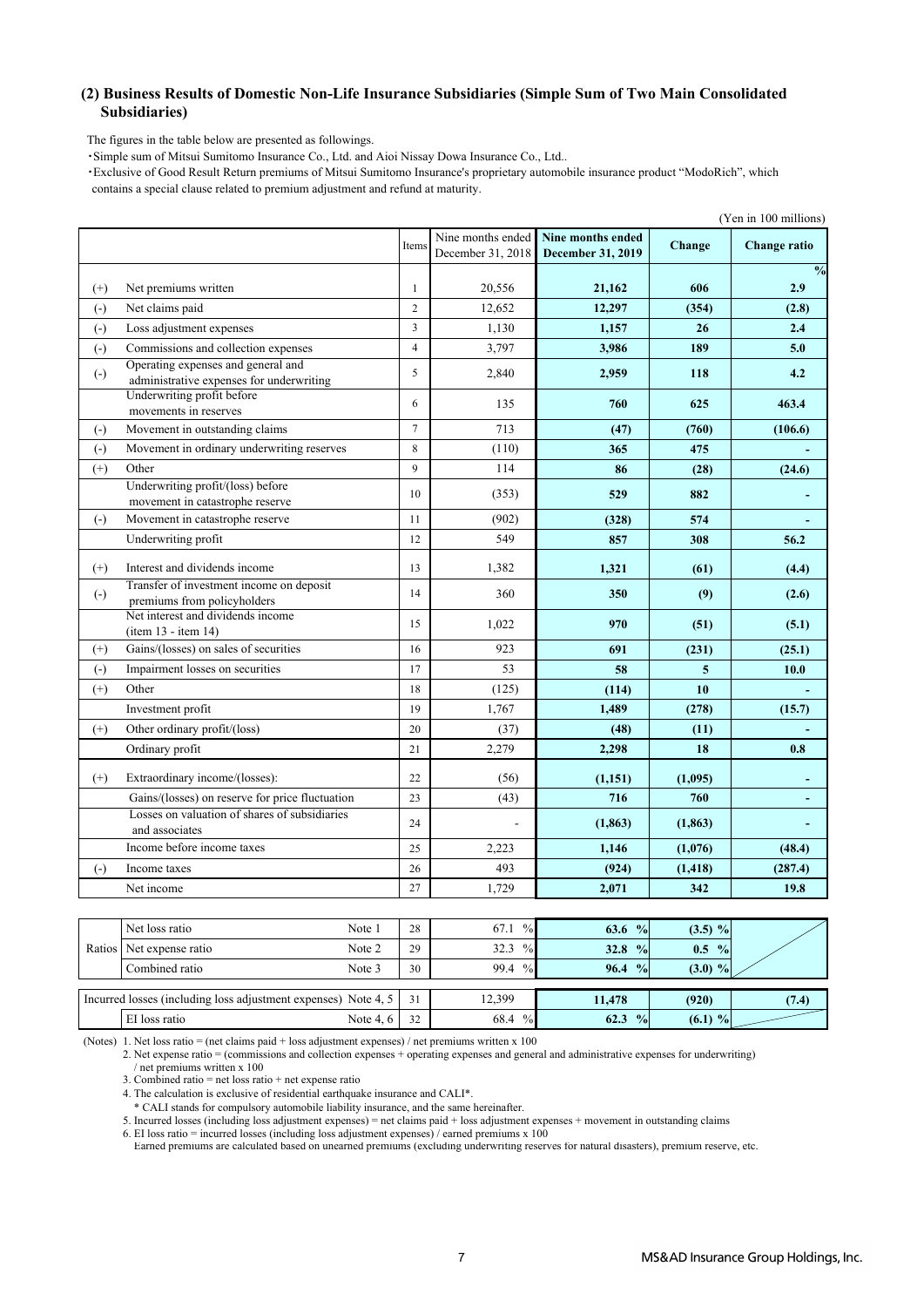### **(3) Business Results of Domestic Life Insurance Subsidiaries**

#### **1. Mitsui Sumitomo Aioi Life Insurance Co., Ltd.**

|                                               |                |                                                   |                                               |                                                           | (Yen in 100 millions) |
|-----------------------------------------------|----------------|---------------------------------------------------|-----------------------------------------------|-----------------------------------------------------------|-----------------------|
|                                               | Items          | Nine months ended<br>December 31, 2018            | Nine months ended<br><b>December 31, 2019</b> | Change                                                    | <b>Change ratio</b>   |
| Amount of new policies <sup>(Note)</sup>      | H              | 24,616                                            | 15,492                                        | (9,123)                                                   | $(37.1)$ %            |
| Annualized premiums of<br>new policies        | $\overline{c}$ | 380                                               | 217                                           | (162)                                                     | (42.7) %              |
| Amount of policies in force <sup>(Note)</sup> | 3              | (As of the beginning<br>245,331<br>of the FY2019) | 244,836                                       | (Change from<br>the beginning of<br>(495)<br>the $FY2019$ | $(0.2) \%$            |
| Annualized premiums for<br>policies in force  | $\overline{4}$ | (As of the beginning<br>4,315<br>of the FY2019)   | 4,485                                         | (Change from<br>the beginning of<br>170<br>the $FY2019$   | 3.9%                  |
|                                               |                |                                                   |                                               |                                                           |                       |
| Insurance premiums                            | 5              | 3,683                                             | 3,828                                         | 145                                                       | 4.0 $%$               |
| Ordinary profit                               | 6              | 139                                               | 148                                           | 9                                                         | $6.7\%$               |
| Extraordinary income/(losses)                 | $\tau$         | (8)                                               | (8)                                           | $\bf{0}$                                                  |                       |
| Net income                                    | 8              | 65                                                | 69                                            | $\overline{\mathbf{4}}$                                   | 6.6 $%$               |

(Note) The figures represent the total sum of individual insurance and individual annuities.

### **2. Mitsui Sumitomo Primary Life Insurance Co., Ltd.**

|                                               |                |                                                  |                                               |                                                           | (Yen in 100 millions) |
|-----------------------------------------------|----------------|--------------------------------------------------|-----------------------------------------------|-----------------------------------------------------------|-----------------------|
|                                               | Items          | Nine months ended<br>December 31, 2018           | Nine months ended<br><b>December 31, 2019</b> | <b>Change</b>                                             | <b>Change ratio</b>   |
| Amount of new policies <sup>(Note)</sup>      |                | 8,584                                            | 6,894                                         | (1,689)                                                   | (19.7) %              |
| Amount of policies in force <sup>(Note)</sup> | $\overline{2}$ | (As of the beginning<br>66,785<br>of the FY2019) | 69,884                                        | (Change from<br>the beginning of<br>3,098<br>the $FY2019$ | 4.6 $%$               |
|                                               |                |                                                  |                                               |                                                           |                       |
| Insurance premiums                            | 3              | 8,431                                            | 6,818                                         | (1,613)                                                   | $(19.1)$ %            |
| Ordinary profit                               | 4              | 257                                              | 171                                           | (85)                                                      | $(33.3) \%$           |
| Extraordinary income/(losses)                 | 5              | (0)                                              | 87                                            | 87                                                        |                       |
| Net income                                    | 6              | 187                                              | 188                                           |                                                           | $0.6\%$               |

(Note) The figures represent the total sum of individual insurance and individual annuities.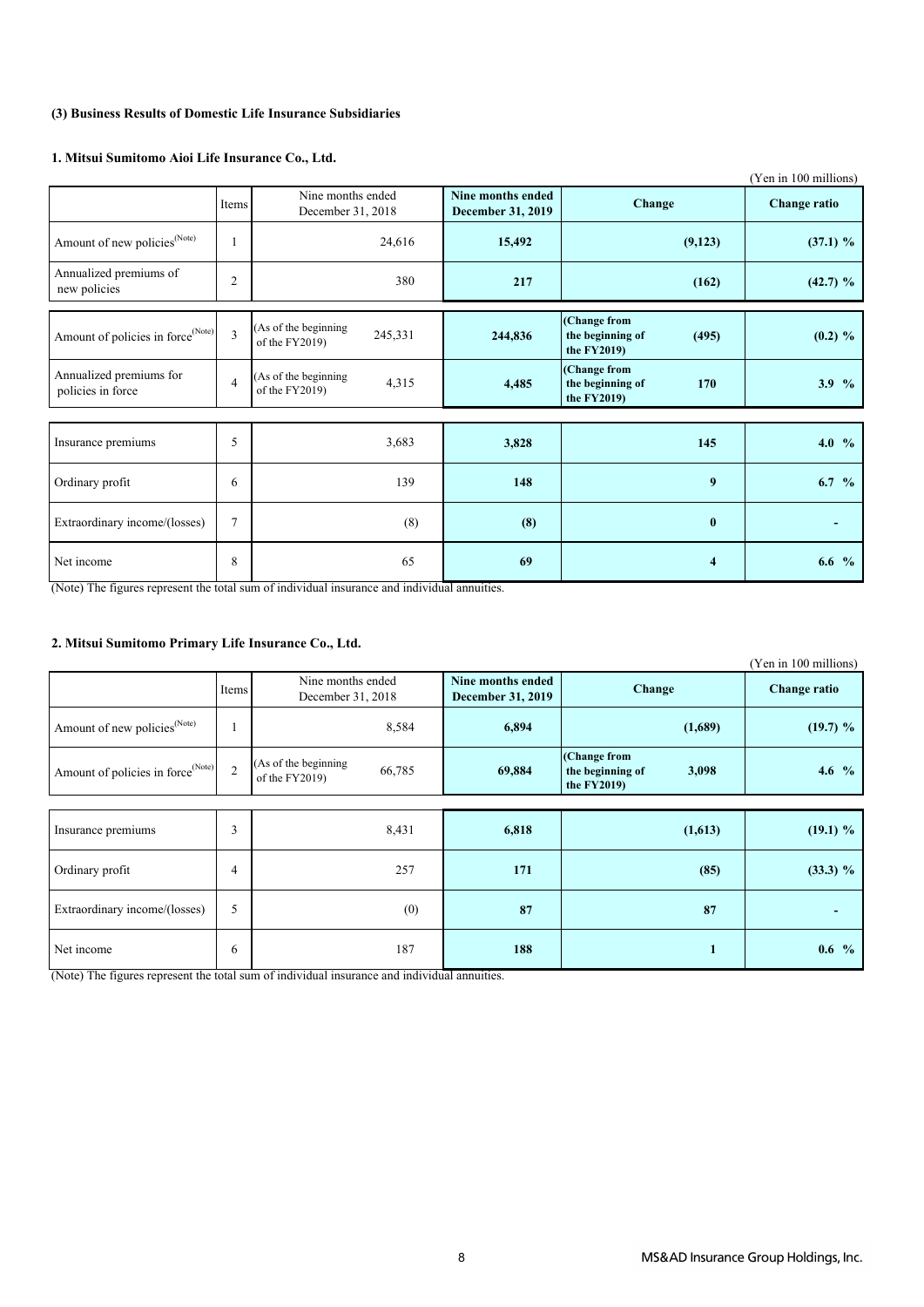## **(4) Business Results of Overseas Insurance Subsidiaries**

|                                                 |       |                                        |                                               |        | (Yen in 100 millions) |
|-------------------------------------------------|-------|----------------------------------------|-----------------------------------------------|--------|-----------------------|
|                                                 | Items | Nine months ended<br>December 31, 2018 | Nine months ended<br><b>December 31, 2019</b> | Change | <b>Change ratio</b>   |
|                                                 |       |                                        |                                               |        | $\frac{0}{0}$         |
| Net premiums written                            | 1     | 5,905                                  | 5,819                                         | (86)   | (1.5)                 |
| Asia                                            | 2     | 1,382                                  | 1,362                                         | (19)   | (1.4)                 |
| Europe:                                         | 3     | 4,178                                  | 4,127                                         | (50)   | (1.2)                 |
| MS Amlin                                        | 4     | 3,865                                  | 3,809                                         | (55)   | (1.4)                 |
| Americas                                        | 5     | 344                                    | 328                                           | (16)   | (4.7)                 |
| Net income attributable to owners of the parent | 6     | 186                                    | 300                                           | 114    | 61.2                  |
| Asia                                            | 7     | 229                                    | 144                                           | (84)   | (36.9)                |
| Europe:                                         | 8     | (121)                                  | 62                                            | 184    |                       |
| MS Amlin                                        | 9     | (96)                                   | 86                                            | 182    |                       |
| Americas                                        | 10    | 23                                     | 22                                            | (1)    | (7.3)                 |
| International life insurance                    | 11    | 54                                     | 70                                            | 16     | 30.2                  |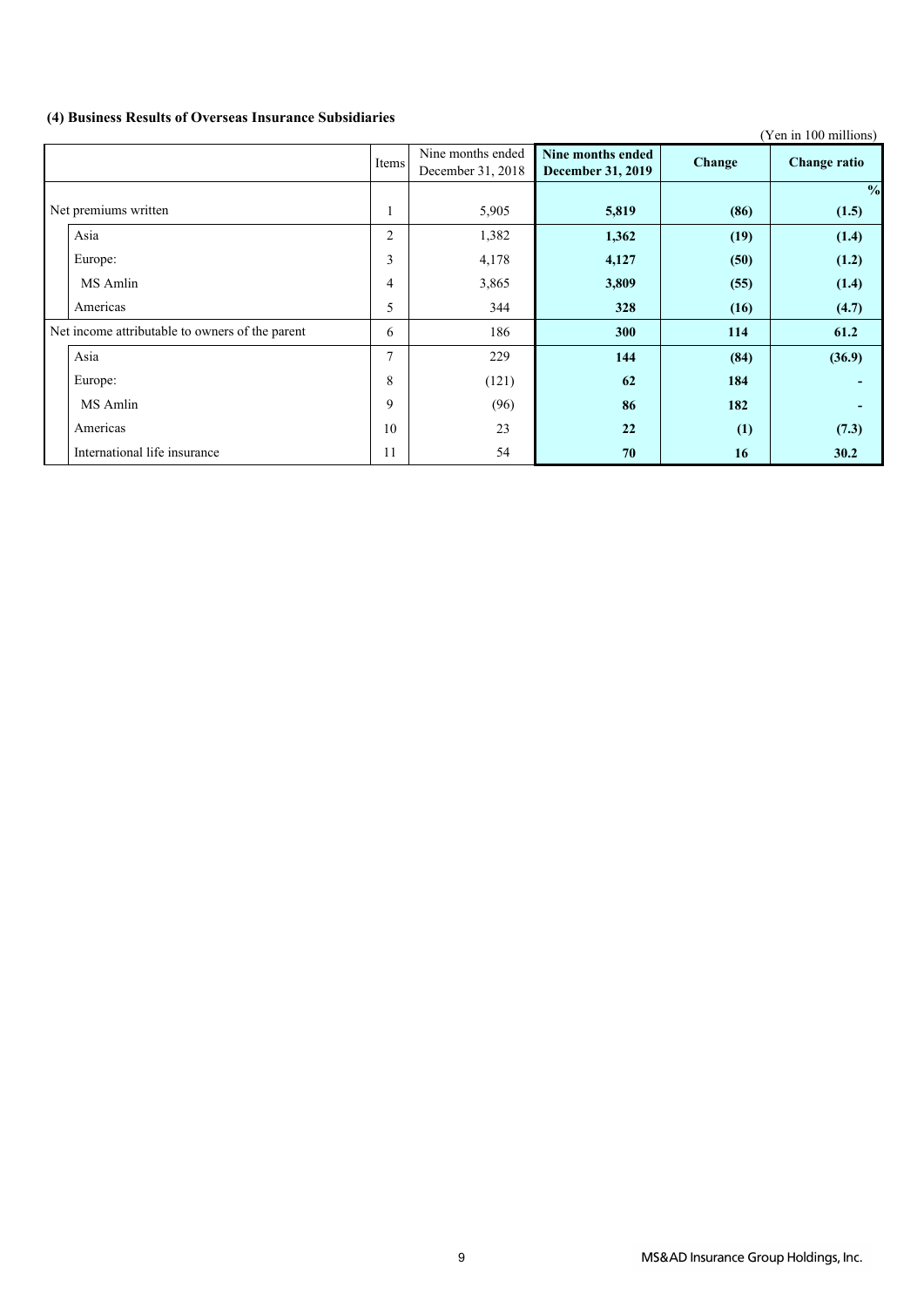### **2. Non-Consolidated Business Results of Mitsui Sumitomo Insurance Co., Ltd.**

 The figures in the tables below are presented as exclusive of Good Result Return premiums of Mitsui Sumitomo Insurance's proprietary automobile insurance product "ModoRich", which contains a special clause related to premium adjustment and refund at maturity.

#### **(1) Business Results**

|                        |                                                                                         |                |                                        | (Yen in 100 millions)                  |                   |                              |  |
|------------------------|-----------------------------------------------------------------------------------------|----------------|----------------------------------------|----------------------------------------|-------------------|------------------------------|--|
|                        |                                                                                         | Items          | Nine months ended<br>December 31, 2018 | Nine months ended<br>December 31, 2019 | Change            | <b>Change ratio</b>          |  |
| $^{(+)}$               | Net premiums written                                                                    | $\mathbf{1}$   | 11,316                                 | 11,535                                 | 218               | $\frac{0}{2}$<br>1.9         |  |
| $\left( -\right)$      | Net claims paid                                                                         | $\overline{c}$ | 6,771                                  | 6,783                                  | 11                | 0.2                          |  |
| $(-)$                  | Loss adjustment expenses                                                                | 3              | 650                                    | 659                                    | 8                 | 1.4                          |  |
| $\left( -\right)$      | Commissions and collection expenses                                                     | $\overline{4}$ | 1,994                                  | 2,077                                  | 83                | 4.2                          |  |
|                        | Operating expenses and general and                                                      |                |                                        |                                        |                   |                              |  |
| $\left( -\right)$      | administrative expenses for underwriting                                                | 5              | 1,553                                  | 1,570                                  | 16                | 1.1                          |  |
|                        | Underwriting profit before                                                              | 6              | 346                                    | 444                                    | 98                | 28.4                         |  |
|                        | movements in reserves                                                                   |                | 395                                    |                                        |                   |                              |  |
| $\left( -\right)$      | Movement in outstanding claims                                                          | $\tau$<br>8    |                                        | (50)                                   | (445)             | (112.7)                      |  |
| $\left( \cdot \right)$ | Movement in ordinary underwriting reserves                                              | $\mathbf{Q}$   | (177)<br>39                            | (25)                                   | 151               |                              |  |
| $^{(+)}$               | Other<br>Underwriting profit before                                                     |                |                                        | 43                                     | 3                 | 9.0                          |  |
|                        | movement in catastrophe reserve                                                         | 10             | 168                                    | 563                                    | 395               | 235.0                        |  |
| $\left( -\right)$      | Movement in catastrophe reserve                                                         | 11             | (271)                                  | (250)                                  | 20                |                              |  |
|                        | Underwriting profit                                                                     | 12             | 439                                    | 814                                    | 374               | 85.3                         |  |
| $^{(+)}$               | Interest and dividends income                                                           | 13             | 931                                    | 854                                    | (76)              | (8.3)                        |  |
| $\left( -\right)$      | Transfer of investment income on deposit                                                | 14             | 240                                    | 232                                    | (7)               | (3.3)                        |  |
|                        | premiums from policyholders<br>Net interest and dividends income<br>(item 13 - item 14) | 15             | 691                                    | 622                                    | (68)              | (10.0)                       |  |
| $^{(+)}$               | Gains/(losses) on sales of securities                                                   | 16             | 775                                    | 394                                    | (381)             | (49.2)                       |  |
| $\left( \cdot \right)$ | Impairment losses on securities                                                         | 17             | 42                                     | 39                                     | (3)               | (8.0)                        |  |
| $^{(+)}$               | Other                                                                                   | 18             | (46)                                   | (45)                                   | $\mathbf{1}$      |                              |  |
|                        | Investment profit                                                                       | 19             | 1,378                                  | 932                                    | (445)             | (32.3)                       |  |
| $(+)$                  | Other ordinary profit/(loss)                                                            | 20             | (51)                                   | (65)                                   | (13)              |                              |  |
|                        | Ordinary profit                                                                         | 21             | 1,766                                  | 1,682                                  | (84)              | (4.8)                        |  |
| $(+)$                  | Extraordinary income/(losses)                                                           | 22             | (24)                                   | (1, 131)                               | (1,107)           |                              |  |
|                        | Gains/(losses) on reserve for price fluctuation                                         | 23             | (31)                                   | 729                                    | 761               |                              |  |
|                        | Losses on valuation of shares of subsidiaries                                           |                |                                        |                                        |                   |                              |  |
|                        | and associates                                                                          | 24             |                                        | (1, 863)                               | (1, 863)          | $\qquad \qquad \blacksquare$ |  |
|                        | Income before income taxes                                                              | 25             | 1,742                                  | 550                                    | (1,191)           | (68.4)                       |  |
| $\left( \cdot \right)$ | Income taxes                                                                            | 26             | 391                                    | (1,065)                                | (1, 457)          | (372.0)                      |  |
|                        | Net income                                                                              | 27             | 1,350                                  | 1,616                                  | 265               | 19.7                         |  |
|                        |                                                                                         |                |                                        |                                        |                   |                              |  |
|                        | Net loss ratio<br>Note 1                                                                | 28             | 65.6 %                                 | 64.5 %                                 | $(1.1) \%$        |                              |  |
| Ratios                 | Net expense ratio<br>Note 2                                                             | 29             | 31.4 %                                 | 31.6 $%$                               | $0.2 \frac{9}{6}$ |                              |  |
|                        | Combined ratio<br>Note 3                                                                | 30             | 97.0 %                                 | 96.1 %                                 | $(0.9) \%$        |                              |  |
|                        | Incurred losses (including loss adjustment expenses) Note 4, 5                          | 31             | 6,683                                  | 6,349                                  | (334)             | (5.0)                        |  |

(Notes) 1. Net loss ratio = (net claims paid + loss adjustment expenses) / net premiums written x 100

2. Net expense ratio = (commissions and collection expenses + operating expenses and general and administrative expenses for underwriting) / net premiums written x 100

EI loss ratio Note 4, 6 32 65.7 % **61.4 % (4.3)** %

3. Combined ratio = net loss ratio + net expense ratio

4. The calculation is exclusive of residential earthquake insurance and CALI.

5. Incurred losses (including loss adjustment expenses) = net claims paid + loss adjustment expenses + movement in outstanding claims

6. EI loss ratio = incurred losses (including loss adjustment expenses) / earned premiums x 100

Earned premiums are calculated based on unearned premiums (excluding underwriting reserves for natural disasters), premium reserve, etc.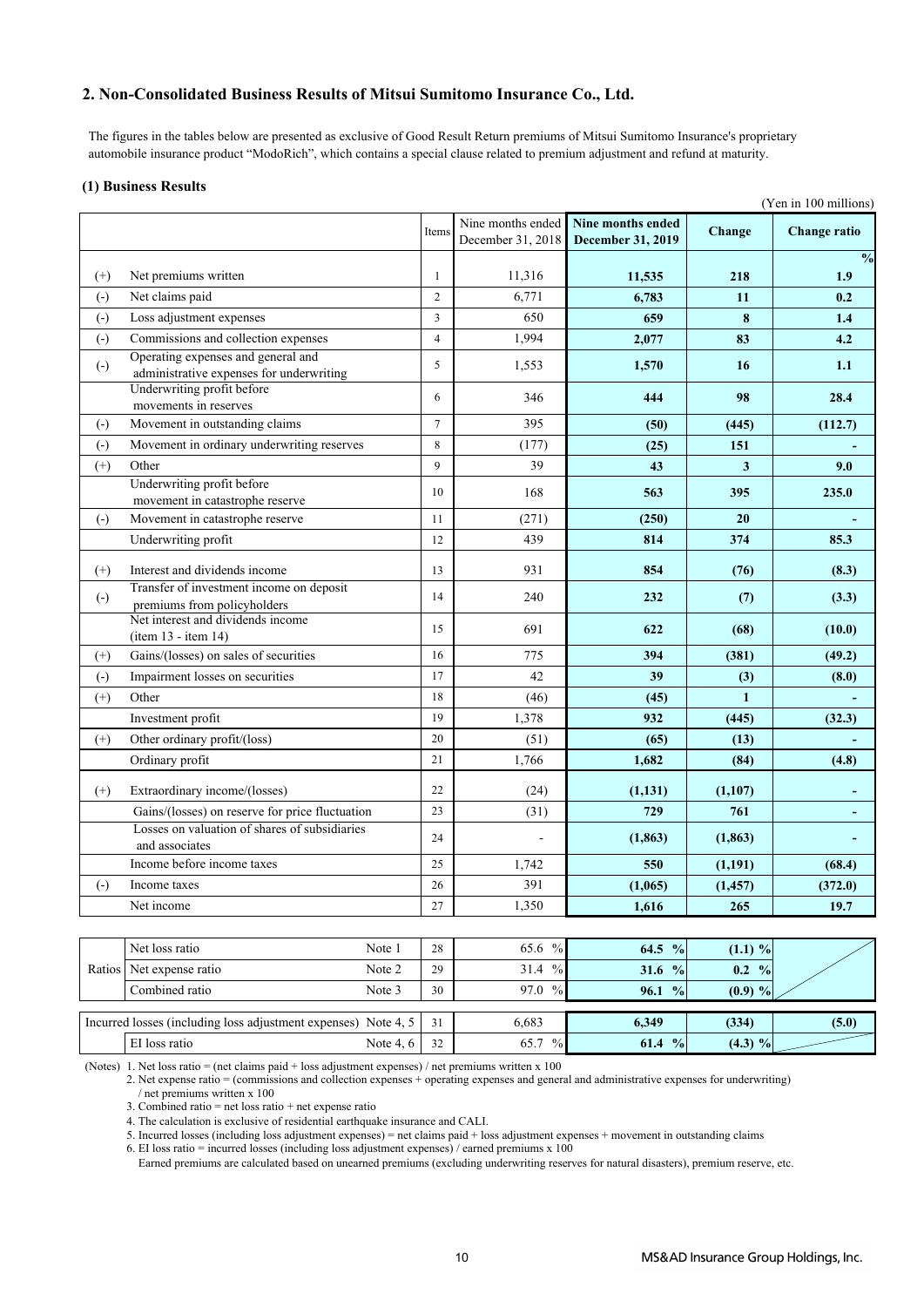#### Mitsui Sumitomo Insurance Co., Ltd. (Non-consolidated)

#### **(2) Premiums written**

| (4) FICHRUMS WIRTH<br>(Yen in 100 millions)                             |                   |              |                      |                   |                   |               |                   |               |  |  |  |  |
|-------------------------------------------------------------------------|-------------------|--------------|----------------------|-------------------|-------------------|---------------|-------------------|---------------|--|--|--|--|
| Direct premiums written (excluding deposit premiums from policyholders) |                   |              |                      |                   |                   |               |                   |               |  |  |  |  |
|                                                                         |                   |              | Net premiums written |                   |                   |               |                   |               |  |  |  |  |
|                                                                         | Nine months ended |              |                      | Nine months ended | Nine months ended |               | Nine months ended |               |  |  |  |  |
|                                                                         | December 31, 2018 |              |                      | December 31, 2019 | December 31, 2018 |               | December 31, 2019 |               |  |  |  |  |
|                                                                         | Amount            | Change ratio | Amount               | Change ratio      | Amount            | Change ratio  | Amount            | Change ratio  |  |  |  |  |
|                                                                         |                   | $\%$         |                      | $\frac{0}{2}$     |                   | $\frac{0}{0}$ |                   | $\frac{0}{2}$ |  |  |  |  |
| Fire and allied                                                         | 1,478             | 0.3          | 1,504                | 1.7               | 2,270             | 9.7           | 2,494             | 9.9           |  |  |  |  |
| Marine                                                                  | 468               | 4.0          | 463                  | (1.0)             | 631               | 3.9           | 659               | 4.4           |  |  |  |  |
| Personal accident                                                       | 1,115             | 2.5          | 1.075                | (3.5)             | 1,187             | 2.0           | 1,156             | (2.6)         |  |  |  |  |
| Voluntary automobile                                                    | 4,920             | (0.9)        | 5,006                | 1.8               | 4,967             | (0.6)         | 5,058             | 1.8           |  |  |  |  |
| CALI                                                                    | 1,324             | (6.6)        | 1,397                | 5.5               | 1,253             | (1.1)         | 1,281             | 2.2           |  |  |  |  |
| Other                                                                   | 2,010             | 6.7          | 2.088                | 3.9               | 2,351             | 6.4           | 2,461             | 4.7           |  |  |  |  |
| Total                                                                   | 11.316            | 0.3          | 11.535               | 1.9               | 12.662            | 2.8           | 13,112            | 3.6           |  |  |  |  |

### **(3) Net claims paid**

|                      |        |                                     |                |               |                                     |                | r en in Too millions) |
|----------------------|--------|-------------------------------------|----------------|---------------|-------------------------------------|----------------|-----------------------|
|                      |        | Nine months ended December 31, 2018 |                |               | Nine months ended December 31, 2019 |                |                       |
|                      | Amount | Change ratio                        | Net loss ratio | <b>Amount</b> | <b>Change ratio</b>                 | Net loss ratio | <b>Change</b>         |
|                      |        | $\frac{0}{2}$                       | $\frac{0}{0}$  |               | $\frac{0}{2}$                       | $\frac{0}{0}$  | $\frac{0}{2}$         |
| Fire and allied      | 1,505  | 63.5                                | 103.9          | 1,353         | (10.1)                              | 92.7           | (11.2)                |
| Marine               | 242    | (0.7)                               | 54.4           | 246           | 1.5                                 | 55.8           | 1.4                   |
| Personal accident    | 539    | 3.5                                 | 53.2           | 533           | (1.1)                               | 54.1           | 0.9                   |
| Voluntary automobile | 2,548  | 2.8                                 | 60.1           | 2,627         | 3.1                                 | 60.7           | 0.6                   |
| <b>CALI</b>          | 1,020  | (0.6)                               | 84.6           | 954           | (6.4)                               | 75.3           | (9.3)                 |
| Other                | 915    | 6.0                                 | 47.8           | 1,066         | 16.6                                | 53.3           | 5.5                   |
| Total                | 6,771  | 11.9                                | 65.6           | 6,783         | 0.2                                 | 64.5           | (1.1)                 |

(Note) Net loss ratio = (net claims paid + loss adjustment expenses) / net premiums written x 100

| (Reference) Incurred losses caused by natural disasters in Japan |       |                                     | (Yen in 100 millions) |                                     |                                 |                       |
|------------------------------------------------------------------|-------|-------------------------------------|-----------------------|-------------------------------------|---------------------------------|-----------------------|
|                                                                  |       | Nine months ended December 31, 2018 |                       | Nine months ended December 31, 2019 |                                 |                       |
|                                                                  |       | Incurred losses Net claims paid     | Outstanding<br>claims |                                     | Incurred losses Net claims paid | Outstanding<br>claims |
| Fire and allied                                                  | 905   | 642                                 | 262                   | 572                                 | 488                             | 84                    |
| Voluntary automobile                                             | 55    | 48                                  | 6                     | 51                                  | 61                              | (10)                  |
| Other                                                            | 98    | 55                                  | 42                    | 59                                  | 24                              | 35                    |
| Total                                                            | 1.058 | 746                                 | 311                   | 683                                 | 574                             | 108                   |

 during the respective period. (Note) The above table describes losses caused by natural disasters in Japan, which exclude residential earthquake insurance, incurred

| (4) Expenses<br>(Yen in 100 millions)<br><company expenses=""></company>                         |       |        |                                     |                       |        |                                     |               |  |  |  |
|--------------------------------------------------------------------------------------------------|-------|--------|-------------------------------------|-----------------------|--------|-------------------------------------|---------------|--|--|--|
|                                                                                                  | Items |        | Nine months ended December 31, 2018 |                       |        | Nine months ended December 31, 2019 |               |  |  |  |
|                                                                                                  |       | Amount | Change                              | Change ratio          | Amount | Change                              | Change ratio  |  |  |  |
|                                                                                                  |       |        |                                     | $\frac{0}{0}$         |        |                                     | $\frac{0}{2}$ |  |  |  |
| Personnel expenses                                                                               |       | 1.268  | (11)                                | (0.9)                 | 1.246  | (22)                                | (1.8)         |  |  |  |
| Non-personnel expenses                                                                           |       | 930    | 43                                  | 4.9                   | 979    | 49                                  | 5.3           |  |  |  |
| Taxes and contributions                                                                          |       | 94     |                                     | 1.0                   | 94     | (0)                                 | (0.6)         |  |  |  |
| Total<br>$\mathbf{a}$ , $\mathbf{b}$ , $\mathbf{c}$ , $\mathbf{c}$ , $\mathbf{c}$ , $\mathbf{c}$ |       | 2.294  | 32                                  | 1.4<br>. <del>.</del> | 2.320  | 25                                  | ъ.            |  |  |  |

(Note) Total = loss adjustment expenses + operating expenses and general and administrative expenses

| (Yen in 100 millions)<br><expenses for="" underwriting=""></expenses> |       |                       |                                     |              |                       |                                     |               |  |
|-----------------------------------------------------------------------|-------|-----------------------|-------------------------------------|--------------|-----------------------|-------------------------------------|---------------|--|
|                                                                       | Items |                       | Nine months ended December 31, 2018 |              |                       | Nine months ended December 31, 2019 |               |  |
|                                                                       |       | Amount                | Change                              | Change ratio | Amount                | Change                              | Change ratio  |  |
|                                                                       |       |                       |                                     | $\%$         |                       |                                     | $\frac{0}{0}$ |  |
| Operating expenses and general<br>and administrative expenses         |       | 1,553                 | 27                                  | 1.8          | 1,570                 | 16                                  | 1.1           |  |
| Commissions and<br>collection expenses                                | 6     | 1.994                 | 46                                  | 2.4          | 2.077                 | 83                                  | 4.2           |  |
| Total                                                                 |       | 3.548                 | 73                                  | 2.1          | 3.648                 | 99                                  | 2.8           |  |
| Net expense ratio                                                     | 8     | $\frac{0}{0}$<br>31.4 | $^{0}/_{0}$<br>0.6                  |              | $\frac{0}{2}$<br>31.6 | 0.2<br>$\frac{0}{0}$                |               |  |

#### (Yen in 100 millions)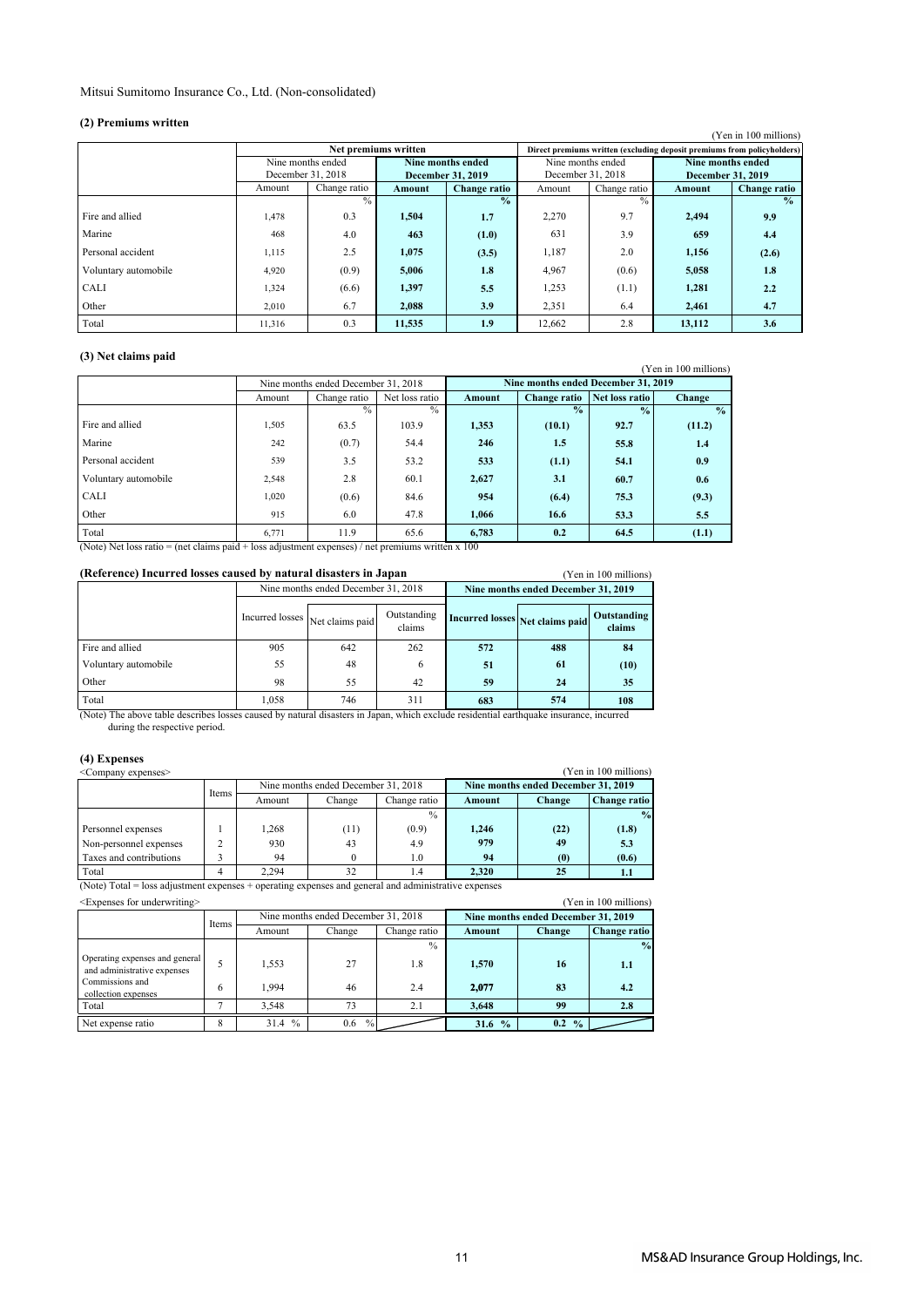### **(5) Catastrophe reserve**

| $\sqrt{2}$           |                          |                |                          |                  |                          | (Yen in 100 millions) |
|----------------------|--------------------------|----------------|--------------------------|------------------|--------------------------|-----------------------|
|                      |                          | March 31, 2019 |                          |                  | <b>December 31, 2019</b> |                       |
|                      | Balance<br>Reserve ratio |                | <b>Reversal</b>          | <b>Provision</b> | <b>Balance</b>           | <b>Reserve ratio</b>  |
|                      |                          | $\frac{0}{0}$  |                          |                  |                          | $\frac{0}{0}$         |
| Fire and allied      | 890                      | 44.9           | 533                      | 154              | 510                      | 25.5                  |
| Marine               | 813                      | 130.6          | $\overline{\phantom{0}}$ | 11               | 824                      | 133.5                 |
| Personal accident    | 771                      | 51.0           | $\overline{\phantom{0}}$ | 34               | 805                      | 56.2                  |
| Voluntary automobile | 871                      | 13.3           | 108                      | 160              | 923                      | 13.8                  |
| Other                | 1,878                    | 70.9           | 48                       | 79               | 1,908                    | 68.6                  |
| Total                | 5,224                    | 39.2           | 690                      | 440              | 4,973                    | 36.8                  |

(Note) Reserve ratio = catastrophe reserve / net premiums written (excluding premiums of residential earthquake insurance and CALI and Good Result Return premiums of the automobile insurance product "ModoRich") x 100

 Reserve ratio for December 31, 2019 is calculated on an annualized basis using net premiums written multiplied by four thirds as a denominator.

#### **(6) Investment assets**

| уу ніусмінсін азэсіз        |                |                          | (Yen in 100 millions) |
|-----------------------------|----------------|--------------------------|-----------------------|
|                             | March 31, 2019 | <b>December 31, 2019</b> | Change                |
| Cash, deposits and savings  | 4,759          | 3,332                    | (1, 427)              |
| Investments in securities:  | 53,998         | 53,883                   | (115)                 |
| Domestic bonds              | 16,230         | 16,354                   | 124                   |
| Domestic stocks             | 17,288         | 17,991                   | 702                   |
| Foreign securities          | 20,034         | 18,982                   | (1,052)               |
| Other securities            | 444            | 555                      | <b>110</b>            |
| Loans                       | 3,962          | 4,087                    | 124                   |
| Land and buildings          | 1,937          | 1,906                    | (31)                  |
| Total                       | 64,659         | 63,209                   | (1, 449)              |
| (Reference)                 |                |                          |                       |
| Long-term investment assets | 11,213         | 10,627                   | (585)                 |

#### **(7) Breakdown of interest and dividends income**

(Yen in 100 millions)

|                            |                    | Nine months ended<br>December 31, 2018 | Nine months ended<br><b>December 31, 2019</b> | <b>Change</b> |
|----------------------------|--------------------|----------------------------------------|-----------------------------------------------|---------------|
| Investments in securities: |                    | 847                                    | 775                                           | (72)          |
|                            | Domestic bonds     | 134                                    | 123                                           | (11)          |
|                            | Domestic stocks    | 449                                    | 437                                           | (12)          |
|                            | Foreign securities | 241                                    | 204                                           | (37)          |
|                            | Other securities   | 22                                     | 9                                             | (12)          |
| Loans                      |                    | 26                                     | 22                                            | (3)           |
|                            | Land and buildings | 48                                     | 48                                            | (0)           |
| Other                      |                    | 9                                      | 8                                             | (0)           |
| Total                      |                    | 931                                    | 854                                           | (76)          |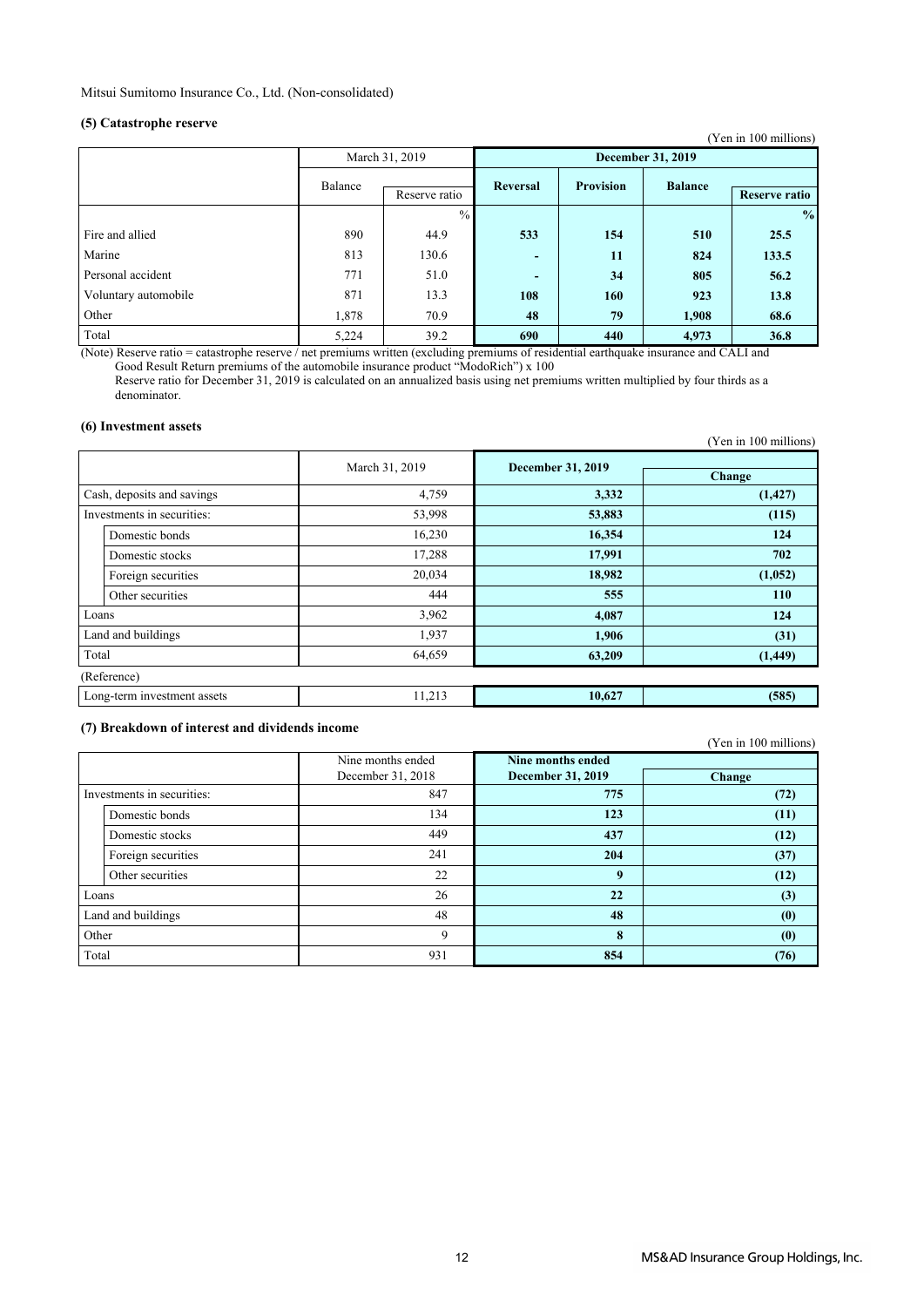#### **(8) Investments in securities**

#### **Unrealized gains and losses on investments in securities**

| our canzed gains and losses on investments in securities |            |                   |                   | (Yen in 100 millions)                       |
|----------------------------------------------------------|------------|-------------------|-------------------|---------------------------------------------|
| December 31, 2019                                        | Cost       | <b>Fair value</b> | <b>Difference</b> | <b>Change from</b><br><b>March 31, 2019</b> |
| Domestic bonds                                           | 14,891     | 16,354            | 1,463             | (100)                                       |
| Domestic stocks                                          | 6,067      | 17,596            | 11,529            | 975                                         |
| Foreign securities                                       | 5,020      | 5,245             | 225               | 103                                         |
| Other securities                                         | <b>270</b> | 315               | 45                | 16                                          |
| Total                                                    | 26,248     | 39,512            | 13,263            | 995                                         |

|                    |        |            | (Yen in 100 millions) |
|--------------------|--------|------------|-----------------------|
| March 31, 2019     | Cost   | Fair value | Difference            |
| Domestic bonds     | 14,666 | 16,230     | 1,563                 |
| Domestic stocks    | 6,338  | 16,893     | 10,554                |
| Foreign securities | 5,388  | 5,510      | 121                   |
| Other securities   | 267    | 295        | 28                    |
| Total              | 26,662 | 38,929     | 12,267                |

(Notes) 1. The above tables describe available-for-sale securities with practically determinable fair value.

2. "Other securities" includes loan receivable trust beneficiary certificates and commercial papers included in Monetary claims bought on the balance sheets.

### **Gains and losses on sales of securities**

| waanu mna nyuuvu valumee vi uvvmiimivu |                   |                          |              | (Yen in 100 millions) |
|----------------------------------------|-------------------|--------------------------|--------------|-----------------------|
|                                        | Nine months ended | Nine months ended        |              |                       |
|                                        | December 31, 2018 | <b>December 31, 2019</b> |              |                       |
|                                        | Gains/(losses)    | Gains/(losses)           | <b>Gains</b> | <b>Losses</b>         |
| Domestic bonds                         | 14                | 24                       | 24           |                       |
| Domestic stocks                        | 757               | 264                      | 282          |                       |
| Foreign securities                     | 4                 | 98                       | 101          |                       |
| Other securities                       |                   |                          |              |                       |
| Total                                  | 775               | 394                      | 414          | 20                    |

#### **Impairment losses on securities**

| THE PAIL INCITE 1088CS ON SECULITIES |                   |                          | (Yen in 100 millions) |
|--------------------------------------|-------------------|--------------------------|-----------------------|
|                                      | Nine months ended | Nine months ended        |                       |
|                                      | December 31, 2018 | <b>December 31, 2019</b> | <b>Change</b>         |
| Domestic bonds                       |                   |                          |                       |
| Domestic stocks                      | 42                | 38                       |                       |
| Foreign securities                   |                   |                          |                       |
| Other securities                     |                   |                          |                       |
| Total                                | 42                | 39                       |                       |

(Note) Apart from the above, Losses on valuation of shares of subsidiaries and associates of ¥186.3 billion was recorded under Extraordinary losses.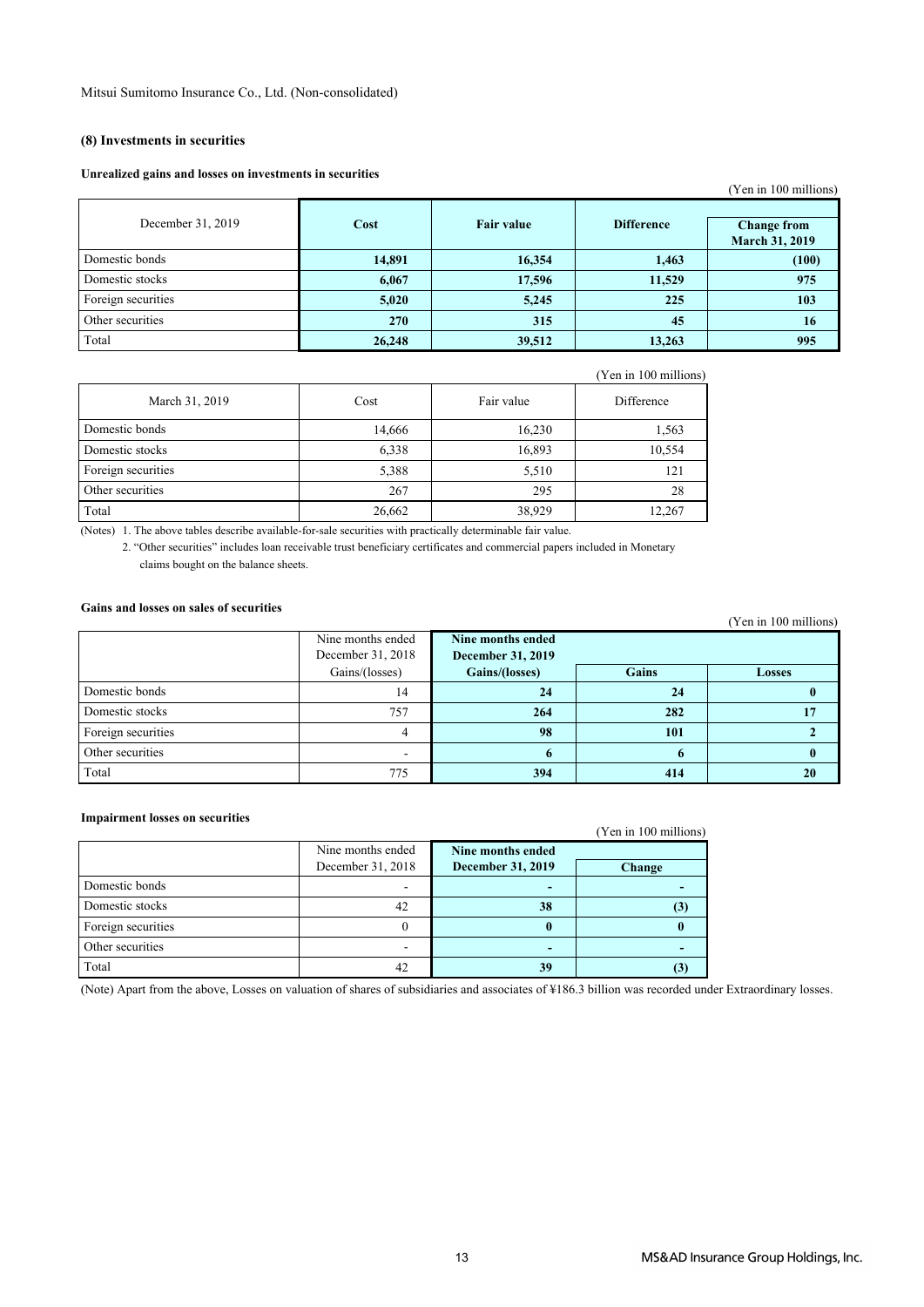### **3. Non-Consolidated Business Results of Aioi Nissay Dowa Insurance Co., Ltd.**

#### **(1) Business Results**

|                        |                                                                |             |                |                   |                   |              | (Yen in 100 millions) |
|------------------------|----------------------------------------------------------------|-------------|----------------|-------------------|-------------------|--------------|-----------------------|
|                        |                                                                |             |                | Nine months ended | Nine months ended |              |                       |
|                        |                                                                |             | Items          | December 31, 2018 | December 31, 2019 | Change       | Change ratio          |
|                        |                                                                |             |                |                   |                   |              | $\frac{0}{0}$         |
| $^{(+)}$               | Net premiums written                                           |             | 1              | 9,239             | 9,626             | 387          | 4.2                   |
| $(-)$                  | Net claims paid                                                |             | $\overline{c}$ | 5,880             | 5,514             | (366)        | (6.2)                 |
| $(-)$                  | Loss adjustment expenses                                       |             | 3              | 480               | 497               | 17           | 3.7                   |
| $\left( -\right)$      | Commissions and collection expenses                            |             | $\overline{4}$ | 1,803             | 1,909             | 105          | 5.9                   |
| $\left( \cdot \right)$ | Operating expenses and general and                             |             | 5              | 1,286             | 1,388             | 102          | 8.0                   |
|                        | administrative expenses for underwriting                       |             |                |                   |                   |              |                       |
|                        | Underwriting profit/(loss) before<br>movements in reserves     |             | 6              | (211)             | 316               | 527          |                       |
| $\left( \cdot \right)$ | Movement in outstanding claims                                 |             | $\tau$         | 318               | $\overline{2}$    | (315)        | (99.1)                |
| $(-)$                  | Movement in ordinary underwriting reserves                     |             | 8              | 67                | 390               | 323          | 482.1                 |
| $^{(+)}$               | Other                                                          |             | 9              | 74                | 42                | (31)         | (42.5)                |
|                        | Underwriting profit/(loss) before                              |             |                |                   |                   |              |                       |
|                        | movement in catastrophe reserve                                |             | 10             | (521)             | (34)              | 487          |                       |
| $(-)$                  | Movement in catastrophe reserve                                |             | 11             | (631)             | (77)              | 553          |                       |
|                        | Underwriting profit                                            |             | 12             | 109               | 43                | (66)         | (60.6)                |
|                        | Interest and dividends income                                  |             | 13             | 450               | 466               | 15           | 3.5                   |
| $^{(+)}$               | Transfer of investment income on deposit                       |             |                |                   |                   |              |                       |
| $\left( \cdot \right)$ | premiums from policyholders                                    |             | 14             | 119               | 118               | (1)          | (1.2)                 |
|                        | Net interest and dividends income                              |             | 15             | 330               | 347               | 17           | 5.2                   |
|                        | $item 13 - item 14)$                                           |             |                |                   |                   |              |                       |
| $^{(+)}$               | Gains/(losses) on sales of securities                          |             | 16             | 147               | 297               | 149          | 101.4                 |
| $(-)$                  | Impairment losses on securities                                |             | 17             | 10                | 19                | 8            | 82.8                  |
| $^{(+)}$               | Other                                                          |             | 18             | (78)              | (69)              | 9            |                       |
|                        | Investment profit                                              |             | 19             | 388               | 556               | 167          | 43.1                  |
| $^{(+)}$               | Other ordinary profit/(loss)                                   |             | 20             | 14                | 16                | $\mathbf{1}$ | 12.0                  |
|                        | Ordinary profit                                                |             | 21             | 513               | 615               | 102          | 20.0                  |
|                        |                                                                |             |                |                   |                   |              |                       |
| $^{(+)}$               | Extraordinary income/(losses):                                 |             | 22             | (32)              | (20)              | 11           |                       |
|                        | Gains/(losses) on reserve for price fluctuation                |             | 23             | (12)              | (13)              | (0)          |                       |
|                        | Income before income taxes                                     |             | 24             | 481               | 595               | 114          | 23.8                  |
| $(-)$                  | Income taxes                                                   |             | 25             | 101               | 140               | 38           | 37.8                  |
|                        | Net income                                                     |             | 26             | 379               | 455               | 76           | 20.1                  |
|                        |                                                                |             |                |                   |                   |              |                       |
|                        | Net loss ratio                                                 | Note 1      | 27             | 68.8 %            | 62.5 %            | $(6.3) \%$   |                       |
| Ratios                 | Net expense ratio                                              | Note 2      | 28             | 33.4 %            | 34.3 %            | $0.9\%$      |                       |
|                        | Combined ratio                                                 | Note 3      | 29             | 102.2 %           | 96.8 %            | (5.4) %      |                       |
|                        |                                                                |             |                |                   |                   |              |                       |
|                        | Incurred losses (including loss adjustment expenses) Note 4, 5 |             | 30             | 5,715             | 5,129             | (585)        | (10.2)                |
|                        | EI loss ratio                                                  | Note $4, 6$ | 31             | 71.9 %            | 63.4 %            | $(8.5) \%$   |                       |

(Notes) 1. Net loss ratio = (net claims paid + loss adjustment expenses) / net premiums written x 100

2. Net expense ratio = (commissions and collection expenses + operating expenses and general and administrative expenses for underwriting) / net premiums written x 100

3. Combined ratio = net loss ratio + net expense ratio

4. The calculation is exclusive of residential earthquake insurance and CALI.

5. Incurred losses (including loss adjustment expenses) = net claims paid + loss adjustment expenses + movement in outstanding claims

6. EI loss ratio = incurred losses (including loss adjustment expenses) / earned premiums x 100<br>Earned premiums are calculated based on unearned premiums (excluding underwriting reserves for natural disasters), premium res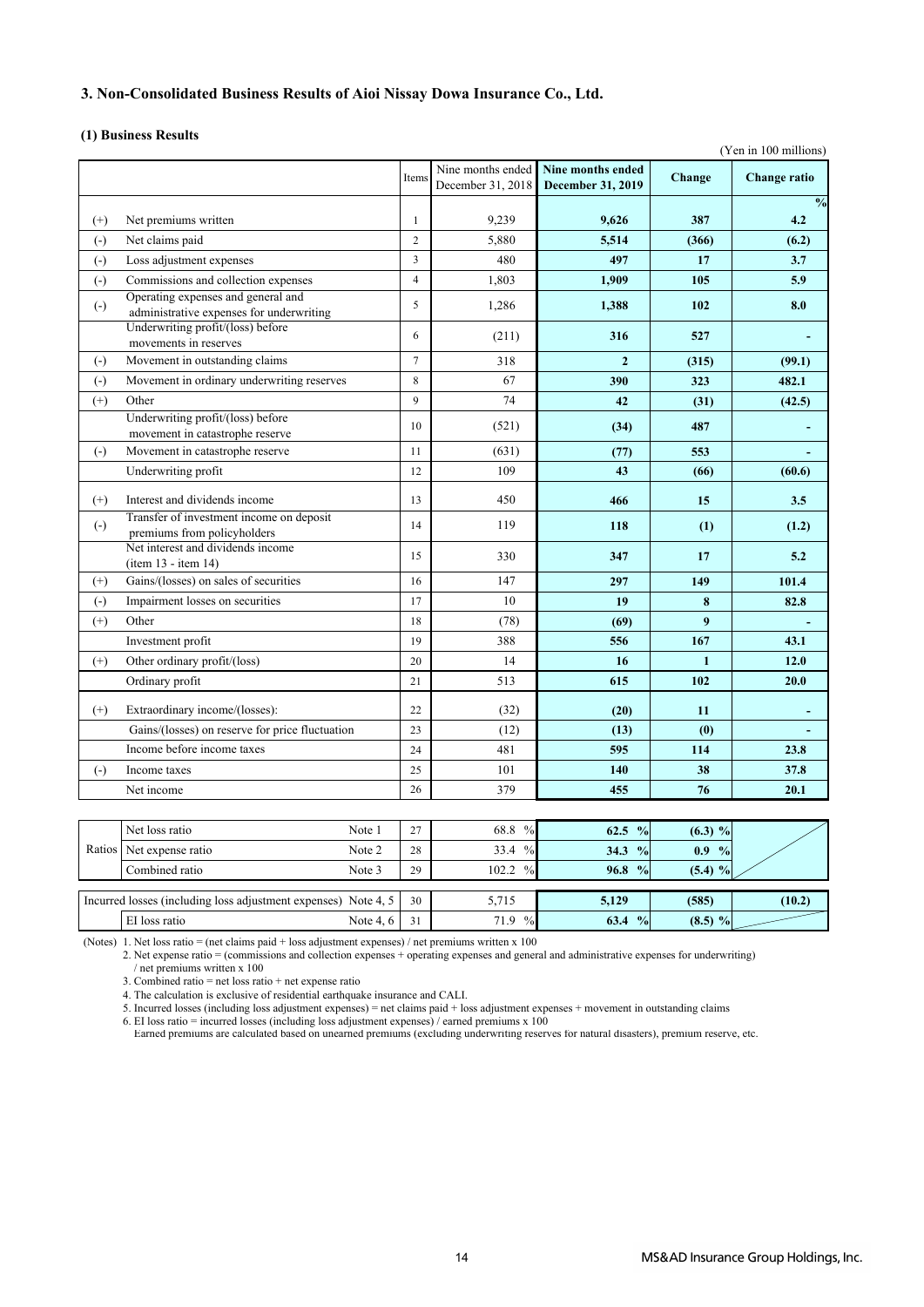### Aioi Nissay Dowa Insurance Co., Ltd. (Non-consolidated)

#### **(2) Premiums written**

| (4) FICHRUMS WIRTH   |                   |                      |                   |               |                   |               |                                                                         |                       |
|----------------------|-------------------|----------------------|-------------------|---------------|-------------------|---------------|-------------------------------------------------------------------------|-----------------------|
|                      |                   |                      |                   |               |                   |               |                                                                         | (Yen in 100 millions) |
|                      |                   | Net premiums written |                   |               |                   |               | Direct premiums written (excluding deposit premiums from policyholders) |                       |
|                      | Nine months ended |                      | Nine months ended |               | Nine months ended |               | Nine months ended                                                       |                       |
|                      | December 31, 2018 |                      | December 31, 2019 |               | December 31, 2018 |               | December 31, 2019                                                       |                       |
|                      | Amount            | Change ratio         | Amount            | Change ratio  | Amount            | Change ratio  | Amount                                                                  | <b>Change ratio</b>   |
|                      |                   | $\frac{0}{0}$        |                   | $\frac{0}{2}$ |                   | $\frac{0}{0}$ |                                                                         | $\frac{6}{9}$         |
| Fire and allied      | 1,357             | 2.6                  | 1,526             | 12.4          | 1,634             | 9.1           | 1,911                                                                   | 16.9                  |
| Marine               | 63                | 10.8                 | 57                | (9.7)         | $\Omega$          | ۰             | $\mathbf{0}$                                                            | 717.2                 |
| Personal accident    | 485               | 3.3                  | 434               | (10.7)        | 505               | 1.5           | 464                                                                     | (8.2)                 |
| Voluntary automobile | 5,134             | (0.3)                | 5,333             | 3.9           | 4,954             | (0.5)         | 5,060                                                                   | 2.1                   |
| CALI                 | 1,186             | (7.6)                | 1.238             | 4.4           | 1,303             | (1.9)         | 1,352                                                                   | 3.7                   |
| Other                | 1,011             | 4.5                  | 1.036             | 2.5           | 1,136             | 3.0           | 1.170                                                                   | 3.0                   |
| Total                | 9,239             | (0.2)                | 9.626             | 4.2           | 9,534             | 1.4           | 9.959                                                                   | 4.5                   |

### **(3) Net claims paid**

| (0) TWE CRIMING PAIG |        |                                     |                |        |                                     |                |                       |
|----------------------|--------|-------------------------------------|----------------|--------|-------------------------------------|----------------|-----------------------|
|                      |        |                                     |                |        |                                     |                | (Yen in 100 millions) |
|                      |        | Nine months ended December 31, 2018 |                |        | Nine months ended December 31, 2019 |                |                       |
|                      | Amount | Change ratio                        | Net loss ratio | Amount | <b>Change ratio</b>                 | Net loss ratio | <b>Change</b>         |
|                      |        | $\frac{0}{0}$                       | $\frac{0}{6}$  |        | $\frac{1}{2}$                       | $\frac{0}{2}$  | $\frac{0}{0}$         |
| Fire and allied      | 1,553  | 128.7                               | 116.9          | 1,166  | (24.9)                              | 78.5           | (38.4)                |
| Marine               | 29     | 11.2                                | 45.9           | 32     | 13.0                                | 57.4           | 11.5                  |
| Personal accident    | 199    | (0.5)                               | 45.4           | 192    | (3.6)                               | 49.6           | 4.2                   |
| Voluntary automobile | 2,773  | 5.8                                 | 60.2           | 2,844  | 2.5                                 | 59.6           | (0.6)                 |
| <b>CALI</b>          | 878    | (1.8)                               | 81.0           | 814    | (7.2)                               | 72.5           | (8.5)                 |
| Other                | 446    | 6.4                                 | 46.9           | 463    | 3.9                                 | 47.4           | 0.5                   |
| Total                | 5,880  | 21.4                                | 68.8           | 5,514  | (6.2)                               | 62.5           | (6.3)                 |

(Note) Net loss ratio = (net claims paid + loss adjustment expenses) / net premiums written x 100

| (Reference) Incurred losses caused by natural disasters in Japan |                                 |                                     | (Yen in 100 millions) |                                 |                                     |                       |
|------------------------------------------------------------------|---------------------------------|-------------------------------------|-----------------------|---------------------------------|-------------------------------------|-----------------------|
|                                                                  |                                 | Nine months ended December 31, 2018 |                       |                                 | Nine months ended December 31, 2019 |                       |
|                                                                  | Incurred losses Net claims paid |                                     | Outstanding<br>claims | Incurred losses Net claims paid |                                     | Outstanding<br>claims |
| Fire and allied                                                  | 888                             | 755                                 | 133                   | 467                             | 421                                 | 46                    |
| Voluntary automobile                                             | 69                              | 77                                  | (8)                   | 56                              | 79                                  | (22)                  |
| Other                                                            | 31                              | 16                                  | 14                    | 33                              | 11                                  | 22                    |
| Total                                                            | 989                             | 849                                 | 139                   | 557                             | 512                                 |                       |

(Note) The above table describes losses caused by natural disasters in Japan, which exclude residential earthquake insurance, incurred during the respective period.

| (4) Expenses<br><company expenses=""></company> |       |        |                                     |               |        |                                     | (Yen in 100 millions) |
|-------------------------------------------------|-------|--------|-------------------------------------|---------------|--------|-------------------------------------|-----------------------|
|                                                 |       |        | Nine months ended December 31, 2018 |               |        | Nine months ended December 31, 2019 |                       |
|                                                 | Items | Amount | Change                              | Change ratio  | Amount | <b>Change</b>                       | <b>Change ratio</b>   |
|                                                 |       |        |                                     | $\frac{0}{0}$ |        |                                     | $\frac{0}{0}$         |
| Personnel expenses                              |       | 943    | (20)                                | (2.1)         | 960    | 16                                  | 1.8                   |
| Non-personnel expenses                          |       | 812    | 62                                  | 8.4           | 905    | 92                                  | 11.4                  |
| Taxes and contributions                         |       | 83     | $\Omega$                            | 0.6           | 85     |                                     | 3.0                   |
| Total                                           | 4     | 1.839  | 43                                  | 2.4           | 1.951  | 111                                 | 6.1                   |

(Note) Total = loss adjustment expenses + operating expenses and general and administrative expenses

| (Yen in 100 millions)<br><expenses for="" underwriting=""></expenses> |       |              |                                     |               |                       |                                     |               |
|-----------------------------------------------------------------------|-------|--------------|-------------------------------------|---------------|-----------------------|-------------------------------------|---------------|
|                                                                       | Items |              | Nine months ended December 31, 2018 |               |                       | Nine months ended December 31, 2019 |               |
|                                                                       |       | Amount       | Change                              | Change ratio  | Amount                | Change                              | Change ratio  |
|                                                                       |       |              |                                     | $\frac{0}{0}$ |                       |                                     | $\frac{0}{0}$ |
| Operating expenses and general<br>and administrative expenses         |       | 1.286        | 28                                  | 2.2           | 1.388                 | 102                                 | 8.0           |
| Commissions and<br>collection expenses                                | 6     | 1.803        | 19                                  | 1.1           | 1.909                 | 105                                 | 5.9           |
| Total                                                                 |       | 3.089        | 48                                  | 1.6           | 3.297                 | 208                                 | 6.7           |
| Net expense ratio                                                     | 8     | $\%$<br>33.4 | $\frac{0}{0}$<br>0.5                |               | $\frac{0}{2}$<br>34.3 | 0.9<br>$\frac{0}{0}$                |               |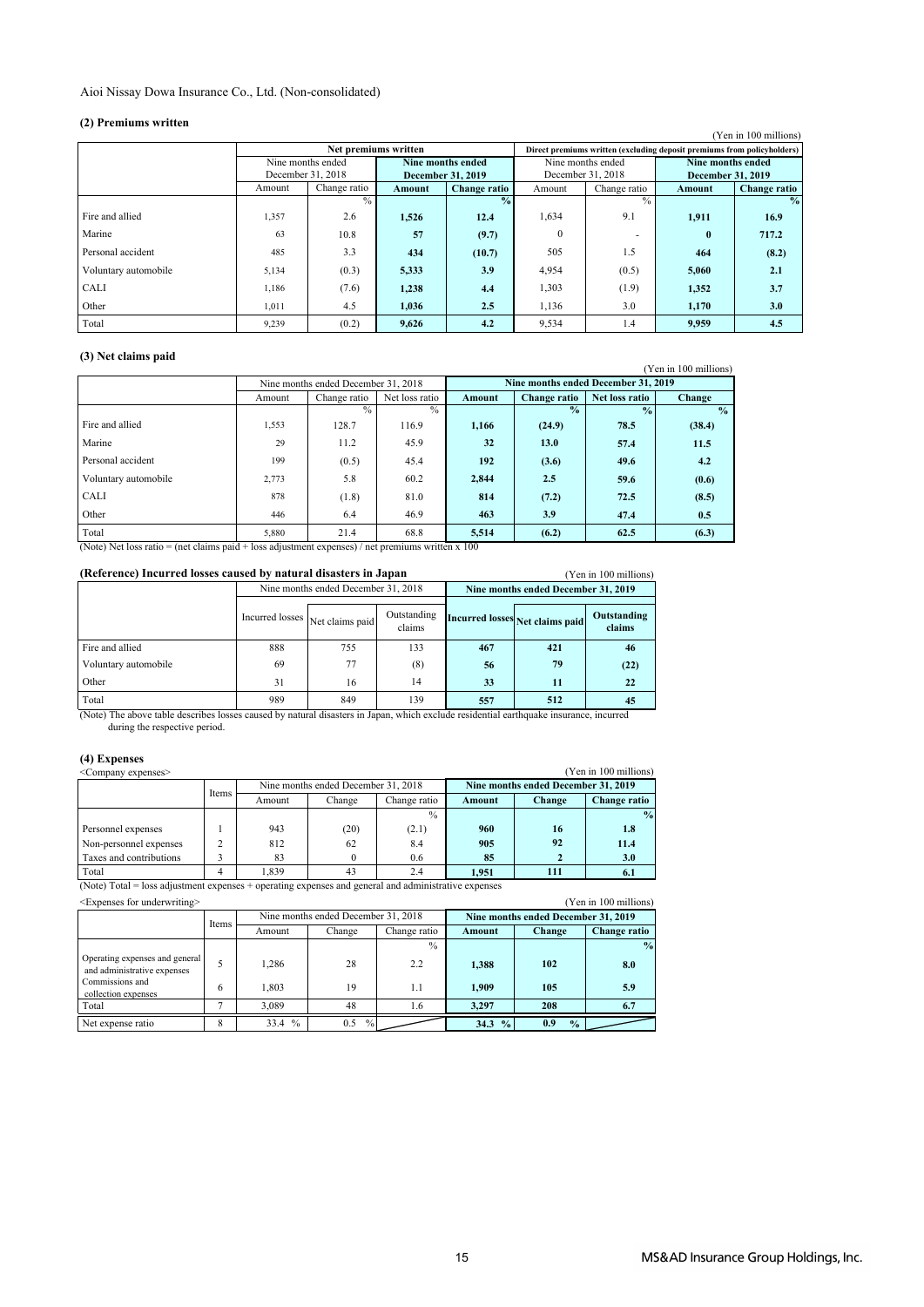### **(5) Catastrophe reserve**

| $\sqrt{2}$           |         |                |                          |                          |                | (Yen in 100 millions) |  |
|----------------------|---------|----------------|--------------------------|--------------------------|----------------|-----------------------|--|
|                      |         | March 31, 2019 |                          | <b>December 31, 2019</b> |                |                       |  |
|                      | Balance | Reserve ratio  | Reversal                 | <b>Provision</b>         | <b>Balance</b> | <b>Reserve ratio</b>  |  |
|                      |         | $\frac{0}{0}$  |                          |                          |                | $\frac{0}{0}$         |  |
| Fire and allied      | 749     | 40.8           | 345                      | 185                      | 589            | <b>29.0</b>           |  |
| Marine               | 137     | 168.7          | 3                        | $\bf{0}$                 | 135            | 177.1                 |  |
| Personal accident    | 691     | 108.1          | $\overline{\phantom{0}}$ | 13                       | 705            | 121.9                 |  |
| Voluntary automobile | 533     | 7.8            | 151                      | 170                      | 552            | 7.8                   |  |
| Other                | 736     | 55.3           | 6                        | 58                       | 788            | 57.0                  |  |
| Total                | 2,848   | 26.5           | 506                      | 429                      | 2,771          | 24.8                  |  |

(Note) Reserve ratio = catastrophe reserve / net premiums written (excluding premiums of residential earthquake insurance and CALI) x 100 Reserve ratio for December 31, 2019 is calculated on an annualized basis using net premiums written multiplied by four thirds as a denominator.

#### **(6) Investment assets**

|       | $(0)$ in $\omega$ covering association |                |                          | (Yen in 100 millions) |
|-------|----------------------------------------|----------------|--------------------------|-----------------------|
|       |                                        | March 31, 2019 | <b>December 31, 2019</b> | Change                |
|       | Cash, deposits and savings             | 1,839          | 1,800                    | (39)                  |
|       |                                        |                |                          |                       |
|       | Investments in securities:             | 24,113         | 24,858                   | 745                   |
|       | Domestic bonds                         | 8,408          | 8,255                    | (152)                 |
|       | Domestic stocks                        | 8,234          | 8,480                    | 245                   |
|       | Foreign securities                     | 6,771          | 7,267                    | 496                   |
|       | Other securities                       | 698            | 855                      | 156                   |
|       | Loans                                  | 2,010          | 2,103                    | 93                    |
|       | Land and buildings                     | 1,592          | 1,572                    | (20)                  |
| Total |                                        | 29,555         | 30,334                   | 779                   |
|       | (Reference)                            |                |                          |                       |
|       | Long-term investment assets            | 3,903          | 3,655                    | (248)                 |
|       |                                        |                |                          |                       |

### **(7) Breakdown of interest and dividends income**

(Yen in 100 millions)

|       |                            | Nine months ended | <b>Nine months ended</b> |              |
|-------|----------------------------|-------------------|--------------------------|--------------|
|       |                            | December 31, 2018 | <b>December 31, 2019</b> | Change       |
|       | Investments in securities: | 392               | 401                      | 9            |
|       | Domestic bonds             | 70                | 64                       | (6)          |
|       | Domestic stocks            | 196               | 202                      | 6            |
|       | Foreign securities         | 113               | 107                      | (5)          |
|       | Other securities           | 10                | 26                       | 16           |
| Loans |                            | 16                | 15                       | (0)          |
|       | Land and buildings         | 35                | 35                       | $\mathbf{0}$ |
| Other |                            | 6                 | 13                       | 6            |
| Total |                            | 450               | 466                      | 15           |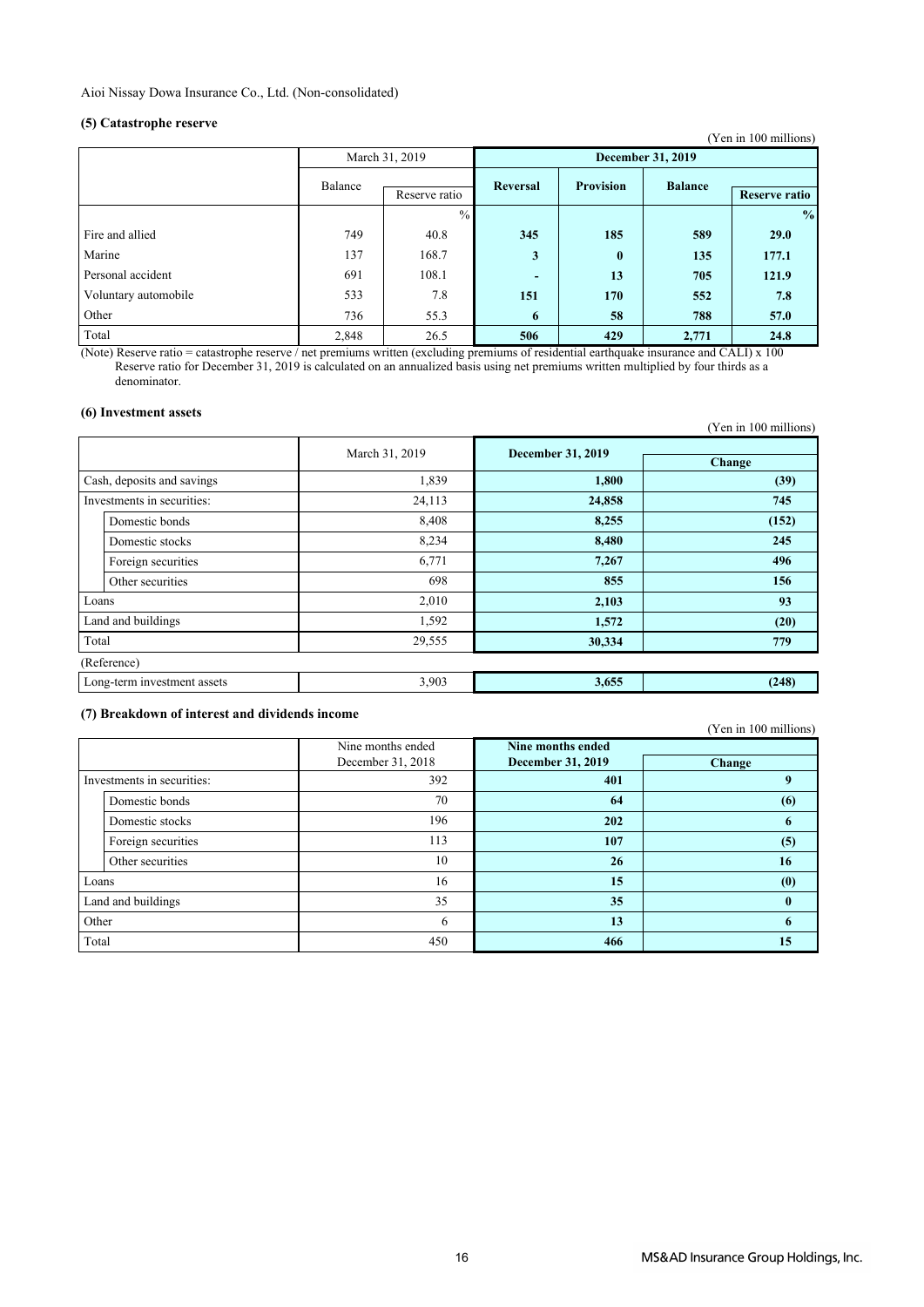### **(8) Investments in securities**

#### **Unrealized gains and losses on investments in securities**

|                    |        |                   |                   | (Yen in 100 millions)                       |
|--------------------|--------|-------------------|-------------------|---------------------------------------------|
| December 31, 2019  | Cost   | <b>Fair value</b> | <b>Difference</b> | <b>Change from</b><br><b>March 31, 2019</b> |
| Domestic bonds     | 7,678  | 8,255             | 577               | (67)                                        |
| Domestic stocks    | 3,905  | 8,214             | 4,308             | 348                                         |
| Foreign securities | 5,890  | 6,393             | 502               | 91                                          |
| Other securities   | 708    | 767               | 59                | 11                                          |
| Total              | 18,183 | 23,631            | 5,448             | 385                                         |

|                    |        |            | (Yen in 100 millions) |
|--------------------|--------|------------|-----------------------|
| March 31, 2019     | Cost   | Fair value | Difference            |
| Domestic bonds     | 7,764  | 8,408      | 644                   |
| Domestic stocks    | 4,013  | 7,973      | 3,960                 |
| Foreign securities | 5,492  | 5,903      | 410                   |
| Other securities   | 580    | 627        | 47                    |
| Total              | 17,850 | 22,913     | 5,063                 |

(Note) The above tables describe available-for-sale securities with practically determinable fair value.

### **Gains and losses on sales of securities**

|                    |                   |                          |              | $1.001$ m $100$ minimons |
|--------------------|-------------------|--------------------------|--------------|--------------------------|
|                    | Nine months ended | Nine months ended        |              |                          |
|                    | December 31, 2018 | <b>December 31, 2019</b> |              |                          |
|                    | Gains/(losses)    | Gains/(losses)           | <b>Gains</b> | <b>Losses</b>            |
| Domestic bonds     | 18                | 22                       | 22           |                          |
| Domestic stocks    | 104               | 252                      | 257          |                          |
| Foreign securities | 25                | 21                       | 21           |                          |
| Other securities   | (0)               | -                        |              |                          |
| Total              | 147               | 297                      | 302          |                          |

#### **Impairment losses on securities**

(Yen in 100 millions)

|                    | Nine months ended<br>December 31, 2018 | Nine months ended<br><b>December 31, 2019</b> | Change |
|--------------------|----------------------------------------|-----------------------------------------------|--------|
| Domestic bonds     |                                        |                                               |        |
| Domestic stocks    | 10                                     | 19                                            |        |
| Foreign securities |                                        |                                               |        |
| Other securities   |                                        |                                               |        |
| Total              | 10                                     |                                               |        |

(Yen in 100 millions)

(Yen in 100 millions)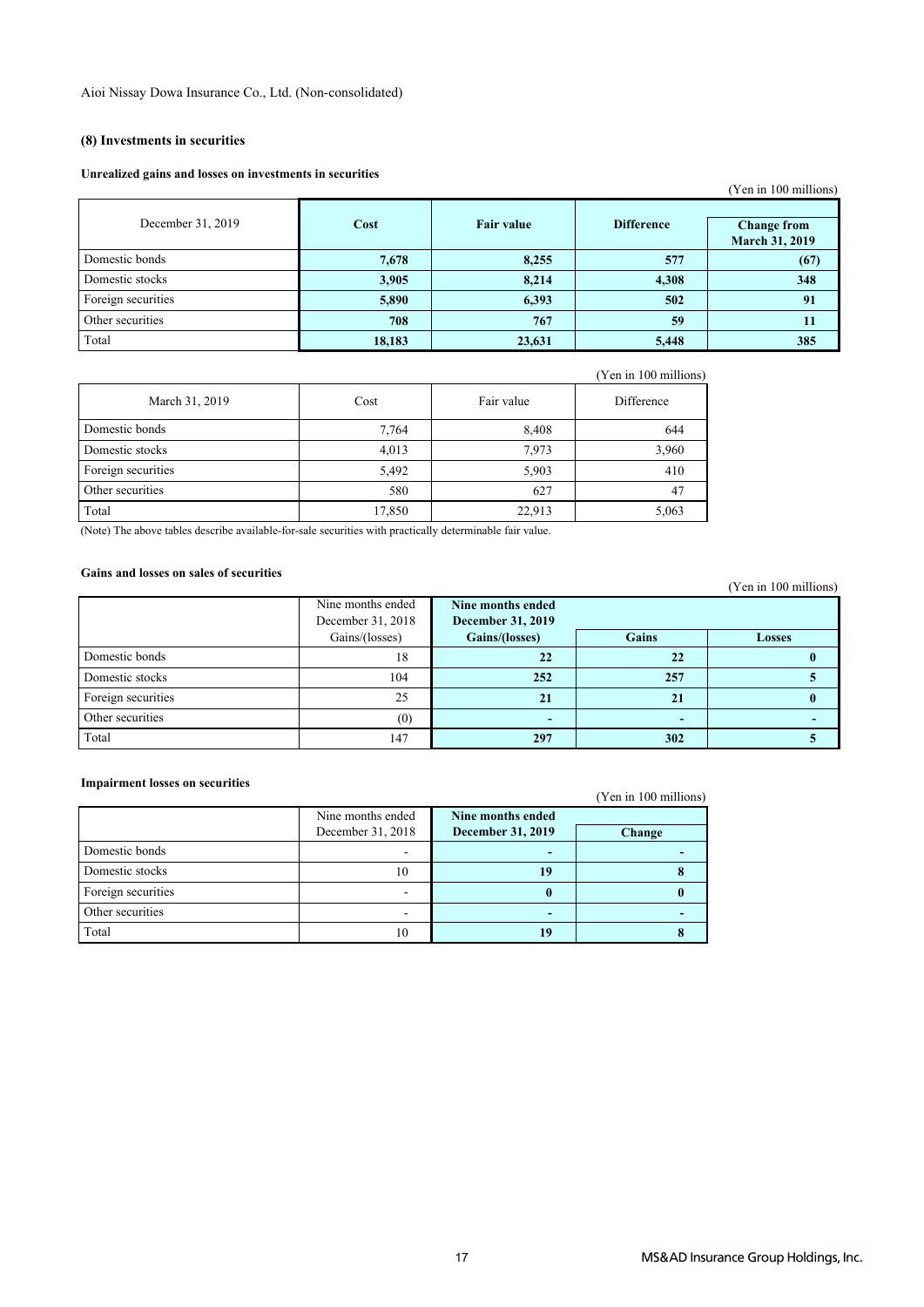### **4. Supplementary Information**

### **(1) Supplementary Information on Consolidated Business Results**

### **(a) Consolidated Business Results**

|                                                               |                                        |                                        |         | (Yen in 100 millions) |
|---------------------------------------------------------------|----------------------------------------|----------------------------------------|---------|-----------------------|
|                                                               | Nine months ended<br>December 31, 2018 | Nine months ended<br>December 31, 2019 | Change  | <b>Change ratio</b>   |
| Ordinary income and expenses:                                 |                                        |                                        |         |                       |
| <b>Underwriting income:</b>                                   | 37,594                                 | 36,050                                 | (1,543) | $(4.1) \%$            |
| Net premiums written                                          | 26,751                                 | 27,253                                 | 501     | 1.9                   |
| Deposit premiums from policyholders                           | 633                                    | 601                                    | (32)    | (5.1)                 |
| Life insurance premiums                                       | 9,809                                  | 7,837                                  | (1,972) | (20.1)                |
| <b>Underwriting expenses:</b>                                 | 32,283                                 | 32,442                                 | 158     | 0.5                   |
| Net claims paid                                               | 15,809                                 | 15,287                                 | (521)   | (3.3)                 |
| Loss adjustment expenses                                      | 1,284                                  | 1,305                                  | 21      | 1.6                   |
| Commissions and collection expenses                           | 5,348                                  | 5,450                                  | 102     | 1.9                   |
| Maturity refunds to policyholders                             | 1,726                                  | 1,666                                  | (59)    | (3.5)                 |
| Life insurance claims                                         | 2,994                                  | 2,965                                  | (29)    | (1.0)                 |
| Provision for outstanding claims                              | 1,266                                  | 422                                    | (844)   | (66.7)                |
| Provision for underwriting reserves                           | 3,812                                  | 5,252                                  | 1,439   | 37.8                  |
| <b>Investment income:</b>                                     | 3,728                                  | 5,211                                  | 1,482   | 39.8                  |
| Interest and dividends income                                 | 2,360                                  | 2,391                                  | 30      | 1.3                   |
| Investment gains on money trusts                              | 275                                    | 598                                    | 322     | 117.1                 |
| Gains on sales of securities                                  | 1,109                                  | 810                                    | (298)   | (26.9)                |
| Investment gains on separate accounts                         |                                        | 1,085                                  | 1,085   |                       |
| <b>Investment expenses:</b>                                   | 1,650                                  | 1,084                                  | (565)   | (34.3)                |
| Investment losses on money trusts                             | 64                                     | 62                                     | (1)     | (2.5)                 |
| Losses on sales of securities                                 | 125                                    | 56                                     | (68)    | (54.5)                |
| Impairment losses on securities                               | 90                                     | 57                                     | (33)    | (36.5)                |
| Investment losses on separate accounts                        | 547                                    |                                        | (547)   | (100.0)               |
| Operating expenses and general and administrative<br>expenses | 5,007                                  | 5,095                                  | 87      | 1.8                   |
| Other ordinary income and expenses:                           | (5)                                    | 8                                      | 13      |                       |
| Gains/(losses) on equity method investments                   | 14                                     | 41                                     | 27      | 190.1                 |
| Ordinary profit                                               | 2,376                                  | 2,647                                  | 271     | 11.4                  |
| <b>Extraordinary income and losses:</b>                       |                                        |                                        |         |                       |
| <b>Extraordinary income</b>                                   | 109                                    | 905                                    | 796     | 730.0                 |
| <b>Extraordinary losses</b>                                   | 98                                     | 1,728                                  | 1,629   | 1,646.1               |
| <b>Extraordinary income/(losses)</b>                          | 10                                     | (822)                                  | (833)   | (8, 225.4)            |
| Income before income taxes                                    | 2,386                                  | 1,824                                  | (561)   | (23.5)                |
| <b>Income taxes</b>                                           | 620                                    | (892)                                  | (1,513) | (243.8)               |
| Net income                                                    | 1,765                                  | 2,717                                  | 952     | 53.9                  |
| Net income attributable to non-controlling interests          | 14                                     | 18                                     | 3       | 25.4                  |
| Net income attributable to owners of the parent               | 1,750                                  | 2,699                                  | 948     | 54.2                  |

(Notes) 1. The figures in the above table are presented as exclusive of Good Result Return premiums of Mitsui Sumitomo Insurance's proprietary automobile insurance product "ModoRich", which contains a special clause related to premium adjustment and refund at maturity.

2. Extraordinary income for the nine months ended December 31, 2019 includes reversal of reserve for price fluctuation of ¥79.6 billion.

3. Extraordinary losses for the nine months ended December 31, 2019 include impairment losses of ¥171.4 billion.

4. Income taxes for the nine months ended December 31, 2019 include a decrease of ¥165.7 billion mainly due to recognizing deferred tax assets related to reorganization of Mitsui Sumitomo Insurance's international business.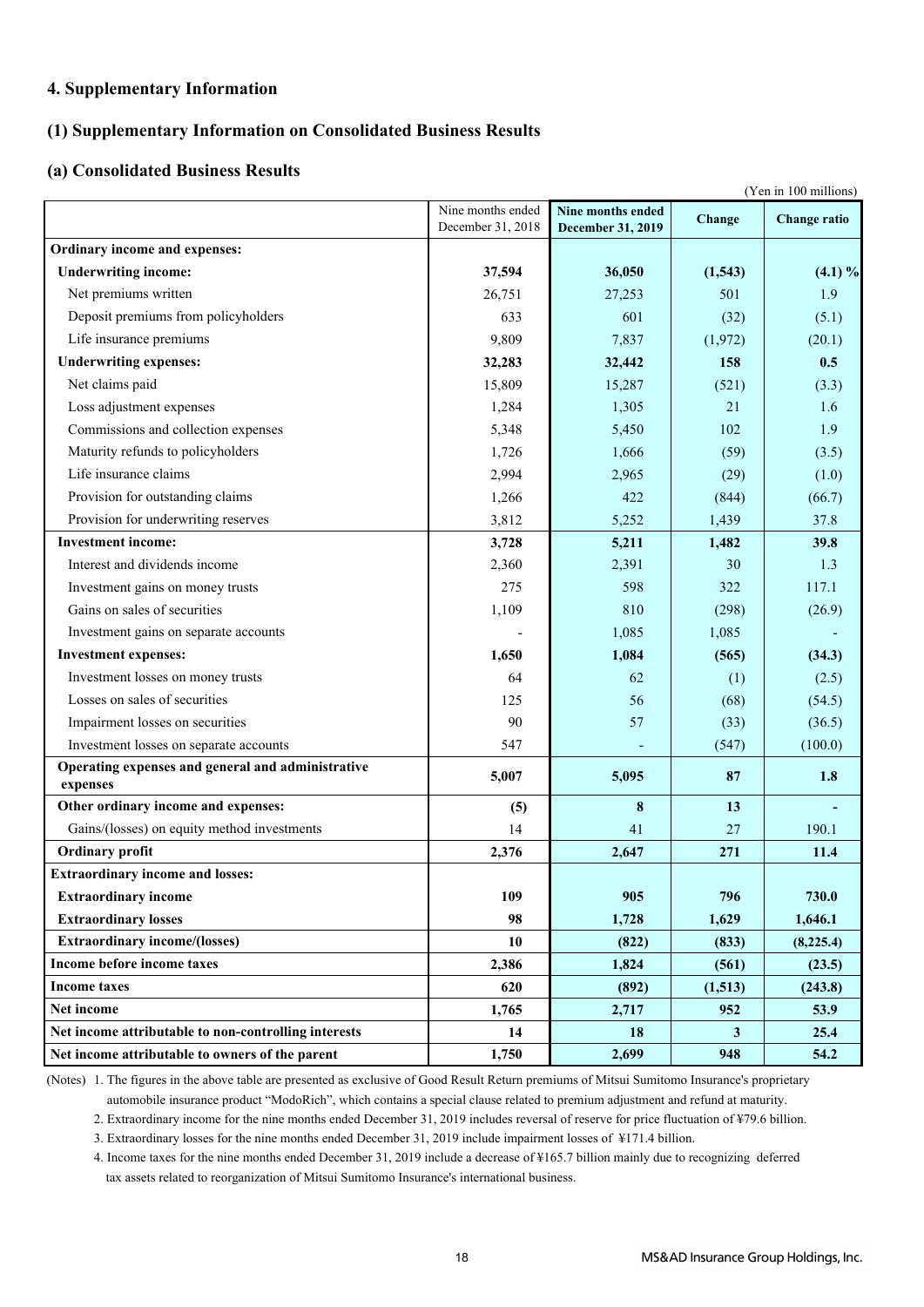### **(b) Premiums Written and Net Claims Paid by Line of Insurance**

|  |  |  |  | Direct Premiums Written by Line of Insurance (including Deposit premiums from policyholders) |
|--|--|--|--|----------------------------------------------------------------------------------------------|
|  |  |  |  |                                                                                              |

|                                     |                   |                   |              |           |                   | (Yen in millions) |  |
|-------------------------------------|-------------------|-------------------|--------------|-----------|-------------------|-------------------|--|
|                                     |                   | Nine months ended |              |           | Nine months ended |                   |  |
| Lines of Insurance                  | December 31, 2018 |                   |              |           | December 31, 2019 |                   |  |
|                                     |                   | Share             | Change ratio |           | Share             | Change ratio      |  |
|                                     | Amount            | $(\%)$            | $(\%)$       | Amount    | $(\%)$            | $(\%)$            |  |
| Fire and allied                     | 520,354           | 18.2              | 14.2         | 573,303   | 19.6              | 10.2              |  |
| Marine                              | 146,483           | 5.1               | (3.4)        | 149,029   | 5.1               | 1.7               |  |
| Personal accident                   | 243,539           | 8.5               | (0.8)        | 237,886   | 8.1               | (2.3)             |  |
| Voluntary automobile                | 1,168,014         | 40.8              | 0.3          | 1,183,088 | 40.4              | 1.3               |  |
| <b>CALI</b>                         | 255,755           | 8.9               | (1.5)        | 263,448   | 9.0               | 3.0               |  |
| Other                               | 528,445           | 18.5              | 5.5          | 522,025   | 17.8              | (1.2)             |  |
| <b>Total:</b>                       | 2,862,592         | 100.0             | 3.1          | 2,928,781 | 100.0             | 2.3               |  |
| Deposit premiums from policyholders | 63,382            | 2.2               | (7.9)        | 60,135    | 2.1               | (5.1)             |  |

### Voluntary Automobile 1,170,846 0.2 1,183,088 1.0 **(Reference) Direct Premiums Written excluding Good Result Return premiums of the automobile insurance product "ModoRich"**

| -viulitai v<br>Automobile | 0.070<br>. | $\mathsf{u} \cdot \mathsf{v}$ | .                                                   | $\cdot\cdot$ |
|---------------------------|------------|-------------------------------|-----------------------------------------------------|--------------|
| $\mathbf T$<br>Total      | 2,865,424  | 3.0 <sub>2</sub>              | 701<br>$\mathbf{a}$<br>$\overline{a}$<br>20.<br>. . | .            |
|                           |            |                               |                                                     |              |

### **Net Premiums Written by Line of Insurance**

|                      |                        |                   |              |           |                   | (Yen in millions) |
|----------------------|------------------------|-------------------|--------------|-----------|-------------------|-------------------|
|                      |                        | Nine months ended |              |           | Nine months ended |                   |
| Lines of Insurance   | December 31, 2018      |                   |              |           | December 31, 2019 |                   |
|                      |                        | Share             | Change ratio |           | Share             | Change ratio      |
|                      | Amount                 | $(\%)$            | $(\%)$       | Amount    | $(\%)$            | $(\%)$            |
| Fire and allied      | 435,781                | 16.3              | 6.2          | 456,027   | 16.7              | 4.6               |
| Marine               | 120,465                | 4.5               | (8.1)        | 123,042   | 4.5               | 2.1               |
| Personal accident    | 194,244                | 7.3               | 7.9          | 183,898   | 6.8               | (5.3)             |
| Voluntary automobile | 1,200,355              | 44.9              | 0.1          | 1,228,404 | 45.1              | 2.3               |
| <b>CALI</b>          | 251,405                | 9.4               | (7.1)        | 263,936   | 9.7               | 5.0               |
| Other                | 470,107<br>17.6<br>8.6 |                   |              | 470,009   | 17.2              | (0.0)             |
| <b>Total</b>         | 2,672,359              | 100.0             | 1.8          | 2,725,319 | 100.0             | 2.0               |

| (Reference) Net Premiums Written excluding Good Result Return premiums of the automobile insurance product "ModoRich" |           |  |         |          |
|-----------------------------------------------------------------------------------------------------------------------|-----------|--|---------|----------|
| Voluntary automobile                                                                                                  | 1.203.186 |  | 228,404 |          |
| Total                                                                                                                 | 10°       |  |         | $\Omega$ |

#### **Net Claims Paid by Line of Insurance**

|                      |                        |                   |              |           |                   | (Yen in millions) |
|----------------------|------------------------|-------------------|--------------|-----------|-------------------|-------------------|
|                      |                        | Nine months ended |              |           | Nine months ended |                   |
| Lines of Insurance   | December 31, 2018      |                   |              |           | December 31, 2019 |                   |
|                      |                        | Share             | Change ratio |           | Share             | Change ratio      |
|                      | Amount                 | $(\%)$            | $(\%)$       | Amount    | $(\%)$            | $(\%)$            |
| Fire and allied      | 390,088                | 24.7              | 64.0         | 320,014   | 20.9              | (18.0)            |
| Marine               | 59,165                 | 3.7               | (15.9)       | 58,763    | 3.9               | (0.7)             |
| Personal accident    | 83,225                 | 5.3               | 5.6          | 85,456    | 5.6               | 2.7               |
| Voluntary automobile | 651,345                | 41.2              | 4.4          | 662,359   | 43.3              | 1.7               |
| <b>CALI</b>          | 190,203                | 12.0              | (1.2)        | 177,297   | 11.6              | (6.8)             |
| Other                | 206,873<br>13.1<br>5.7 |                   |              | 224,877   | 14.7              | 8.7               |
| <b>Total</b>         | 1,580,902              | 100.0             | 13.0         | 1,528,769 | 100.0             | (3.3)             |

(Note) The figures in the above tables include elimination of intersegment transactions.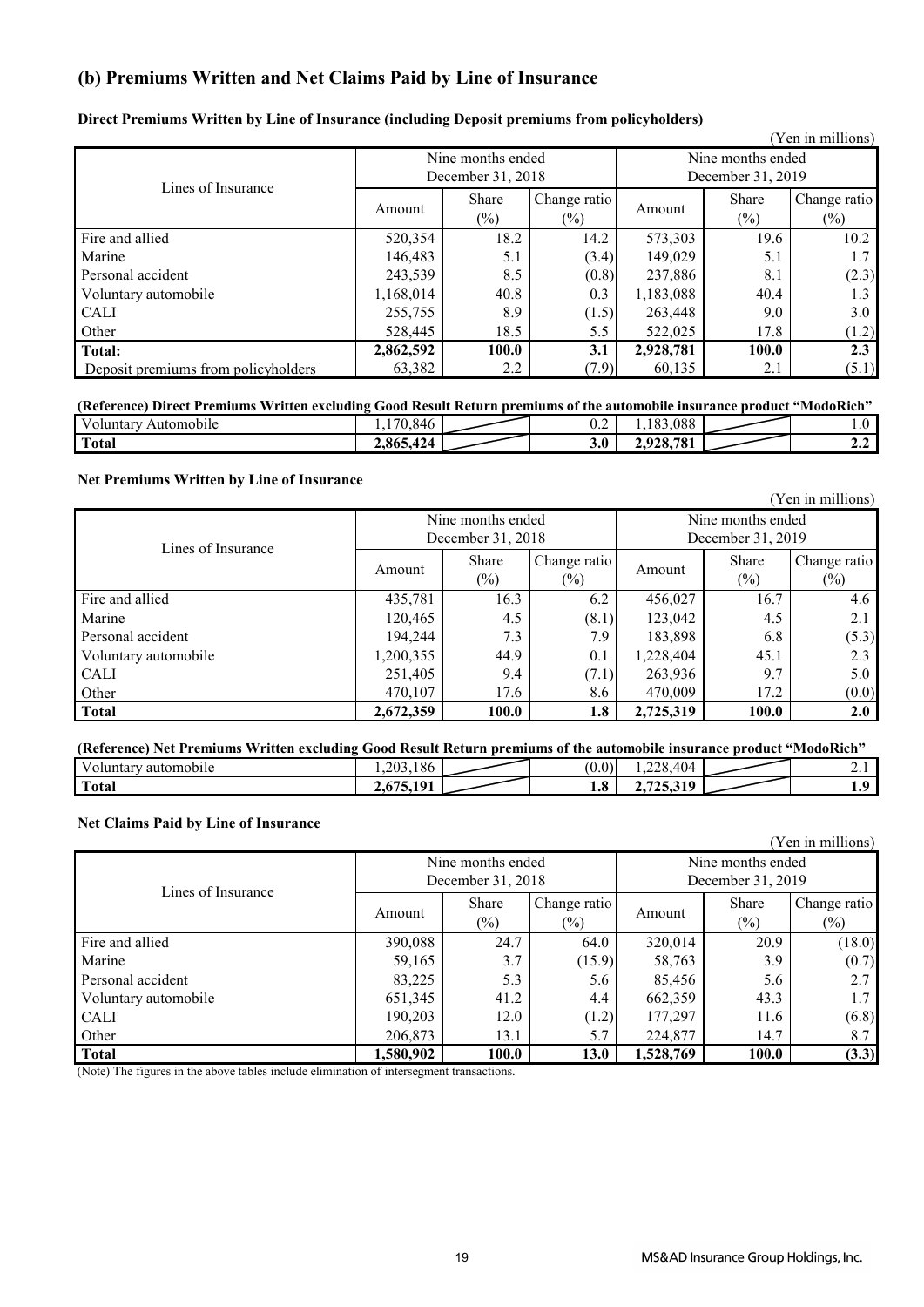### **(c) Investments in Securities**

#### **1. Trading securities**

|                    |                 |                                                    |                   | (Yen in millions)                                  |  |
|--------------------|-----------------|----------------------------------------------------|-------------------|----------------------------------------------------|--|
|                    |                 | March 31, 2019                                     | December 31, 2019 |                                                    |  |
|                    | Carrying amount | Unrealized<br>gains/(losses)<br>included in income | Carrying amount   | Unrealized<br>gains/(losses)<br>included in income |  |
| Trading securities | 3,211,098       | (12, 558)                                          | 3,130,633         | 89,640                                             |  |

"Trading securities" includes certificates of deposits included in Cash, deposits and savings, and commercial papers included in Monetary claims bought on the consolidated balance sheet. (Note)

#### **2. Held-to-maturity securities**

| I CII III IIIIIIIIOIIS) |                    |                |            |                    |            |            |  |
|-------------------------|--------------------|----------------|------------|--------------------|------------|------------|--|
|                         |                    | March 31, 2019 |            | December 31, 2019  |            |            |  |
| Items                   | Carrying<br>amount | Fair value     | Difference | Carrying<br>amount | Fair value | Difference |  |
| Domestic Bonds          | 1,056,044          | 1,286,289      | 230,244    | 1,087,057          | 1,317,785  | 230,727    |  |
| Foreign Securities      | -                  | ۰              | -          | 3,879              | 3,879      |            |  |
| Other Securities        | 8,198              | 8,198          |            | 9.794              | 9,794      |            |  |
| Total                   | 1,064,243          | 1,294,487      | 230,244    | 1,100,731          | 1,331,458  | 230,727    |  |

"Other Securities" includes certificates of deposits included in Cash, deposits and savings, and commercial papers included in Monetary claims bought on the consolidated balance sheet. (Note)

#### **3. Debt securities earmarked for underwriting reserves**

| r en in millions)  |                    |                |            |                    |            |            |  |
|--------------------|--------------------|----------------|------------|--------------------|------------|------------|--|
|                    |                    | March 31, 2019 |            | December 31, 2019  |            |            |  |
| Items              | Carrying<br>amount | Fair value     | Difference | Carrying<br>amount | Fair value | Difference |  |
| Domestic Bonds     | 757,068            | 811,591        | 54,522     | 897,576            | 973,672    | 76,095     |  |
| Foreign Securities | 1,606,242          | 1,713,764      | 107,521    | 1,560,632          | 1,708,107  | 147,474    |  |
| Total              | 2,363,311          | 2,525,355      | 162,044    | 2,458,209          | 2,681,779  | 223,569    |  |

#### **4. Available-for-sale securities**

| (Yen in millions)       |           |                    |            |           |                    |            |  |
|-------------------------|-----------|--------------------|------------|-----------|--------------------|------------|--|
|                         |           | March 31, 2019     |            |           | December 31, 2019  |            |  |
| <b>Items</b>            | Cost      | Carrying<br>amount | Difference | Cost      | Carrying<br>amount | Difference |  |
| Domestic Bonds          | 3,592,074 | 3,912,768          | 320,693    | 3,556,307 | 3,853,606          | 297,299    |  |
| Domestic Stocks         | 1,098,918 | 2,486,984          | 1,388,065  | 1,058,102 | 2,581,414          | 1,523,312  |  |
| Foreign Securities      | 2,414,156 | 2,475,337          | 61,180     | 2,683,779 | 2,820,182          | 136,403    |  |
| <b>Other Securities</b> | 218,824   | 228,732            | 9.908      | 313,252   | 332,878            | 19,626     |  |
| Total                   | 7,323,973 | 9,103,822          | 1,779,848  | 7,611,441 | 9,588,082          | 1,976,641  |  |

(Notes) 1. Available-for-sale securities without practically determinable fair value are not included in the above table.

2. "Other Securities" includes certificates of deposits included in Cash, deposits and savings, and commercial papers and loan receivable trust beneficiary certificates included in Monetary claims bought on the consolidated balance sheet.

3. The Company and its consolidated subsidiaries recognized impairment losses on Available-for-sale securities with practically determinable fair value as follows.

 For the year ended March 31, 2019: ¥7,553 million (comprised of ¥6,761 million on Domestic stocks and ¥792 million on Foreign securities)

 For the nine months ended December 31, 2019: ¥5,510 million (comprised of ¥4,246 million on Domestic stocks and ¥1,263 million on Foreign securities)

 In principle, the Company and its domestic consolidated subsidiaries recognize impairment losses on securities with practically determinable fair value if the fair value declines by 30% or more from the cost.

 $(xz - y - m)$ 

 $(x - i)$  in millions)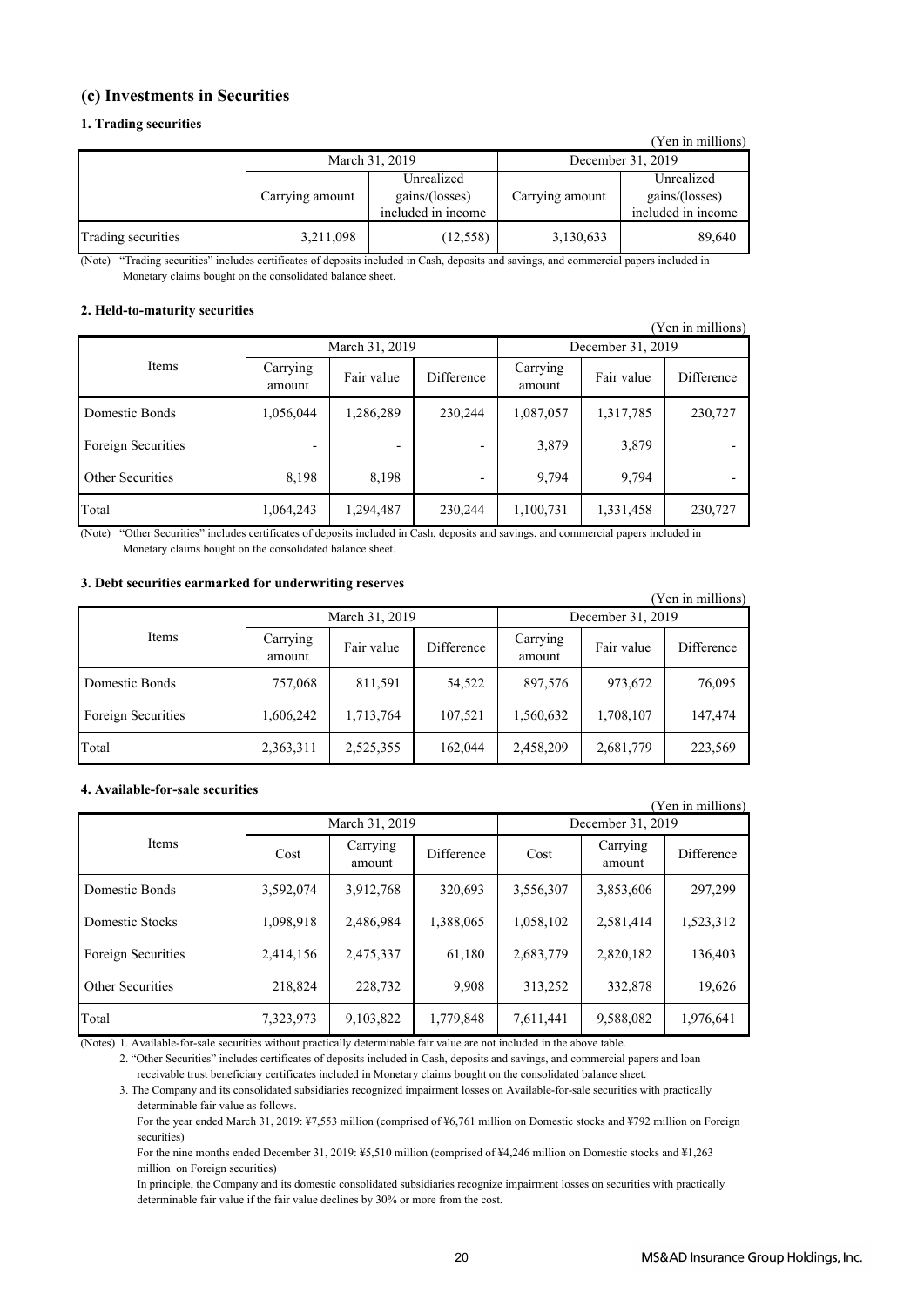## **(2) Summary of Business Results of Main Consolidated Subsidiaries**

## **(a) Mitsui Sumitomo Insurance Co., Ltd. (Non-consolidated)**

## **Non-Consolidated Balance Sheets**

|                                                                |                    | (Yen in millions)    |
|----------------------------------------------------------------|--------------------|----------------------|
| Items                                                          | March 31, 2019     | December 31, 2019    |
| (Assets)                                                       |                    |                      |
| Cash, deposits and savings                                     | 451,820            | 310,441              |
| Receivables under resale agreements                            | 6,999              | 6,999                |
| Monetary claims bought                                         | 13,650             | 11,819               |
| <b>Money trusts</b>                                            | 3,543              | 3,952                |
| <b>Investments in securities</b>                               | 5,399,897          | 5,388,380            |
| Loans                                                          |                    | 408,718              |
| <b>Tangible fixed assets</b>                                   | 396,292<br>207,392 | 206,058              |
| <b>Intangible fixed assets</b>                                 | 73,972             | 90,364               |
| <b>Other assets</b>                                            |                    |                      |
| <b>Deferred tax assets</b>                                     | 393,734            | 389,857              |
|                                                                |                    | 37,578               |
| <b>Customers' liabilities under acceptances and guarantees</b> | 33,123             | 32,092               |
| <b>Bad debt reserve</b><br><b>Total assets</b>                 | (3,282)            | (3, 332)             |
|                                                                | 6,977,145          | 6,882,930            |
| (Liabilities)                                                  |                    |                      |
| <b>Policy liabilities:</b>                                     | 3,798,043          |                      |
| Outstanding claims                                             | 644,153            | 3,634,390<br>637,807 |
| Underwriting reserves                                          | 3,153,890          | 2,996,583            |
| <b>Bonds</b> issued                                            | 487,093            | 587,093              |
| <b>Other liabilities:</b>                                      |                    |                      |
| Income taxes payable                                           | 502,358<br>18,683  | 516,065              |
| Lease obligations                                              | 1,294              | 31,281               |
| Asset retirement obligations                                   | 3,881              | 1,440<br>3,907       |
| Other liabilities                                              | 478,499            | 479,434              |
| Reserve for pension and retirement benefits                    |                    | 127,212              |
| Reserve for retirement benefits for officers                   | 134,438<br>403     | 321                  |
| <b>Accrued bonuses for employees</b>                           | 10,447             | 473                  |
| Reserve for reorganization by function                         | 906                | 530                  |
| Reserves under the special laws:                               | 76,003             | 3,006                |
| Reserve for price fluctuation                                  | 76,003             | 3,006                |
| <b>Deferred tax liabilities</b>                                | 101,693            |                      |
| <b>Acceptances and guarantees</b>                              | 33,123             | 32,092               |
| <b>Total liabilities</b>                                       | 5,144,511          | 4,901,185            |
|                                                                |                    |                      |
| (Net assets)                                                   |                    |                      |
| <b>Common stock</b>                                            | 139,595            | 139,595              |
| <b>Capital surplus</b>                                         | 93,107             | 93,107               |
| <b>Retained earnings</b>                                       | 685,439            | 766,222              |
| <b>Total shareholders' equity</b>                              | 918,142            | 998,925              |
| Net unrealized gains/(losses) on investments in securities     | 885,036            | 956,196              |
| Net deferred gains/(losses) on hedges                          | 29,454             | 26,622               |
| <b>Total valuation and translation adjustments</b>             | 914,491            | 982,819              |
| <b>Total net assets</b>                                        | 1,832,634          | 1,981,745            |
| <b>Total liabilities and net assets</b>                        | 6,977,145          | 6,882,930            |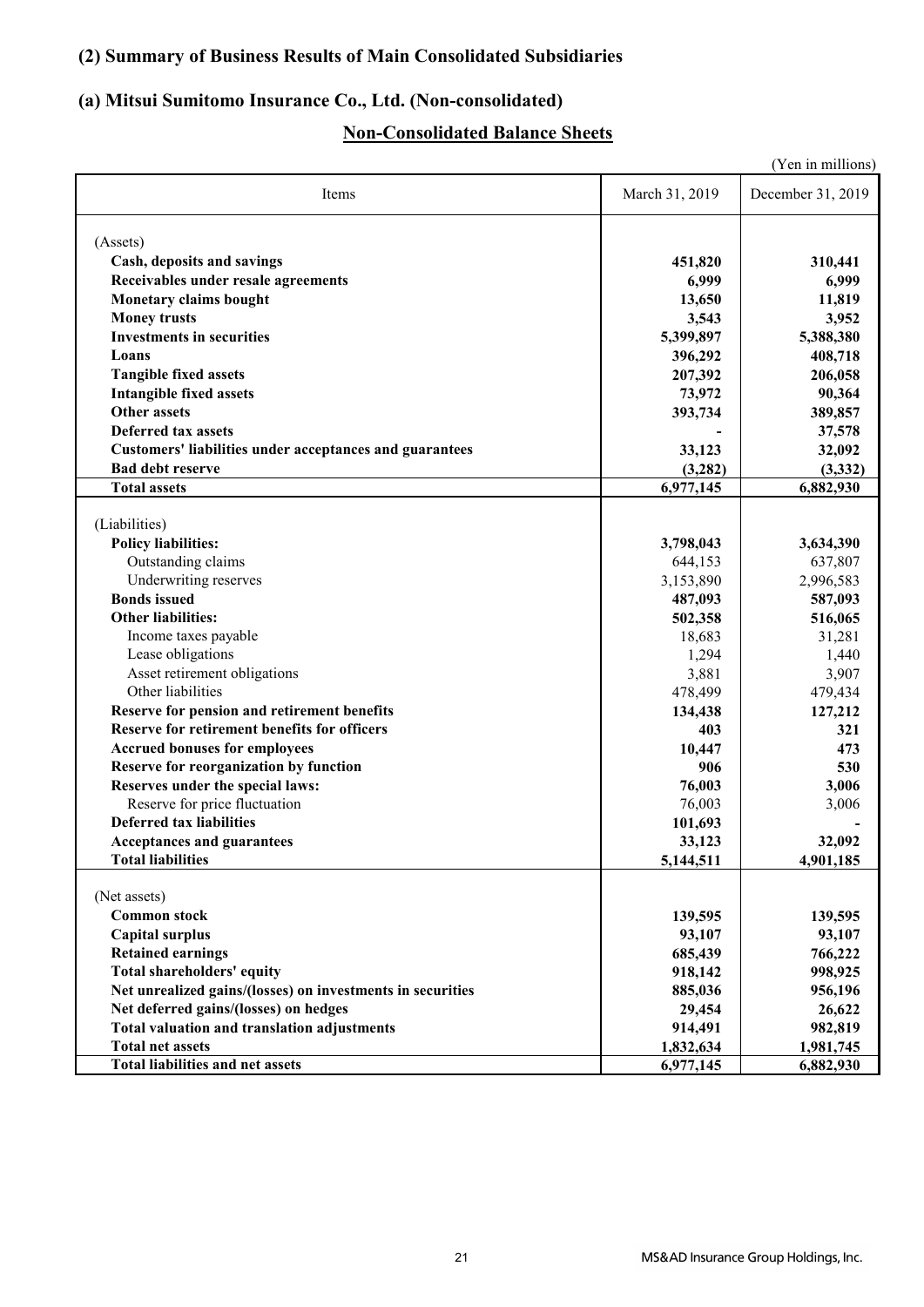## **Non-Consolidated Statements of Income**

|                                                                      |                   | (Yen in millions) |
|----------------------------------------------------------------------|-------------------|-------------------|
| Items                                                                | Nine months ended |                   |
|                                                                      | December 31, 2018 | December 31, 2019 |
|                                                                      |                   |                   |
| <b>Ordinary income:</b>                                              | 1,461,255         | 1,420,361         |
| <b>Underwriting income:</b>                                          | 1,305,414         | 1,309,851         |
| Net premiums written                                                 | 1,128,860         | 1,153,558         |
| Deposit premiums from policyholders                                  | 43,707            | 41,910            |
| Investment income on deposit premiums from policyholders             | 24,014            | 23,215            |
| Reversal of outstanding claims                                       |                   | 5,018             |
| Reversal of underwriting reserves                                    | 108,535           | 86,111            |
| <b>Investment income:</b>                                            | 152,790           | 107,580           |
| Interest and dividends income                                        | 93,191            | 85,497            |
| Investment gains on money trusts                                     |                   | 423               |
| Gains on sales of securities                                         | 80,382            | 41,482            |
| Transfer of investment income on deposit premiums from policyholders | (24, 014)         | (23,215)          |
| Other ordinary income                                                | 3,050             | 2,929             |
| <b>Ordinary expenses:</b>                                            | 1,284,619         | 1,252,140         |
| <b>Underwriting expenses:</b>                                        | 1,105,083         | 1,070,832         |
| Net claims paid                                                      | 677,139           | 678,302           |
| Loss adjustment expenses                                             | 65,087            | 65,971            |
| Commissions and collection expenses                                  | 199,472           | 207,786           |
| Maturity refunds to policyholders                                    | 123,395           | 117,737           |
| Provision for outstanding claims                                     | 39,507            |                   |
| <b>Investment expenses:</b>                                          | 8,883             | 7,886             |
| Investment losses on money trusts                                    | 410               |                   |
| Losses on sales of securities                                        | 2,784             | 2,025             |
| Impairment losses on securities                                      | 4,266             | 3,923             |
| Operating expenses and general and administrative expenses           | 164,350           | 166,064           |
| Other ordinary expenses:                                             | 6,300             | 7,356             |
| Interest expense                                                     | 5,762             | 7,014             |
| <b>Ordinary profit</b>                                               | 176,635           | 168,221           |
| <b>Extraordinary income</b>                                          | 1,595             | 74,239            |
| <b>Extraordinary losses</b>                                          | 4,025             | 187,378           |
| Income before income taxes                                           | 174,205           | 55,082            |
| <b>Income taxes</b>                                                  | 39,167            | (106, 544)        |
| Net income                                                           | 135,038           | 161,627           |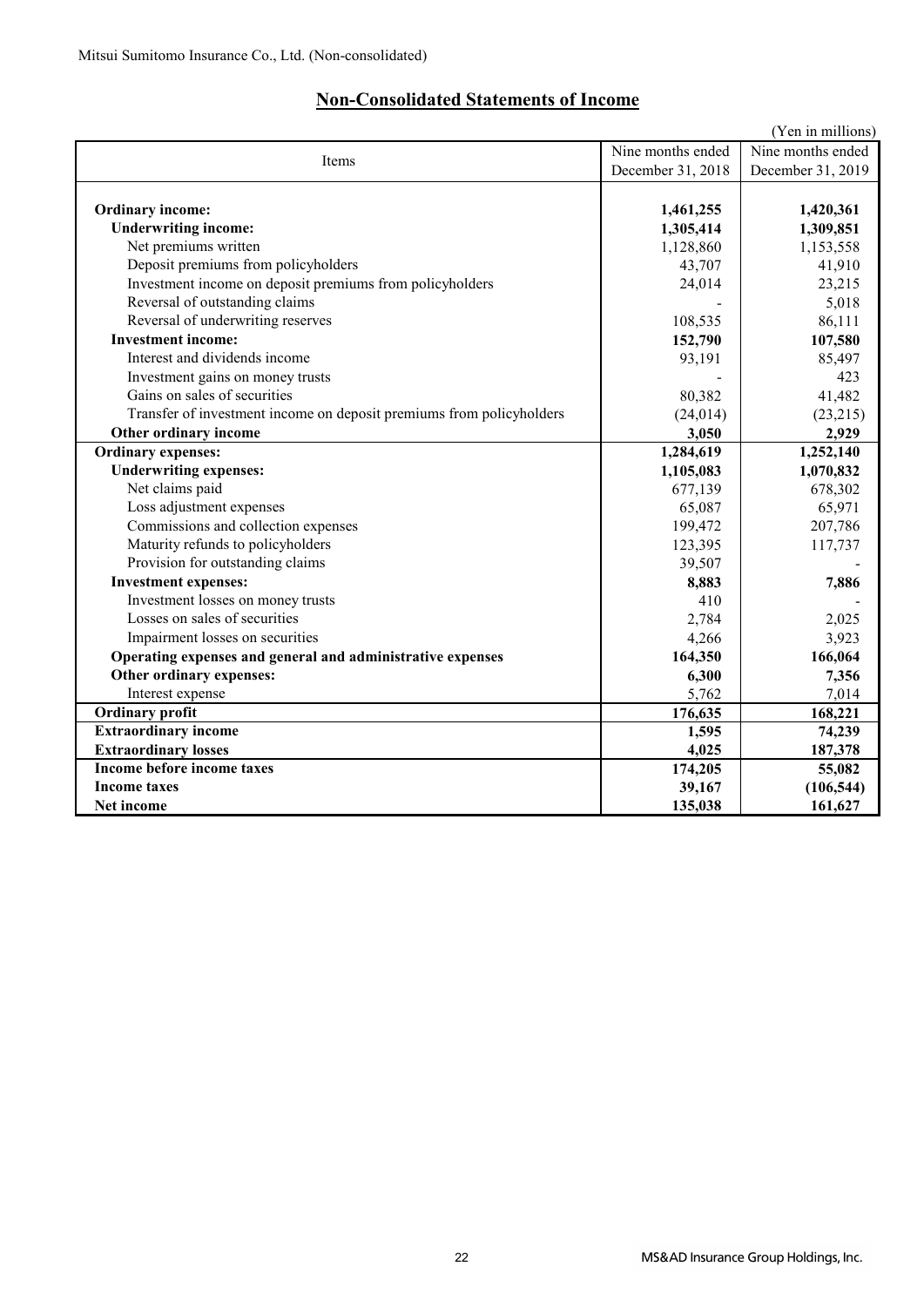### **Non-Consolidated Solvency Margin Ratio**

Insurance companies running their business in Japan calculate the non-consolidated solvency margin ratio pursuant to the provisions of Articles 86 and 87 of the Insurance Business Act Enforcement Regulations and Public Notice No. 50 issued by the Ministry of Finance in 1996.

While insurance companies set aside reserves to provide for payments of insurance claims should an insured event occur, they are also required to maintain sufficient funds to pay out in an event outside the normal range of estimates such as a major catastrophe and a significant drop in the value of their assets.

The non-consolidated solvency margin ratio, or item (C) in each of the tables below, which is calculated in accordance with the Insurance Business Act, is the ratio of "solvency margin of insurance companies calculated based on their capital and other reserves", or (A) the total amount of solvency margin, to "risks exceeding the normal range of estimates", or (B) the total amount of risks.

The non-consolidated solvency margin ratio is one of the objective indicators used by the insurance regulatory authorities to supervise insurance companies. A non-consolidated solvency margin ratio of 200% or over indicates adequate ability to satisfy insurance claims and other payment requirements.

|                                                                                                                                          |                | (Yen in millions) |
|------------------------------------------------------------------------------------------------------------------------------------------|----------------|-------------------|
|                                                                                                                                          | March 31, 2019 | December 31, 2019 |
| (A) Total amount of solvency margin                                                                                                      | 3,321,706      | 3,521,446         |
| Total net assets                                                                                                                         | 856,325        | 998,925           |
| Reserve for price fluctuation                                                                                                            | 76,003         | 3,006             |
| Contingency reserve                                                                                                                      | 60             | 120               |
| Catastrophe reserve                                                                                                                      | 527,790        | 502,876           |
| General bad debt reserve                                                                                                                 | 111            | 92                |
| Net unrealized gains/(losses) on investments in securities and<br>net deferred gains/(losses) on hedges (prior to tax effect deductions) | 1,104,761      | 1,193,587         |
| Net unrealized gains/(losses) on land                                                                                                    | 48,551         | 56,437            |
| Excess of policyholders' contract deposits (a)                                                                                           |                |                   |
| Subordinated debts, etc. (b)                                                                                                             | 487,093        | 487,093           |
| Amount excluded from the margin, out of (a) and (b)                                                                                      |                |                   |
| Deductions                                                                                                                               | 6,642          | 3,642             |
| Others                                                                                                                                   | 227,650        | 282,948           |
| $\sqrt{(R_1+R_2)^2+(R_3+R_4)^2}$ + $R_5+R_6$<br>(B) Total amount of risks                                                                | 918,540        | 925,112           |
| General insurance risk $(R_1)$                                                                                                           | 131,847        | 133,969           |
| Insurance risk of third sector insurance contracts $(R_2)$                                                                               |                |                   |
| Assumed interest rate risk $(R_3)$                                                                                                       | 14,611         | 14,062            |
| Asset management risk $(R_4)$                                                                                                            | 757,347        | 757,502           |
| Business administration risk $(R_5)$                                                                                                     | 20,376         | 20,539            |
| Catastrophe risk $(R_6)$                                                                                                                 | 115,025        | 121,463           |
| (C) Solvency margin ratio<br>$[(A) / {(B) x 1/2}] x 100$                                                                                 | 723.2 %        | 761.3%            |

(Note) The non-consolidated solvency margin ratio for December 31, 2019 is calculated by partially applying the simplified method where components such as the catastrophe risk  $(R<sub>6</sub>)$  are calculated based on the data used for September 30, 2019.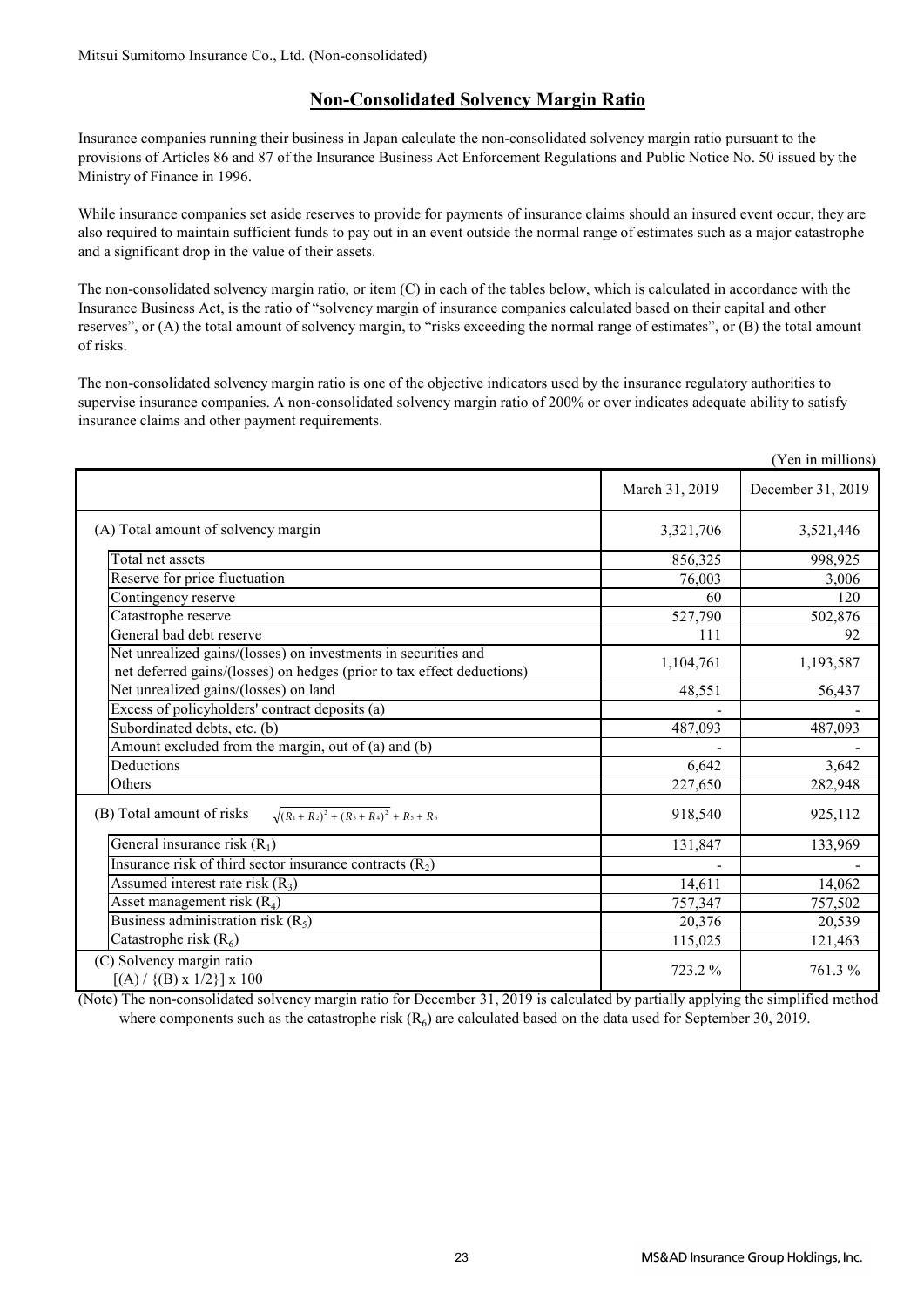## **(b) Aioi Nissay Dowa Insurance Co., Ltd. (Non-consolidated)**

## **Non-Consolidated Balance Sheets**

|                                                                                           |                      | (Yen in millions)    |
|-------------------------------------------------------------------------------------------|----------------------|----------------------|
| Items                                                                                     | March 31, 2019       | December 31, 2019    |
| (Assets)                                                                                  |                      |                      |
| Cash, deposits and savings                                                                | 181,470              | 177,587              |
| <b>Money trusts</b>                                                                       | 2,483                | 2,456                |
| <b>Investments in securities</b>                                                          | 2,411,362            | 2,485,869            |
| Loans                                                                                     | 201,022              | 210,352              |
| <b>Tangible fixed assets</b>                                                              | 177,051              | 180,503              |
| <b>Intangible fixed assets</b>                                                            | 42,914               | 51,487               |
| <b>Other assets</b>                                                                       | 354,507              | 404,772              |
| <b>Prepaid pension expenses</b>                                                           | 20,501               | 19,691               |
| <b>Deferred tax assets</b>                                                                |                      |                      |
|                                                                                           | 16,426               | 5,316                |
| <b>Customers' liabilities under acceptances and guarantees</b><br><b>Bad debt reserve</b> | 4,500                | 4,500                |
| <b>Total assets</b>                                                                       | (1,251)<br>3,410,989 | (1,053)<br>3,541,483 |
|                                                                                           |                      |                      |
| (Liabilities)                                                                             |                      |                      |
| <b>Policy liabilities:</b>                                                                | 2,426,782            | 2,376,220            |
| Outstanding claims                                                                        | 591,844              | 589,728              |
| Underwriting reserves                                                                     | 1,834,938            | 1,786,491            |
| <b>Bonds</b> issued                                                                       | 22,000               | 72,000               |
| <b>Other liabilities:</b>                                                                 | 171,219              | 271,479              |
| Income taxes payable                                                                      | 3,060                | 10,208               |
| Lease obligations                                                                         | 3                    | 2                    |
| Asset retirement obligations                                                              | 847                  | 878                  |
| Other liabilities                                                                         | 167,307              | 260,390              |
| Reserve for pension and retirement benefits                                               | 31,288               | 33,727               |
| <b>Accrued bonuses for employees</b>                                                      | 6,016                | 369                  |
| Reserve for reorganization by function                                                    | 253                  | 228                  |
| Reserves under the special laws:                                                          | 13,373               | 14,680               |
| Reserve for price fluctuation                                                             | 13,373               | 14,680               |
| <b>Acceptances and guarantees</b>                                                         | 4,500                | 4,500                |
| <b>Total liabilities</b>                                                                  | 2,675,433            | 2,773,205            |
|                                                                                           |                      |                      |
| (Net assets)                                                                              |                      |                      |
| <b>Common stock</b>                                                                       | 100,005              | 100,005              |
| <b>Capital surplus</b>                                                                    | 81,207               | 81,207               |
| <b>Retained earnings</b>                                                                  | 180,526              | 186,242              |
| <b>Total shareholders' equity</b>                                                         | 361,739              | 367,455              |
| Net unrealized gains/(losses) on investments in securities                                | 373,815              | 400,822              |
| <b>Total valuation and translation adjustments</b>                                        | 373,815              | 400,822              |
| <b>Total net assets</b>                                                                   | 735,555              | 768,278              |
| <b>Total liabilities and net assets</b>                                                   | 3,410,989            | 3,541,483            |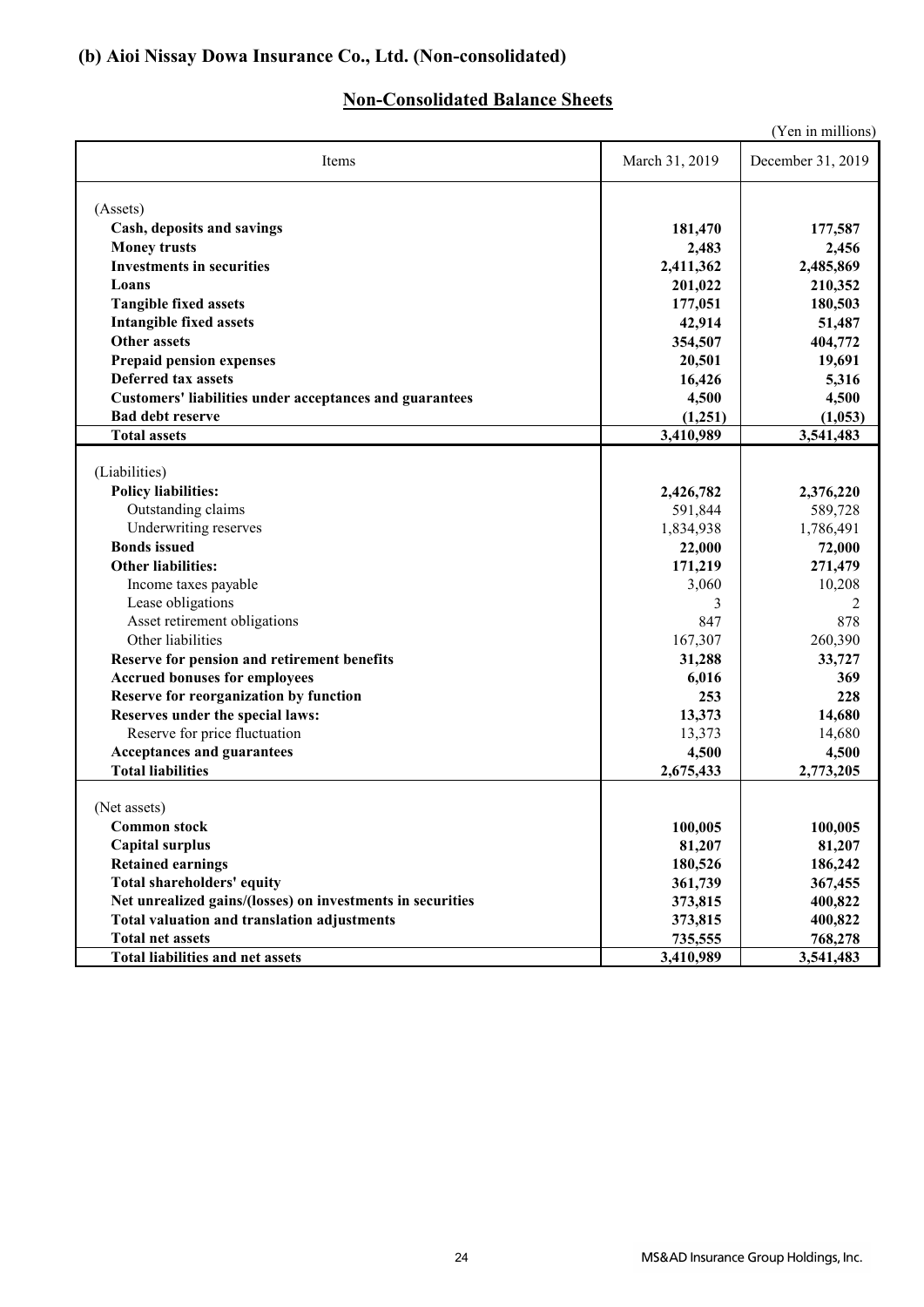## **Non-Consolidated Statements of Income**

|                                                                      |                   | (Yen in millions) |
|----------------------------------------------------------------------|-------------------|-------------------|
| Items                                                                | Nine months ended | Nine months ended |
|                                                                      | December 31, 2018 | December 31, 2019 |
|                                                                      |                   |                   |
| <b>Ordinary income:</b>                                              | 1,096,736         | 1,065,452         |
| <b>Underwriting income:</b>                                          | 1,039,060         | 992,924           |
| Net premiums written                                                 | 923,915           | 962,658           |
| Deposit premiums from policyholders                                  | 19,675            | 18,224            |
| Investment income on deposit premiums from policyholders             | 11,993            | 11,851            |
| Reversal of underwriting reserves                                    | 79,395            |                   |
| <b>Investment income:</b>                                            | 51,675            | 66,193            |
| Interest and dividends income                                        | 45,055            | 46,646            |
| Investment gains on money trusts                                     | 2                 | 2                 |
| Gains on sales of securities                                         | 18,448            | 30,287            |
| Transfer of investment income on deposit premiums from policyholders | (11,993)          | (11, 851)         |
| Other ordinary income                                                | 6,000             | 6,334             |
| <b>Ordinary expenses:</b>                                            | 1,045,424         | 1,003,865         |
| <b>Underwriting expenses:</b>                                        | 899,163           | 849,922           |
| Net claims paid                                                      | 588,070           | 551,455           |
| Loss adjustment expenses                                             | 48,010            | 49,791            |
| Commissions and collection expenses                                  | 180,309           | 190,900           |
| Maturity refunds to policyholders                                    | 49,255            | 48,926            |
| Provision for outstanding claims                                     | 31,803            | 282               |
| Provision for underwriting reserves                                  |                   | 6,689             |
| <b>Investment expenses:</b>                                          | 8,897             | 6,771             |
| Losses on sales of securities                                        | 3,687             | 560               |
| Impairment losses on securities                                      | 1,059             | 1,936             |
| Operating expenses and general and administrative expenses           | 135,968           | 145,358           |
| Other ordinary expenses:                                             | 1,395             | 1,812             |
| Interest expense                                                     | 298               | 419               |
| <b>Ordinary</b> profit                                               | 51,311            | 61,586            |
| <b>Extraordinary income</b>                                          | 50                | 90                |
| <b>Extraordinary losses</b>                                          | 3,251             | 2,094             |
| Income before income taxes                                           | 48,110            | 59,583            |
| <b>Income taxes</b>                                                  | 10,190            | 14,047            |
| Net income                                                           | 37,919            | 45,535            |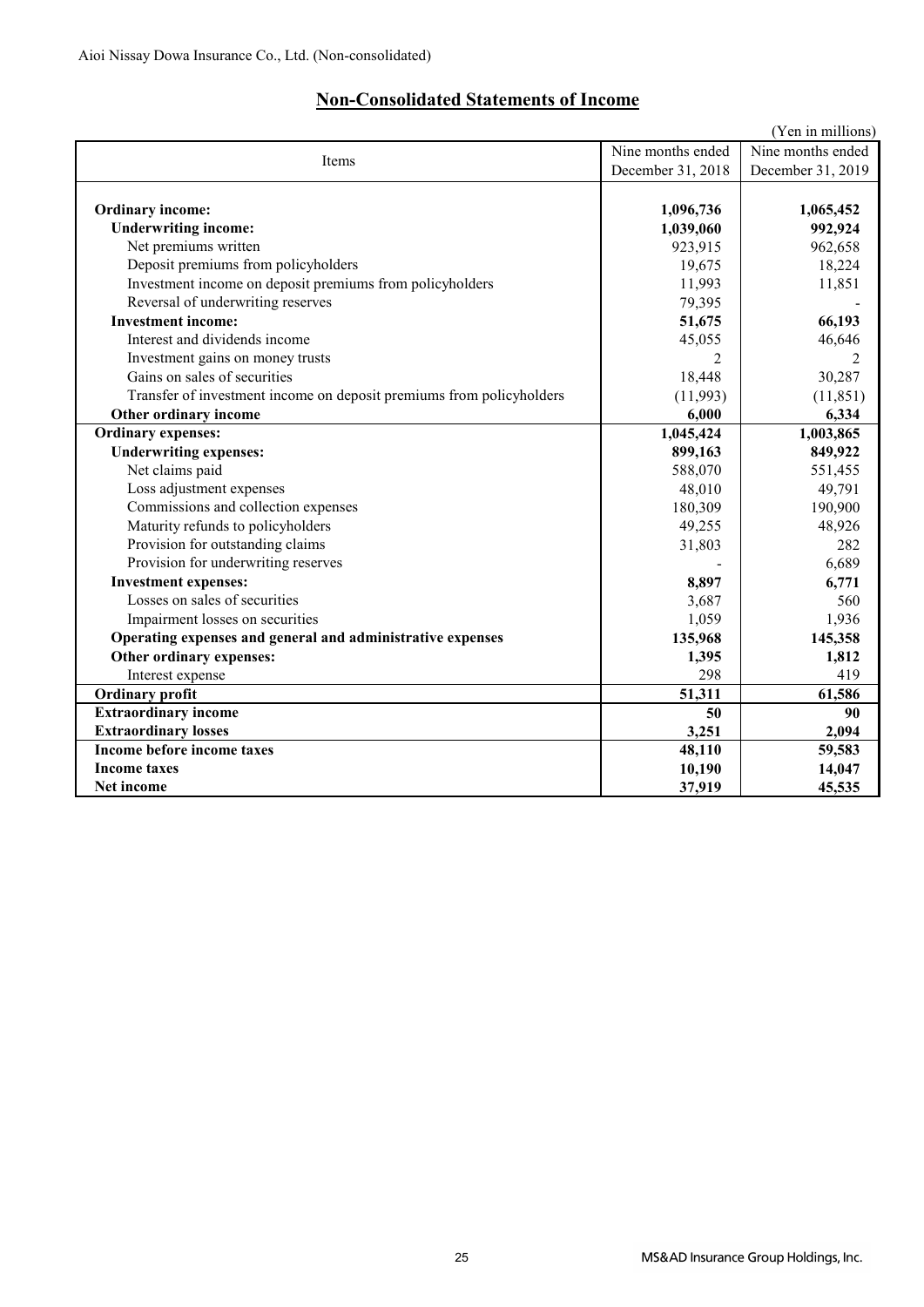|                                                                                                                                          |                | (Yen in millions) |
|------------------------------------------------------------------------------------------------------------------------------------------|----------------|-------------------|
|                                                                                                                                          | March 31, 2019 | December 31, 2019 |
| (A) Total amount of solvency margin                                                                                                      | 1,168,396      | 1,293,426         |
| Total net assets                                                                                                                         | 333,503        | 367,455           |
| Reserve for price fluctuation                                                                                                            | 13,373         | 14,680            |
| Contingency reserve                                                                                                                      | 780            | 817               |
| Catastrophe reserve                                                                                                                      | 288,003        | 280,414           |
| General bad debt reserve                                                                                                                 | 231            | 139               |
| Net unrealized gains/(losses) on investments in securities and<br>net deferred gains/(losses) on hedges (prior to tax effect deductions) | 456,845        | 491,067           |
| Net unrealized gains/(losses) on land                                                                                                    | 23,420         | 27,491            |
| Excess of policyholders' contract deposits (a)                                                                                           |                |                   |
| Subordinated debts, etc. (b)                                                                                                             | 13,200         | 58,800            |
| Amount excluded from the margin, out of (a) and (b)                                                                                      |                |                   |
| Deductions                                                                                                                               | 4,822          | 4,269             |
| Others                                                                                                                                   | 43,859         | 56,830            |
| $\sqrt{(R_1+R_2)^2+(R_3+R_4)^2}$ + R <sub>5</sub> + R <sub>6</sub><br>(B) Total amount of risks                                          | 339,508        | 346,988           |
| General insurance risk $(R_1)$                                                                                                           | 109,193        | 110,865           |
| Insurance risk of third sector insurance contracts $(R_2)$                                                                               |                |                   |
| Assumed interest rate risk $(R_3)$                                                                                                       | 7,283          | 6,784             |
| Asset management risk $(R_4)$                                                                                                            | 216,865        | 226,328           |
| Business administration risk $(R_5)$                                                                                                     | 8,304          | 8,486             |
| Catastrophe risk $(R6)$                                                                                                                  | 81,872         | 80,368            |
| (C) Solvency margin ratio<br>$[(A) / {(B) x 1/2}] x 100$                                                                                 | 688.2%         | 745.5%            |

## **Non-Consolidated Solvency Margin Ratio**

(Note) The non-consolidated solvency margin ratio for December 31, 2019 is calculated by partially applying the simplified method where components such as the catastrophe risk  $(R_6)$  are calculated based on the data used for September 30, 2019.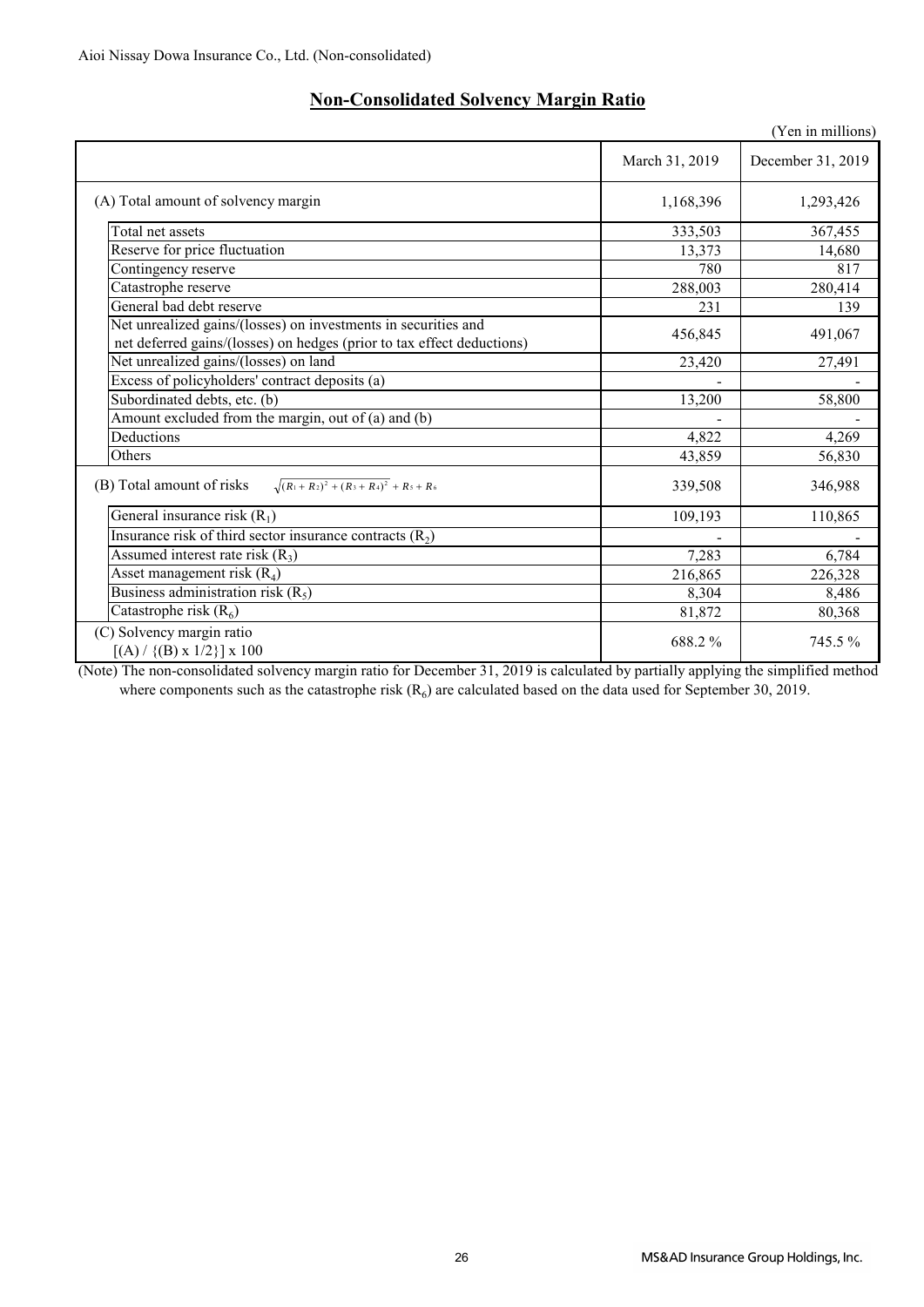## **(c) Mitsui Direct General Insurance Co., Ltd. (Non-consolidated)**

## **Non-Consolidated Balance Sheets**

|                                                            |                | (Yen in millions) |
|------------------------------------------------------------|----------------|-------------------|
| Items                                                      | March 31, 2019 | December 31, 2019 |
| (Assets)                                                   |                |                   |
| Cash, deposits and savings                                 | 7,036          | 12,898            |
| <b>Investments in securities</b>                           | 42,042         | 34,598            |
| <b>Tangible fixed assets</b>                               | 548            | 458               |
| <b>Intangible fixed assets</b>                             | 5,076          | 6,088             |
| <b>Other assets</b>                                        | 6,216          | 4,995             |
| <b>Bad debt reserve</b>                                    | (3)            | (3)               |
| <b>Total assets</b>                                        | 60,917         | 59,036            |
| (Liabilities)                                              |                |                   |
| <b>Policy liabilities:</b>                                 | 44,995         | 43,331            |
| Outstanding claims                                         | 24,432         | 23,880            |
| Underwriting reserves                                      | 20,563         | 19,450            |
| <b>Other liabilities:</b>                                  | 1,398          | 1,198             |
| Income taxes payable                                       | 157            | 86                |
| Asset retirement obligations                               | 17             | 18                |
| Other liabilities                                          | 1,222          | 1,093             |
| Reserve for pension and retirement benefits                | 163            | 204               |
| <b>Accrued bonuses for employees</b>                       | 280            |                   |
| Reserves under the special laws:                           | 72             | 77                |
| Reserve for price fluctuation                              | 72             | 77                |
| <b>Deferred tax liabilities</b>                            | 84             | 67                |
| <b>Total liabilities</b>                                   | 46,994         | 44,878            |
| (Net assets)                                               |                |                   |
| <b>Common stock</b>                                        | 39,106         | 39,106            |
| <b>Capital surplus</b>                                     | 9,006          | 9,006             |
| <b>Retained earnings</b>                                   | (34,243)       | (33,998)          |
| <b>Total shareholders' equity</b>                          | 13,868         | 14,113            |
| Net unrealized gains/(losses) on investments in securities | 54             | 44                |
| Total valuation and translation adjustments                | 54             | 44                |
| <b>Total net assets</b>                                    | 13,923         | 14,157            |
| <b>Total liabilities and net assets</b>                    | 60,917         | 59,036            |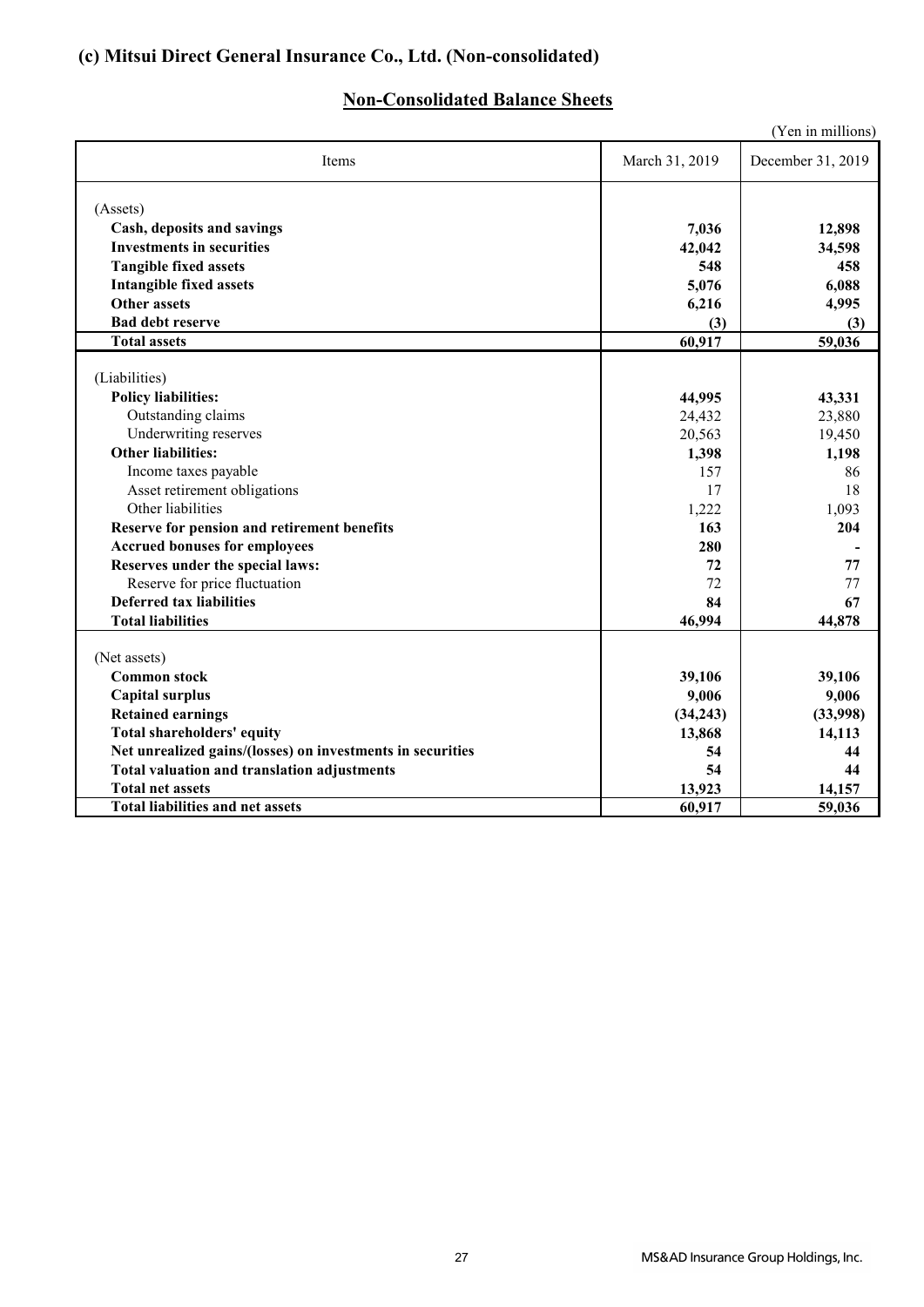## **Non-Consolidated Statements of Income**

|                                                                      |                   | (Yen in millions) |
|----------------------------------------------------------------------|-------------------|-------------------|
| Items                                                                | Nine months ended |                   |
|                                                                      | December 31, 2018 | December 31, 2019 |
|                                                                      |                   |                   |
| <b>Ordinary income:</b>                                              | 28,843            | 28,073            |
| <b>Underwriting income:</b>                                          | 28,797            | 28,036            |
| Net premiums written                                                 | 26,736            | 26,354            |
| Investment income on deposit premiums from policyholders             | 15                | 17                |
| Reversal of outstanding claims                                       | 488               | 552               |
| Reversal of underwriting reserves                                    | 1,557             | 1,112             |
| <b>Investment income:</b>                                            | 28                | 20                |
| Interest and dividends income                                        | 43                | 37                |
| Transfer of investment income on deposit premiums from policyholders | (15)              | (17)              |
| Other ordinary income                                                | 18                | 17                |
| <b>Ordinary expenses:</b>                                            | 27,591            | 27,752            |
| <b>Underwriting expenses:</b>                                        | 21,113            | 20,683            |
| Net claims paid                                                      | 18,839            | 18,422            |
| Loss adjustment expenses                                             | 2,058             | 2,015             |
| Commissions and collection expenses                                  | 216               | 244               |
| <b>Investment expenses</b>                                           |                   |                   |
| Operating expenses and general and administrative expenses           | 6,475             | 7,067             |
| Other ordinary expenses                                              |                   | 2                 |
| <b>Ordinary profit</b>                                               | 1,252             | 321               |
| <b>Extraordinary income</b>                                          |                   |                   |
| <b>Extraordinary losses</b>                                          | 5                 | 5                 |
| Income before income taxes                                           | 1,247             | 315               |
| <b>Income taxes</b>                                                  | 88                | 71                |
| <b>Net income</b>                                                    | 1,158             | 244               |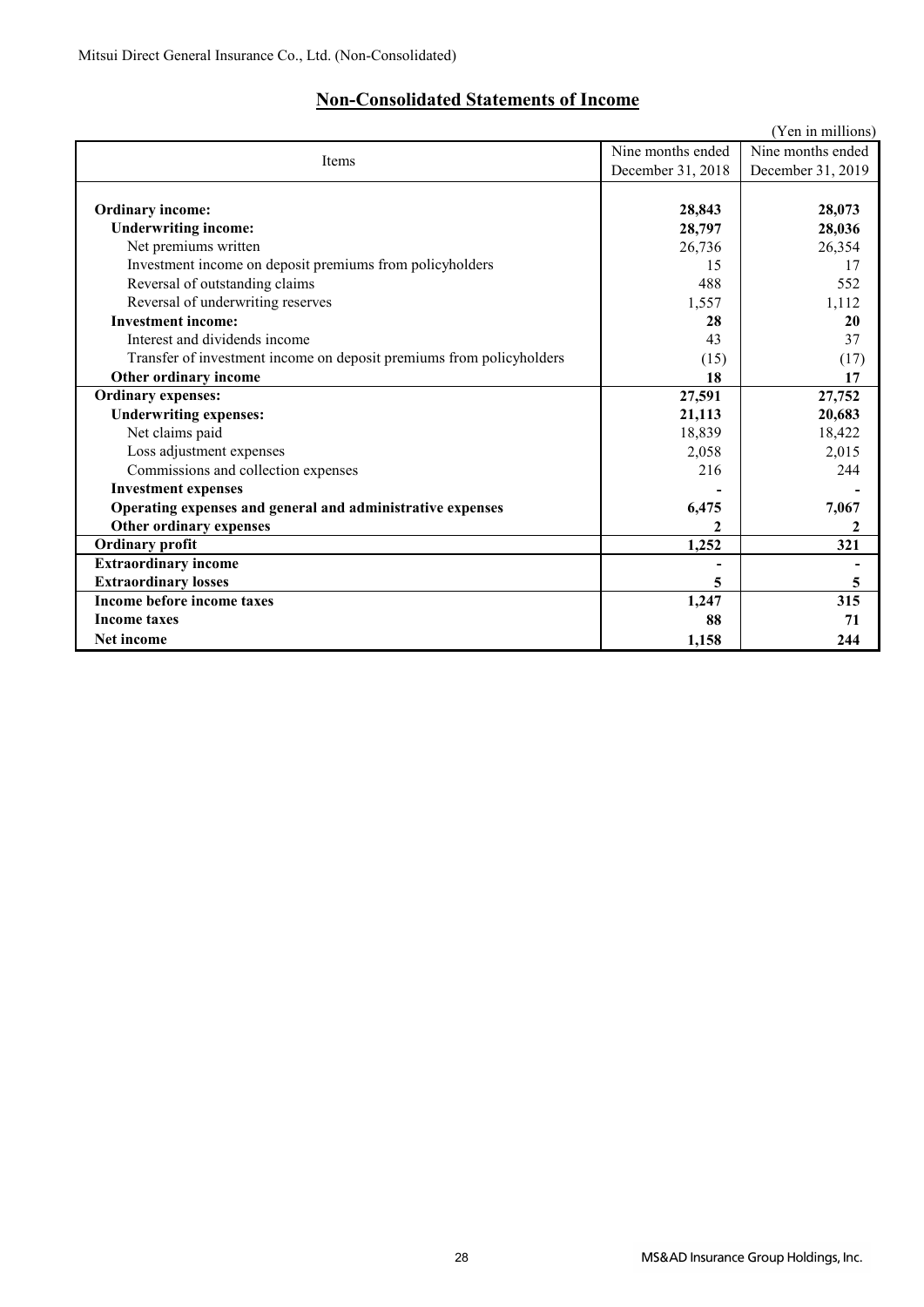| <b>Non-Consolidated Solvency Margin Ratio</b> |  |  |
|-----------------------------------------------|--|--|
|                                               |  |  |

|                                                                                                                                          |                | (Yen in millions)            |
|------------------------------------------------------------------------------------------------------------------------------------------|----------------|------------------------------|
|                                                                                                                                          | March 31, 2019 | December 31, 2019            |
| (A) Total amount of solvency margin                                                                                                      | 15,222         | 15,134                       |
| Total net assets                                                                                                                         | 13,868         | 14,113                       |
| Reserve for price fluctuation                                                                                                            | 72             | 77                           |
| Contingency reserve                                                                                                                      | $\Omega$       | $\theta$                     |
| Catastrophe reserve                                                                                                                      | 1,210          | 885                          |
| General bad debt reserve                                                                                                                 | 3              | 2                            |
| Net unrealized gains/(losses) on investments in securities and<br>net deferred gains/(losses) on hedges (prior to tax effect deductions) | 68             | 55                           |
| Net unrealized gains/(losses) on land                                                                                                    | Ξ.             | $\qquad \qquad \blacksquare$ |
| Excess of policyholders' contract deposits (a)                                                                                           |                |                              |
| Subordinated debts, etc. (b)                                                                                                             |                |                              |
| Amount excluded from the margin, out of (a) and (b)                                                                                      |                |                              |
| Deductions                                                                                                                               |                |                              |
| Others                                                                                                                                   | ۰              |                              |
| (B) Total amount of risks<br>$\sqrt{(R_1+R_2)^2+(R_3+R_4)^2}$ + R <sub>5</sub> + R <sub>6</sub>                                          | 6,117          | 6,097                        |
| General insurance risk $(R_1)$                                                                                                           | 5,516          | 5,516                        |
| Insurance risk of third sector insurance contracts $(R_2)$                                                                               |                |                              |
| Assumed interest rate risk $(R_3)$                                                                                                       | $\Omega$       | $\theta$                     |
| Asset management risk $(R_4)$                                                                                                            | 1,031          | 936                          |
| Business administration risk $(R_5)$                                                                                                     | 205            | 202                          |
| Catastrophe risk $(R6)$                                                                                                                  | 300            | 300                          |
| (C) Solvency margin ratio<br>$[(A) / {(B) x 1/2}] x 100$                                                                                 | 497.6 %        | 496.3%                       |

(Note) The non-consolidated solvency margin ratio for December 31, 2019 is calculated by partially applying the simplified method to components such as the asset management risk  $(R_4)$ .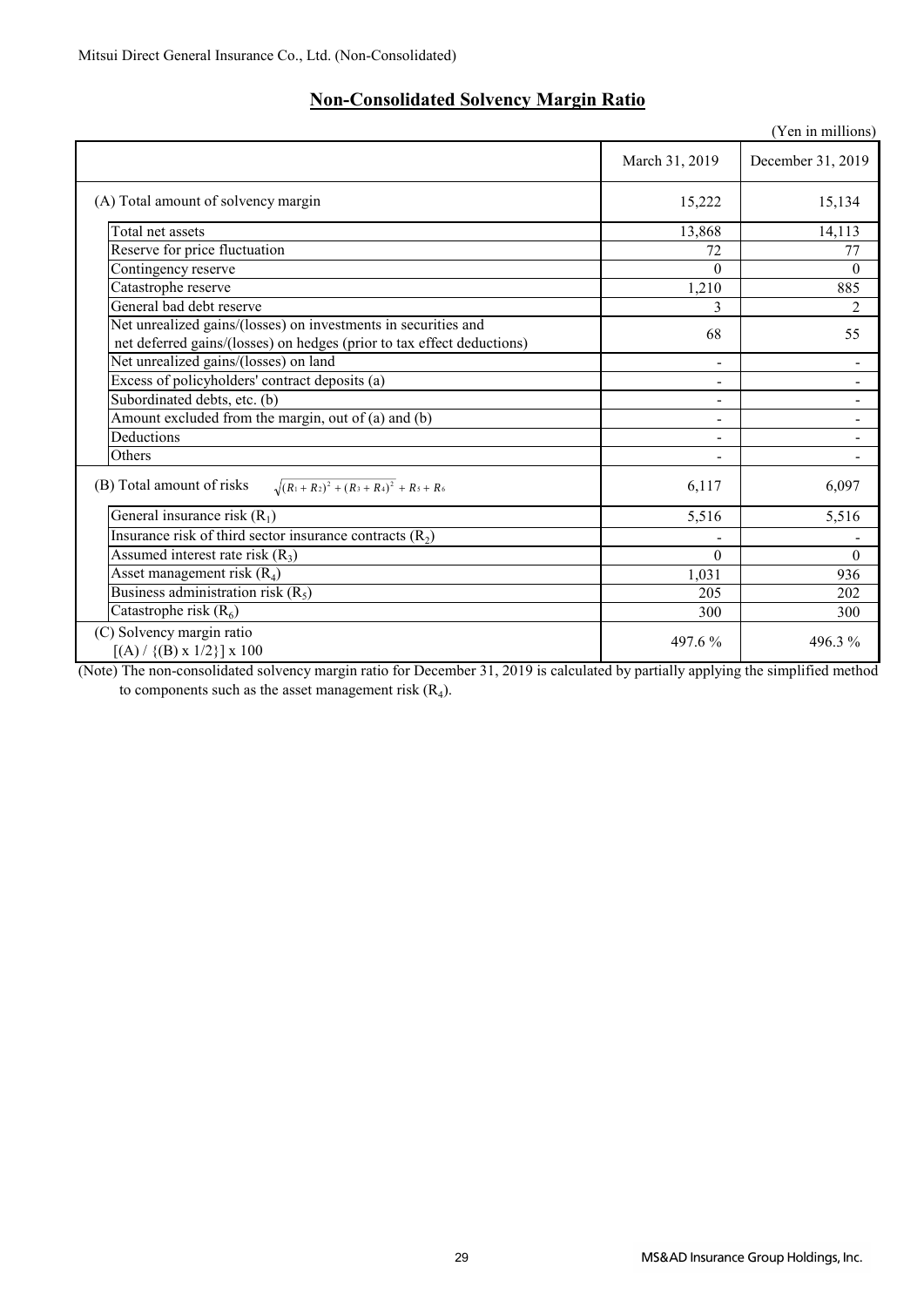## **(d) Mitsui Sumitomo Aioi Life Insurance Co., Ltd. (Non-consolidated)**

## **Non-Consolidated Balance Sheets**

| (Yen in millions)                                           |                     |                        |  |
|-------------------------------------------------------------|---------------------|------------------------|--|
| Items                                                       | March 31, 2019      | December 31, 2019      |  |
| (Assets)                                                    |                     |                        |  |
| Cash, deposits and savings                                  | 73,027              | 92,998                 |  |
| Receivables under resale agreements                         | 465,377             | 404,252                |  |
| <b>Investments in securities</b>                            | 3,548,477           | 3,830,774              |  |
| Loans                                                       | 59,506              | 61,741                 |  |
| <b>Tangible fixed assets</b>                                | 3,347               | 3,065                  |  |
| <b>Intangible fixed assets</b>                              | 30,851              | 33,112                 |  |
| Due from agencies                                           | 186                 | 1,955                  |  |
| Reinsurance accounts receivable                             | 3,230               | 1,929                  |  |
| <b>Other assets</b>                                         | 45,775              | 42,921                 |  |
| <b>Bad debt reserve</b>                                     | (117)               | (104)                  |  |
| <b>Total assets</b>                                         | 4,229,662           | $\overline{4,}472,645$ |  |
| (Liabilities)                                               |                     |                        |  |
| <b>Policy liabilities:</b>                                  | 3,415,379           | 3,717,590              |  |
| Outstanding claims                                          | 29,520              | 29,834                 |  |
| Underwriting reserves                                       | 3,376,079           | 3,677,145              |  |
| Reserve for dividends to policyholders                      | 9,780               | 10,610                 |  |
| Due to agencies                                             | 4,296               | 3,480                  |  |
| Reinsurance accounts payable                                | 253                 | 268                    |  |
| <b>Other liabilities:</b>                                   | 509,173             | 440,789                |  |
| Payables under repurchase agreements                        | 468,782             | 407,457                |  |
| Payables under securities lending transactions              | 23,687              | 23,747                 |  |
| Income taxes payable                                        | 2,496               | 439                    |  |
| Lease obligations                                           | 1,624               | 1,509                  |  |
| Asset retirement obligations                                | 434                 | 436                    |  |
| Other liabilities                                           | 12,148              | 7,200                  |  |
| Reserve for pension and retirement benefits                 | 3,474               | 3,852                  |  |
| <b>Reserve for retirement benefits for officers</b>         | 10                  | 9                      |  |
| Reserves under the special laws:                            | 7,799               | 8,601                  |  |
| Reserve for price fluctuation                               | 7,799               | 8,601                  |  |
| <b>Deferred tax liabilities</b><br><b>Total liabilities</b> | 13,359<br>3,953,747 | 14,382                 |  |
|                                                             |                     | 4,188,974              |  |
| (Net assets)                                                |                     |                        |  |
| <b>Common stock</b>                                         | 85,500              | 85,500                 |  |
| <b>Capital surplus</b>                                      | 93,688              | 93,688                 |  |
| <b>Retained earnings</b>                                    | 14,645              | 18,459                 |  |
| <b>Total shareholders' equity</b>                           | 193,833             | 197,647                |  |
| Net unrealized gains/(losses) on investments in securities  | 82,081              | 86,022                 |  |
| <b>Total valuation and translation adjustments</b>          | 82,081              | 86,022                 |  |
| <b>Total net assets</b>                                     | 275,915             | 283,670                |  |
| <b>Total liabilities and net assets</b>                     | 4,229,662           | 4,472,645              |  |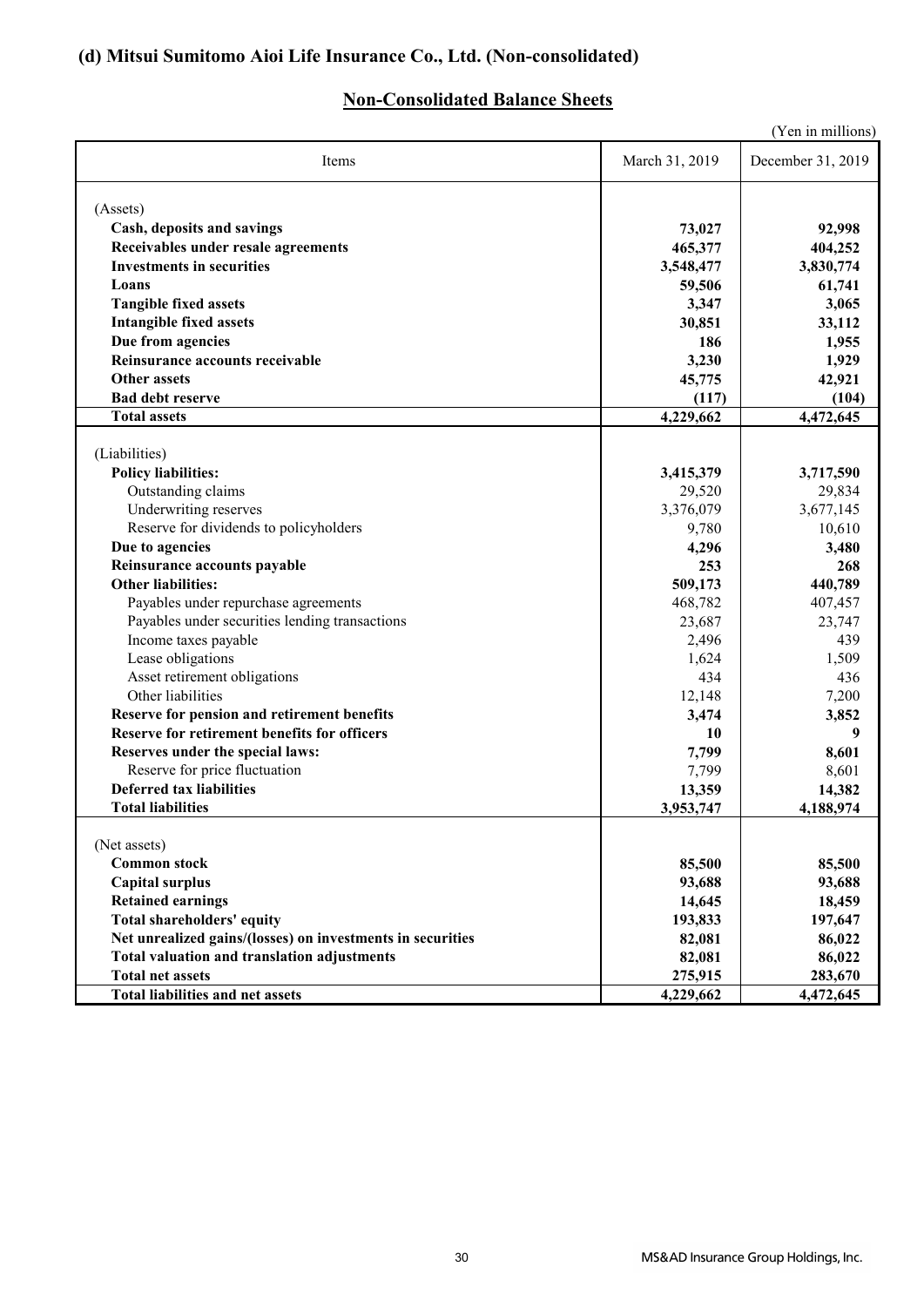## **Non-Consolidated Statements of Income**

| (Yen in millions)                                                        |                   |                   |  |
|--------------------------------------------------------------------------|-------------------|-------------------|--|
|                                                                          | Nine months ended | Nine months ended |  |
| Items                                                                    | December 31, 2018 | December 31, 2019 |  |
|                                                                          |                   |                   |  |
| <b>Ordinary income:</b>                                                  | 423,812           | 436,155           |  |
| Insurance premiums and others:                                           | 379,011           | 393,177           |  |
| Insurance premiums                                                       | 368,303           | 382,891           |  |
| <b>Investment income:</b>                                                | 42,565            | 39,751            |  |
| Interest and dividends income                                            | 33,849            | 35,505            |  |
| Gains on sales of securities                                             | 8,712             | 3,988             |  |
| Gains on derivative transactions                                         |                   | 230               |  |
| Other ordinary income:                                                   | 2,235             | 3,225             |  |
| Reversal of outstanding claims                                           | 371               | 1,567             |  |
| <b>Ordinary expenses:</b>                                                | 409,885           | 421,299           |  |
| <b>Insurance claims and others:</b>                                      | 164,160           | 175,482           |  |
| Insurance claims                                                         | 30,961            | 34,244            |  |
| Annuity payments                                                         | 13,891            | 14,443            |  |
| <b>Benefits</b>                                                          | 15,350            | 22,058            |  |
| Surrender benefits                                                       | 91,521            | 89,863            |  |
| Other refunds                                                            | 2,753             | 3,075             |  |
| Provision for underwriting reserves and others:                          | 168,887           | 171,173           |  |
| Provision for underwriting reserves                                      | 168,887           | 171,173           |  |
| Provision for interest portion of reserve for dividends to policyholders | 0                 | $\theta$          |  |
| <b>Investment expenses:</b>                                              | 5,733             | 1,127             |  |
| Losses on sales of securities                                            | 4,706             | 1,098             |  |
| Losses on derivative transactions                                        | 1,002             |                   |  |
| <b>Operating expenses</b>                                                | 61,114            | 60,780            |  |
| Other ordinary expenses                                                  | 9,988             | 12,736            |  |
| <b>Ordinary profit</b>                                                   | 13,926            | 14,856            |  |
| <b>Extraordinary income</b>                                              | $\mathbf{0}$      | $\mathbf{0}$      |  |
| <b>Extraordinary losses</b>                                              | 849               | 813               |  |
| Provision for reserve for dividends to policyholders                     | 4,322             | 4,624             |  |
| Income before income taxes                                               | 8,754             | 9,418             |  |
| <b>Income taxes</b>                                                      | 2,228             | 2,458             |  |
| <b>Net income</b>                                                        | 6,526             | 6,959             |  |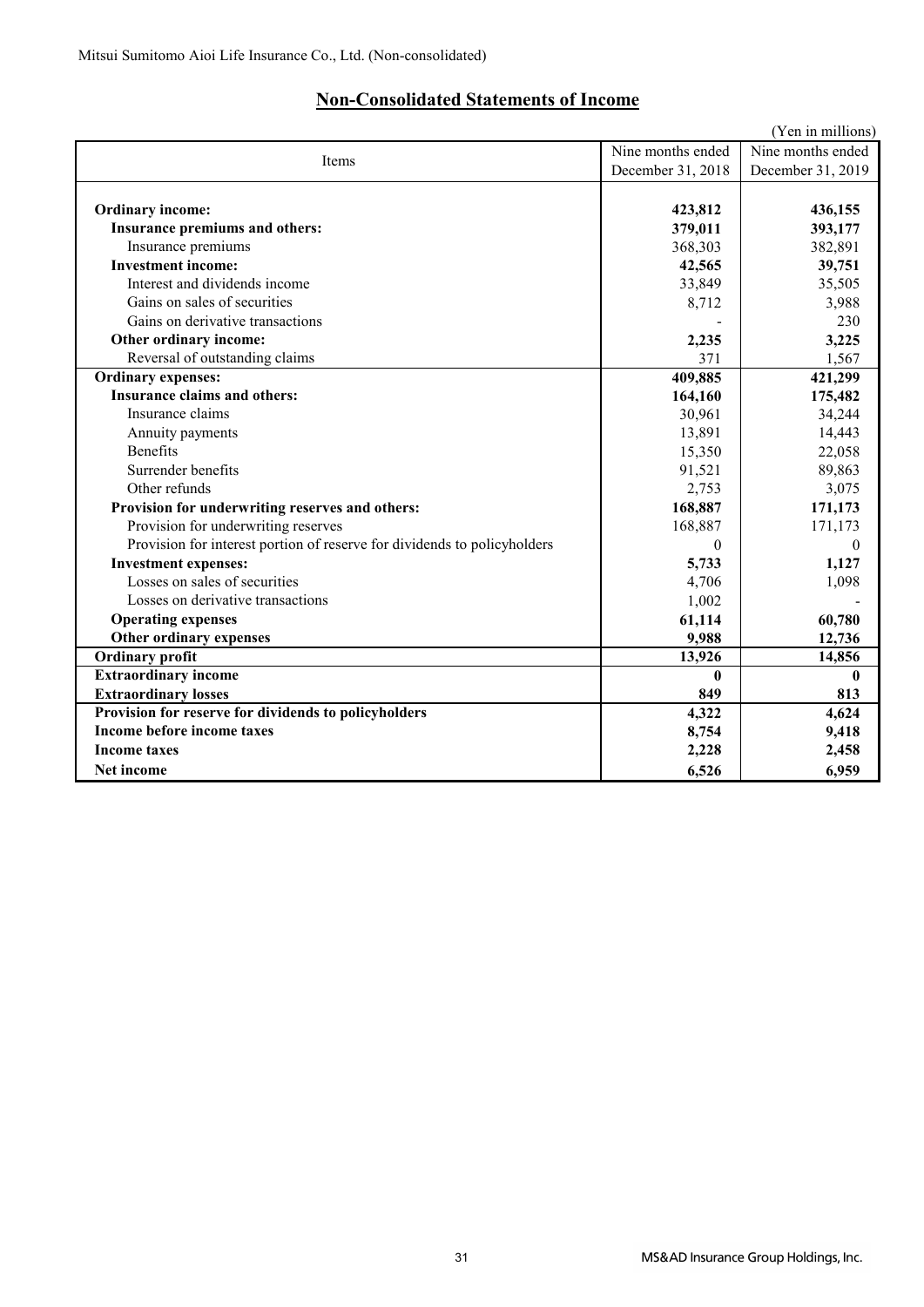## **Business Results**

## **Amount of Policies in Force and New Policies**

| (1) Policies in force<br>(Yen in 100 millions) |                    |                   |                    |         |
|------------------------------------------------|--------------------|-------------------|--------------------|---------|
| March 31, 2019                                 |                    | December 31, 2019 |                    |         |
|                                                | Number of policies | Amount            | Number of policies | Amount  |
|                                                | (in thousands)     |                   | (in thousands)     |         |
| Individual insurance                           | 3,219              | 238,475           | 3,694              | 238,167 |
| Individual annuities                           | 177                | 6,856             | 172                | 6,668   |
| Group insurance                                |                    | 85,546            |                    | 88,315  |
| Group annuities                                |                    |                   |                    |         |

(Notes) 1. The amounts of individual annuities represent the total sum of (a) the funds to be held at the time annuity payments are to commence for the policies for which annuity payments have not yet commenced and (b) the underwriting reserves for the policies for which annuity payments have commenced.

2. The amounts of group annuities represent the underwriting reserves.

| (2) New policies<br>(Yen in 100 millions) |                |                          |               |                                     |           |        |               |              |
|-------------------------------------------|----------------|--------------------------|---------------|-------------------------------------|-----------|--------|---------------|--------------|
| Nine months ended December 31, 2018       |                |                          |               | Nine months ended December 31, 2019 |           |        |               |              |
|                                           | Number of      |                          |               |                                     | Number of |        |               |              |
|                                           | policies       | Amount                   | New policies  | Net increase                        | policies  | Amount | New policies  | Net increase |
|                                           | (in thousands) |                          | by conversion | (in thousands)                      |           |        | by conversion |              |
| Individual insurance                      | 252            | 24,565                   | 24,565        |                                     | 239       | 15.447 | 15,447        |              |
| Individual annuities                      |                | 50                       | 50            |                                     |           | 44     | 44            |              |
| Group insurance                           |                | 836                      | 836           |                                     |           | 677    | 677           |              |
| Group annuities                           |                | $\overline{\phantom{0}}$ | -             |                                     |           |        |               |              |

(Note) The amounts of individual annuities represent the funds to be held at the time annuity payments are to commence.

### **Annualized Premiums**

| (1) Policies in force | (Yen in 100 millions) |                   |
|-----------------------|-----------------------|-------------------|
|                       | March 31, 2019        | December 31, 2019 |
| Individual insurance  | 3,897                 | 4,076             |
| Individual annuities  | 417                   | 408               |
| Total:                | 4,315                 | 4,485             |
| Medical coverage,     | 1,078                 | 1,354             |
| living benefits, etc. |                       |                   |

| (2) New policies                           | (Yen in 100 millions) |                   |
|--------------------------------------------|-----------------------|-------------------|
|                                            | Nine months ended     | Nine months ended |
|                                            | December 31, 2018     | December 31, 2019 |
| Individual insurance                       | 377                   | 215               |
| Individual annuities                       |                       |                   |
| Total:                                     | 380                   | 217               |
| Medical coverage,<br>living benefits, etc. | 132                   | 147               |

(Notes) 1. An annualized premium is the annual total of premiums that is obtained by multiplying the amount of a single payment with the number of payments per year in accordance with the premium payment method. An annualized premium for a lump-sum payment policy is the premium divided by the number of years of coverage.

 2. "Medical coverage, living benefits, etc." represents the portion of annualized premiums that corresponds to medical coverage benefits (for hospitalization, surgeries, etc.), living benefits (for specified diseases, nursing care, etc.) and premium waiver benefits (excluding those for disability, but including those for specified diseases, nursing care, etc.).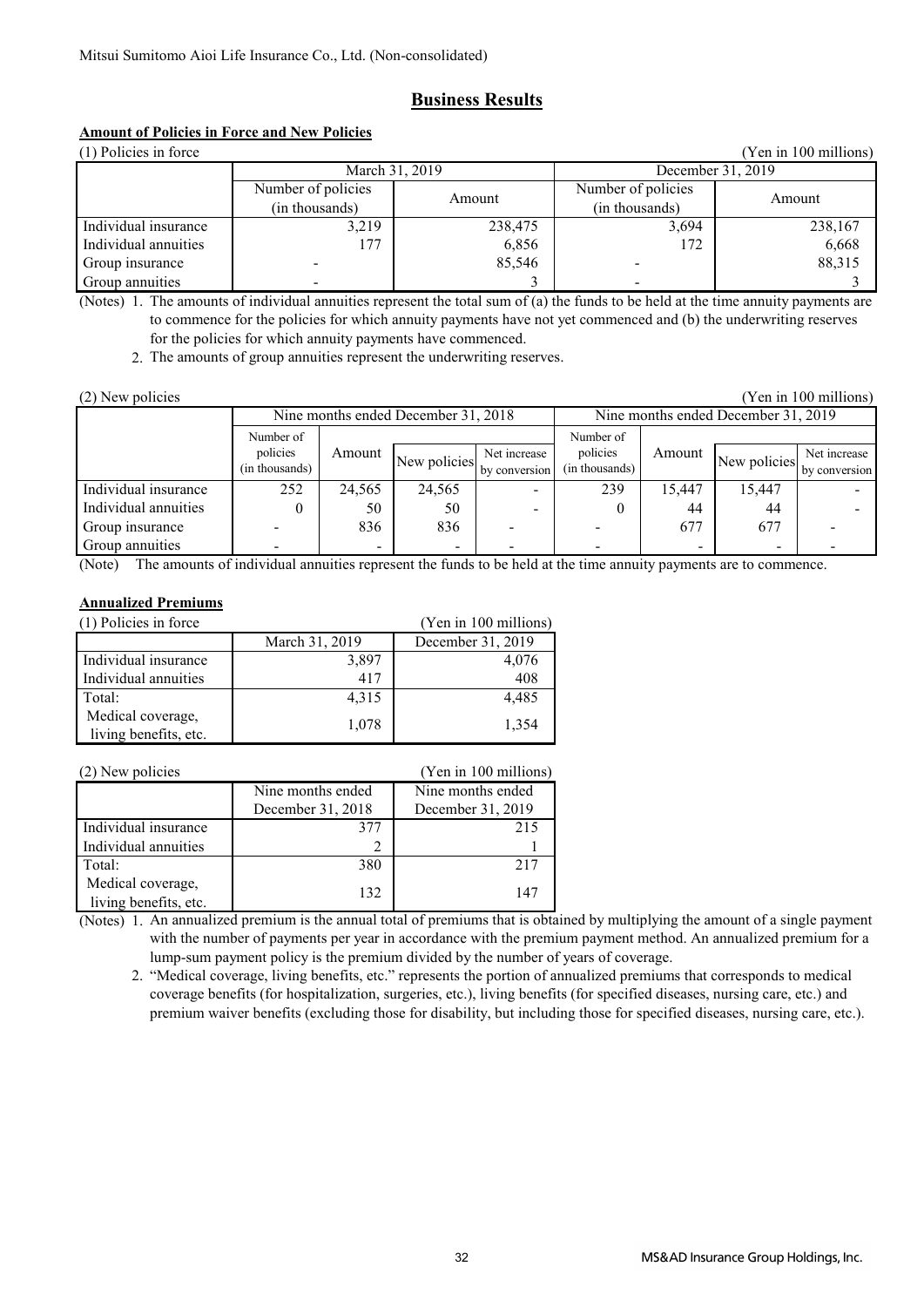### **Non-Consolidated Business Performance**

|                                                      |                                        |                                        | (Yen in millions) |
|------------------------------------------------------|----------------------------------------|----------------------------------------|-------------------|
|                                                      | Nine months ended<br>December 31, 2018 | Nine months ended<br>December 31, 2019 | Change            |
| Fundamental revenues:                                | 415,118                                | 431,938                                | 16,819            |
| Insurance premiums and others                        | 379,011                                | 393,177                                | 14,166            |
| Fundamental expenses                                 | 402,420                                | 419,167                                | 16,746            |
| Fundamental profit                                   | 12,697                                 | 12,770                                 | 73                |
| Capital gains/(losses)                               | 2,983                                  | 3,120                                  | 137               |
| Non-recurring gains/(losses)                         | (1,754)                                | (1,035)                                | 718               |
| Ordinary profit                                      | 13,926                                 | 14,856                                 | 929               |
| Extraordinary income                                 | $\Omega$                               | $\Omega$                               | (0)               |
| <b>Extraordinary losses</b>                          | 849                                    | 813                                    | (36)              |
| Provision for reserve for dividends to policyholders | 4,322                                  | 4,624                                  | 302               |
| Income taxes                                         | 2,228                                  | 2,458                                  | 230               |
| Net income                                           | 6,526                                  | 6,959                                  | 432               |

## **Non-Consolidated Solvency Margin Ratio**

|                                                                                                                                                |                | (Yen in millions) |
|------------------------------------------------------------------------------------------------------------------------------------------------|----------------|-------------------|
|                                                                                                                                                | March 31, 2019 | December 31, 2019 |
| (A) Total amount of solvency margin                                                                                                            | 505,779        | 525,253           |
| Total capital                                                                                                                                  | 192,668        | 196,390           |
| Reserve for price fluctuation                                                                                                                  | 7,799          | 8,601             |
| Contingency reserve                                                                                                                            | 35,067         | 38,608            |
| General bad debt reserve                                                                                                                       | 22             | 7                 |
| Net unrealized gains/(losses) on investments in securities and<br>net deferred gains/(losses) on hedges (prior to tax effect deductions) x 90% | 102,601        | 107,528           |
| Net unrealized gains/(losses) on land x 85%                                                                                                    |                |                   |
| Excess of continued Zillmerized reserve (a)                                                                                                    | 162,392        | 167,766           |
| Subordinated debts, etc. (b)                                                                                                                   |                |                   |
| Amount excluded from the margin, out of (a) and (b)                                                                                            |                |                   |
| Brought in capital                                                                                                                             |                |                   |
| Deductions                                                                                                                                     |                |                   |
| Others                                                                                                                                         | 5,227          | 6,349             |
| (B) Total amount of risks $\sqrt{(R_1+R_3)^2+(R_2+R_3+R_7)^2}$ + R <sub>4</sub>                                                                | 60,145         | 67,871            |
| Insurance risk $(R_1)$                                                                                                                         | 18,220         | 18,325            |
| Insurance risk of third sector insurance contracts $(R_8)$                                                                                     | 12,950         | 16,290            |
| Assumed interest rate risk $(R_2)$                                                                                                             | 3,136          | 3,204             |
| Minimum guarantee risk $(R_7)$                                                                                                                 |                |                   |
| Asset management risk $(R_3)$                                                                                                                  | 46,405         | 53,052            |
| Business administration risk $(R_4)$                                                                                                           | 1,614          | 1,817             |
| (C) Solvency margin ratio<br>$[(A) / {(B) x 1/2}] x 100$                                                                                       | 1,681.8%       | 1,547.7%          |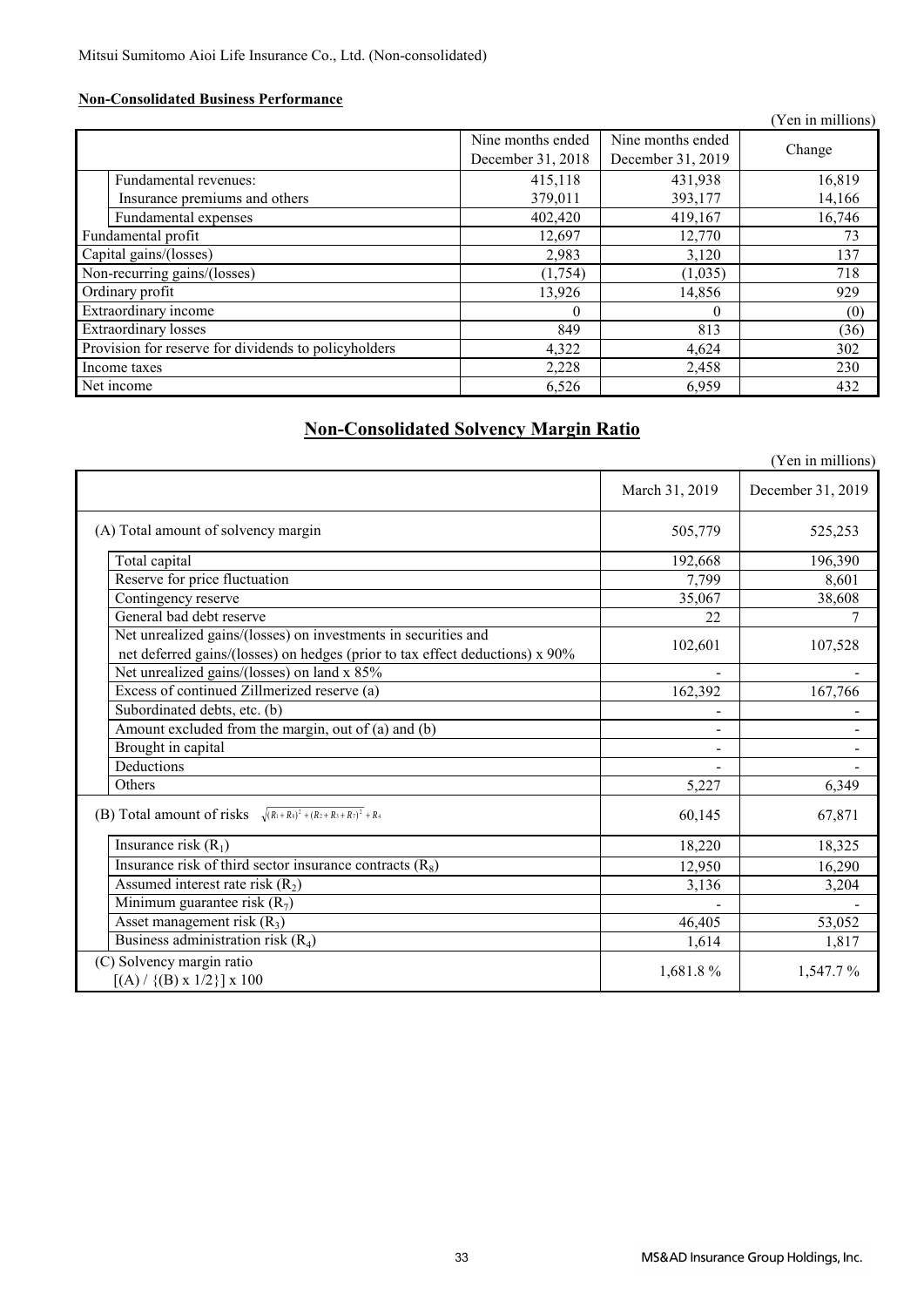## **(e) Mitsui Sumitomo Primary Life Insurance Co., Ltd. (Non-consolidated)**

## **Non-Consolidated Balance Sheets**

| (Yen in millions)                                          |                |                   |  |  |  |
|------------------------------------------------------------|----------------|-------------------|--|--|--|
| Items                                                      | March 31, 2019 | December 31, 2019 |  |  |  |
| (Assets)                                                   |                |                   |  |  |  |
| Cash, deposits and savings                                 | 288,811        | 313,902           |  |  |  |
| <b>Monetary claims bought</b>                              | 42,999         | 108,995           |  |  |  |
| <b>Money trusts</b>                                        | 1,538,286      | 1,709,399         |  |  |  |
| <b>Investments in securities</b>                           | 4,683,396      | 4,810,821         |  |  |  |
| Loans                                                      | 244,618        | 245,875           |  |  |  |
| <b>Tangible fixed assets</b>                               | 938            | 1,055             |  |  |  |
| <b>Intangible fixed assets</b>                             | 10.655         | 11,753            |  |  |  |
| Reinsurance accounts receivable                            | 9,788          | 9,546             |  |  |  |
| <b>Other assets</b>                                        | 28,814         | 29,272            |  |  |  |
| <b>Deferred tax assets</b>                                 | 37,012         | 31,198            |  |  |  |
| <b>Total assets</b>                                        | 6,885,323      | 7,271,820         |  |  |  |
|                                                            |                |                   |  |  |  |
| (Liabilities)                                              |                |                   |  |  |  |
| <b>Policy liabilities:</b>                                 | 6,555,593      | 6,930,684         |  |  |  |
| Outstanding claims                                         | 20,679         | 21,897            |  |  |  |
| Underwriting reserves                                      | 6,534,913      | 6,908,787         |  |  |  |
| Due to agencies                                            | 4,040          | 3,032             |  |  |  |
| Reinsurance accounts payable                               | 3,936          | 6,333             |  |  |  |
| <b>Other liabilities:</b>                                  | 50,443         | 41,343            |  |  |  |
| Income taxes payable                                       | 2,187          |                   |  |  |  |
| Lease obligations                                          | 818            | 882               |  |  |  |
| Asset retirement obligations                               | 174            | 176               |  |  |  |
| Other liabilities                                          | 47,262         | 40,284            |  |  |  |
| Reserves under the special laws:                           | 76,000         | 67,219            |  |  |  |
| Reserve for price fluctuation                              | 76,000         | 67,219            |  |  |  |
| <b>Total liabilities</b>                                   | 6,690,014      | 7,048,614         |  |  |  |
|                                                            |                |                   |  |  |  |
| (Net assets)                                               |                |                   |  |  |  |
| <b>Common stock</b>                                        | 41,060         | 41,060            |  |  |  |
| <b>Capital surplus</b>                                     | 24,735         | 24,735            |  |  |  |
| <b>Retained earnings</b>                                   | 103,435        | 116,382           |  |  |  |
| <b>Total shareholders' equity</b>                          | 169,230        | 182,177           |  |  |  |
| Net unrealized gains/(losses) on investments in securities | 19,669         | 30,375            |  |  |  |
| Net deferred gains/(losses) on hedges                      | 6,408          | 10,652            |  |  |  |
| <b>Total valuation and translation adjustments</b>         | 26,077         | 41,028            |  |  |  |
| <b>Total net assets</b>                                    | 195,308        | 223,206           |  |  |  |
| <b>Total liabilities and net assets</b>                    | 6,885,323      | 7,271,820         |  |  |  |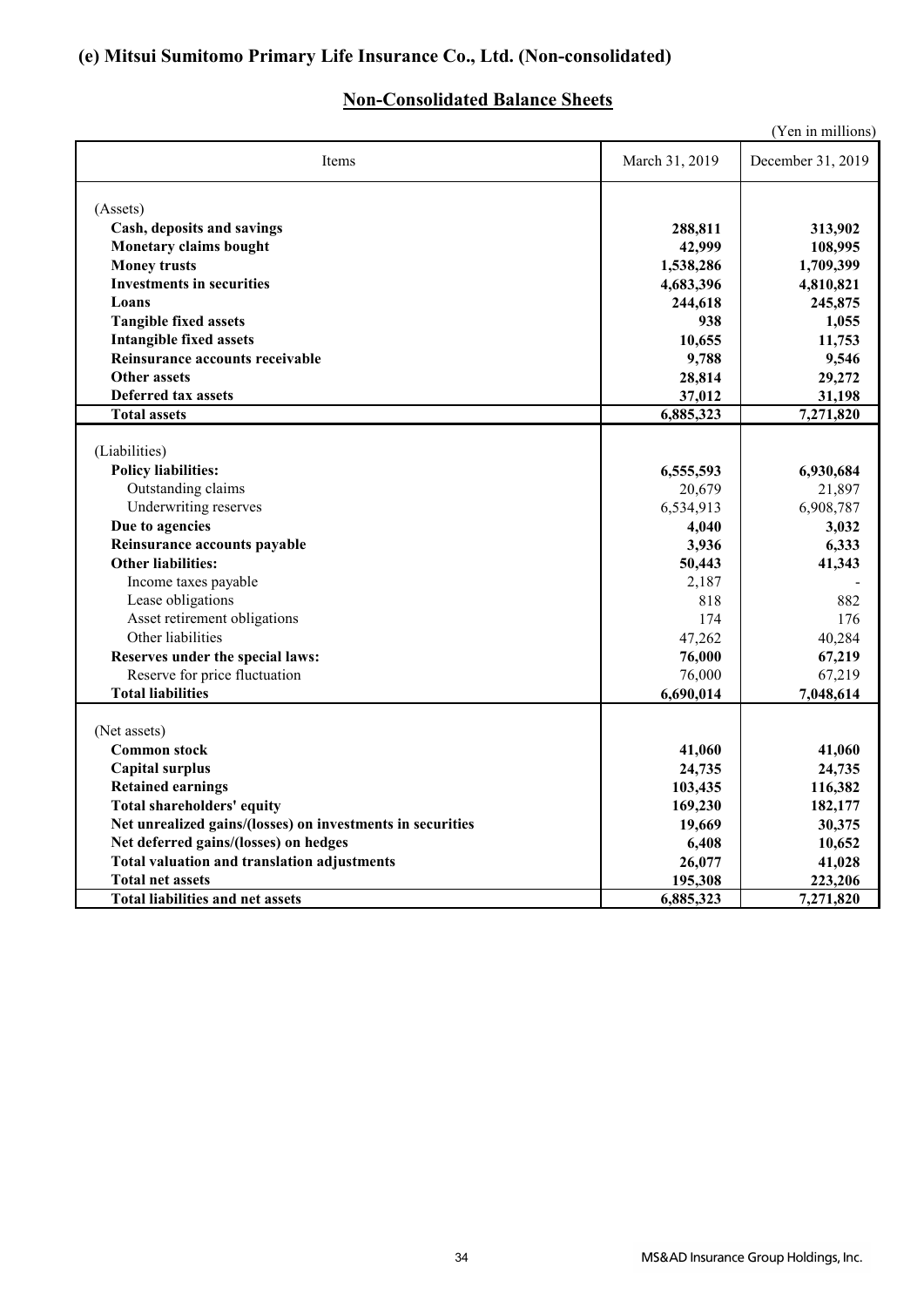## **Non-Consolidated Statements of Income**

|                                                 |                   | (Yen in millions) |
|-------------------------------------------------|-------------------|-------------------|
| Items                                           | Nine months ended | Nine months ended |
|                                                 | December 31, 2018 | December 31, 2019 |
|                                                 |                   |                   |
| <b>Ordinary income:</b>                         | 952,797           | 956,838           |
| <b>Insurance premiums and others:</b>           | 861,603           | 719,522           |
| Insurance premiums                              | 843,104           | 681,801           |
| <b>Investment income:</b>                       | 88,843            | 234,319           |
| Interest and dividends income                   | 66,056            | 67,947            |
| Investment gains on money trusts                | 21,541            | 53,148            |
| Gains on sales of securities                    | 1,222             | 4,541             |
| Investment gains on separate accounts           |                   | 108,588           |
| Other ordinary income                           | 2,350             | 2,997             |
| <b>Ordinary expenses:</b>                       | 927,060           | 939,683           |
| <b>Insurance claims and others:</b>             | 402,013           | 461,552           |
| Insurance claims                                | 64,215            | 71,243            |
| Annuity payments                                | 65,938            | 64,984            |
| <b>Benefits</b>                                 | 133,753           | 134,220           |
| Surrender benefits                              | 80,460            | 100,133           |
| Other refunds                                   | 2,810             | 3,129             |
| Provision for underwriting reserves and others: | 346,620           | 375,091           |
| Provision for outstanding claims                | 1,455             | 1,217             |
| Provision for underwriting reserves             | 345,165           | 373,873           |
| <b>Investment expenses:</b>                     | 130,873           | 57,960            |
| Interest expense                                | 6                 | 15                |
| Losses on sales of securities                   | 20                | 460               |
| Investment losses on separate accounts          | 54,714            |                   |
| <b>Operating expenses</b>                       | 41,027            | 38,237            |
| Other ordinary expenses                         | 6,525             | 6,841             |
| <b>Ordinary profit</b>                          | 25,737            | 17,155            |
| <b>Extraordinary income</b>                     |                   | 8,780             |
| <b>Extraordinary losses</b>                     | 15                |                   |
| Income before income taxes                      | 25,721            | 25,935            |
| <b>Income taxes</b>                             | 7,015             | 7,125             |
| Net income                                      | 18,705            | 18,809            |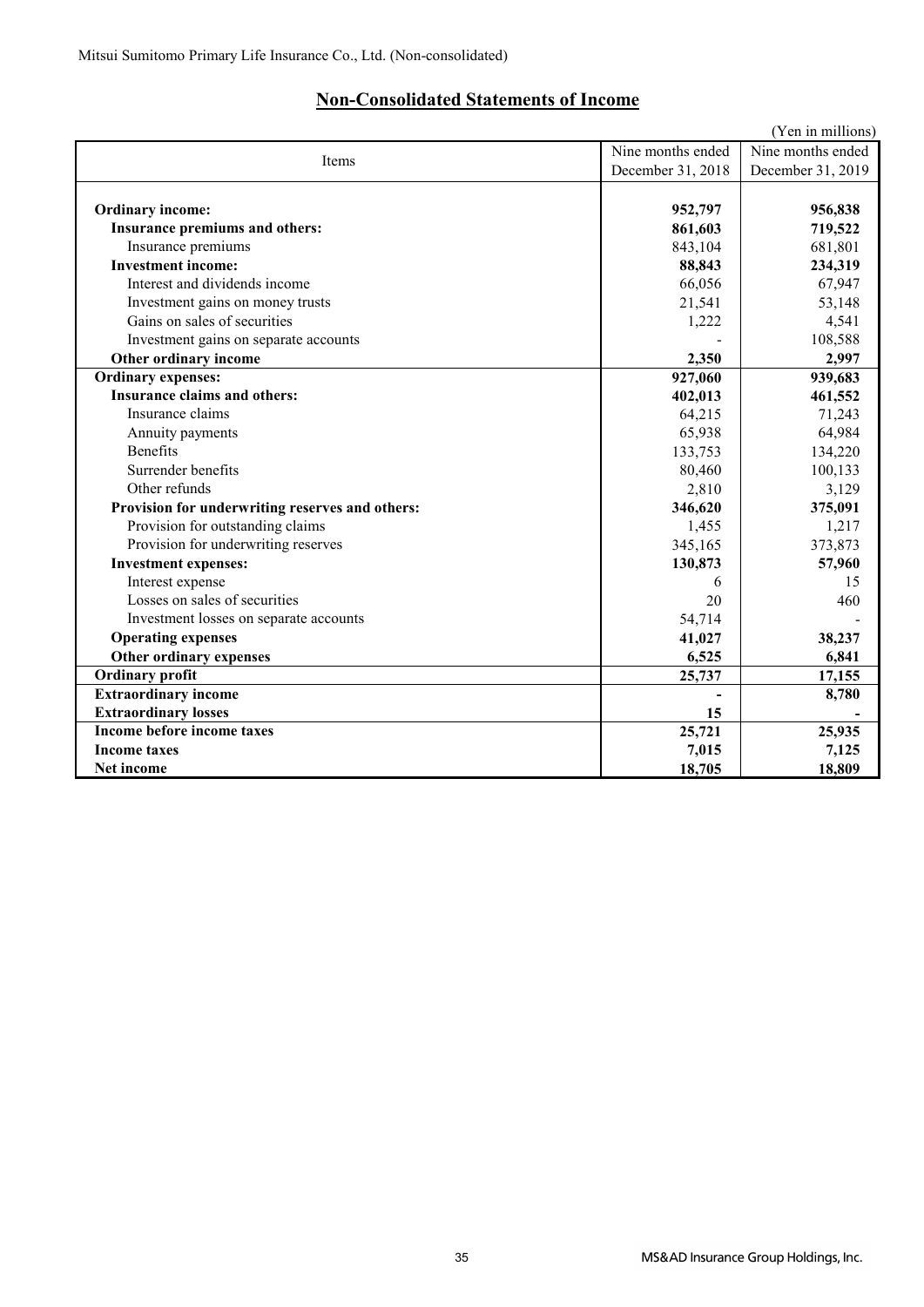## **Business Results**

## **Amount of Policies in Force and New Policies**

| (1) Policies in force<br>(Yen in 100 millions) |                                      |        |                                      |        |  |  |
|------------------------------------------------|--------------------------------------|--------|--------------------------------------|--------|--|--|
| March 31, 2019                                 |                                      |        | December 31, 2019                    |        |  |  |
|                                                | Number of policies<br>(in thousands) | Amount | Number of policies<br>(in thousands) | Amount |  |  |
| Individual insurance                           | 765                                  | 42,699 | 819                                  | 45,644 |  |  |
| Individual annuities                           | 379                                  | 24,085 | 386                                  | 24,239 |  |  |
| Group insurance                                |                                      |        |                                      |        |  |  |
| Group annuities                                |                                      | -      |                                      |        |  |  |

(Note) The amounts of individual annuities represent the total sum of (a) the funds to be held at the time annuity payments are to commence (the premium reserves in the case of individual variable annuities) for the policies for which annuity payments have not yet commenced and (b) the underwriting reserves for the policies for which annuity payments have commenced.

| (2) New policies     |                                     |                          |              |                               |                                     |        |              | (Yen in 100 millions)         |
|----------------------|-------------------------------------|--------------------------|--------------|-------------------------------|-------------------------------------|--------|--------------|-------------------------------|
|                      | Nine months ended December 31, 2018 |                          |              |                               | Nine months ended December 31, 2019 |        |              |                               |
|                      | Number of                           |                          |              |                               | Number of                           |        |              |                               |
|                      | policies<br>(in thousands)          | Amount                   | New policies | Net increase<br>by conversion | policies<br>(in thousands)          | Amount | New policies | Net increase<br>by conversion |
| Individual insurance | 75                                  | 5,578                    | 5,578        |                               | 75                                  | 5,572  | 5,572        |                               |
| Individual annuities | 50                                  | 3,005                    | 3,005        |                               | 20                                  | 1,322  | 1,322        |                               |
| Group insurance      |                                     |                          |              |                               |                                     |        |              |                               |
| Group annuities      |                                     | $\overline{\phantom{a}}$ |              |                               |                                     |        |              |                               |

(Note) The amounts of individual annuities represent the funds to be held at the time annuity payments are to commence (the premium reserves at the time of enrollment in the case of individual variable annuities).

### **Annualized Premiums**

| (1) Policies in force                      | (Yen in 100 millions) |                   |
|--------------------------------------------|-----------------------|-------------------|
|                                            | March 31, 2019        | December 31, 2019 |
| Individual insurance                       | 3,110                 | 3,465             |
| Individual annuities                       | 2,722                 | 2,736             |
| Total:                                     | 5,833                 | 6,201             |
| Medical coverage,<br>living benefits, etc. |                       |                   |
|                                            |                       |                   |

| (2) New policies      |                   | (Yen in 100 millions) |
|-----------------------|-------------------|-----------------------|
|                       | Nine months ended | Nine months ended     |
|                       | December 31, 2018 | December 31, 2019     |
| Individual insurance  | 466               | 515                   |
| Individual annuities  | 491               | 236                   |
| Total:                | 958               | 751                   |
| Medical coverage,     |                   |                       |
| living benefits, etc. |                   |                       |

(Notes) 1. An annualized premium is the annual total of premiums that is obtained by multiplying the amount of a single payment with the number of payments per year in accordance with the premium payment method. An annualized premium for a lump-sum payment policy is the premium divided by the number of years of coverage.

 2. "Medical coverage, living benefits, etc." represents the portion of annualized premiums that corresponds to medical coverage benefits (for hospitalization, surgeries, etc.), living benefits (for specified diseases, nursing care, etc.) and premium waiver benefits (excluding those for disability, but including those for specified diseases, nursing care, etc.).